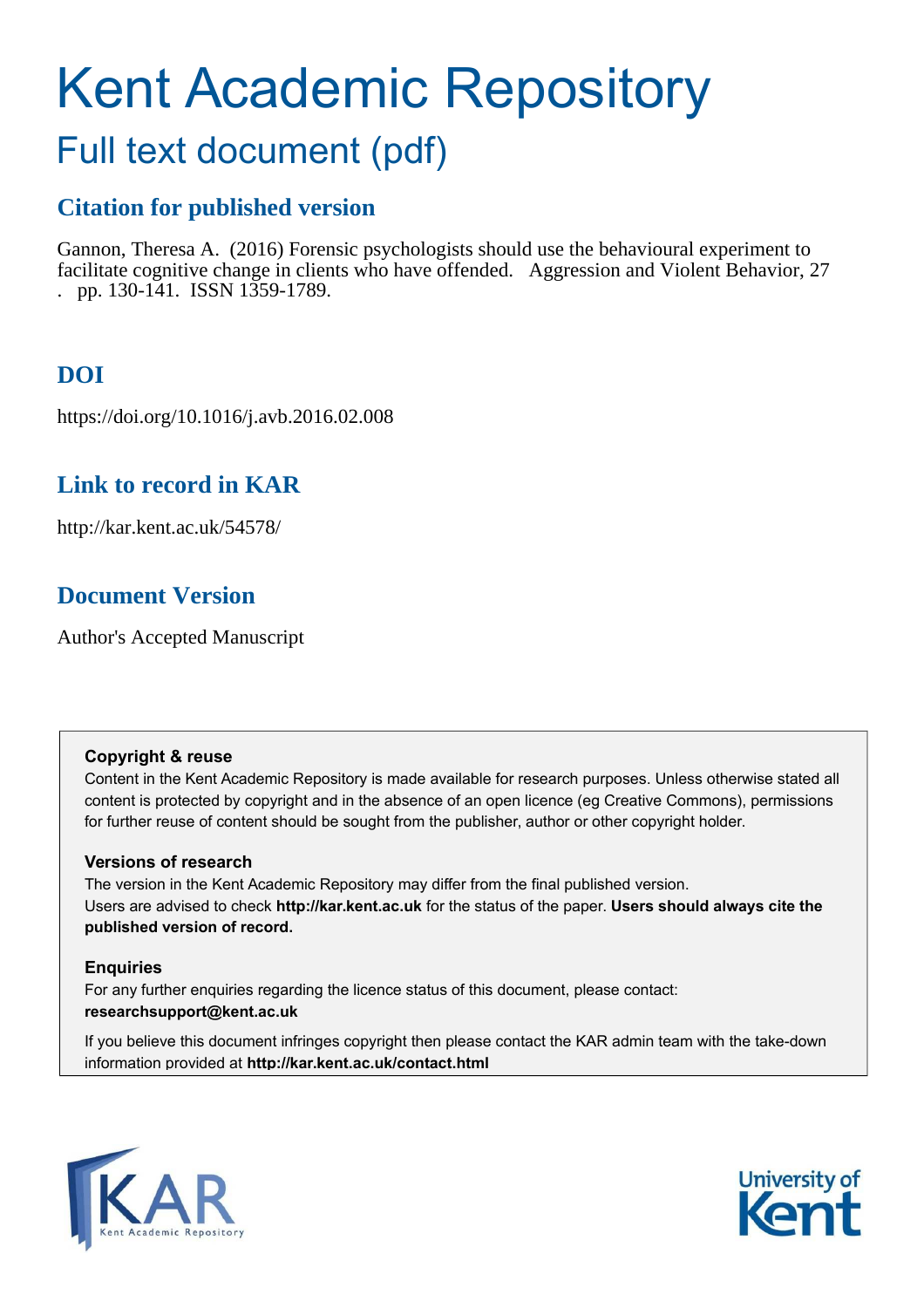Forensic Psychologists Should use the Behavioral Experiment to Facilitate Cognitive Change

#### in Clients who have Offended

Please cite as: Gannon, T. A. (2016). Forensic psychologists should use the behavioral experiment to facilitate cognitive change in clients who have offended. *Aggression and Violent Behavior.* 

Published version available at: http://www.sciencedirect.com/science/journal/ aip/13591789

© 2016. This manuscript version is made available under the CC-BY-NC-ND 4.0 license http://creativecommons.org/licenses/by-nc-nd/4.0/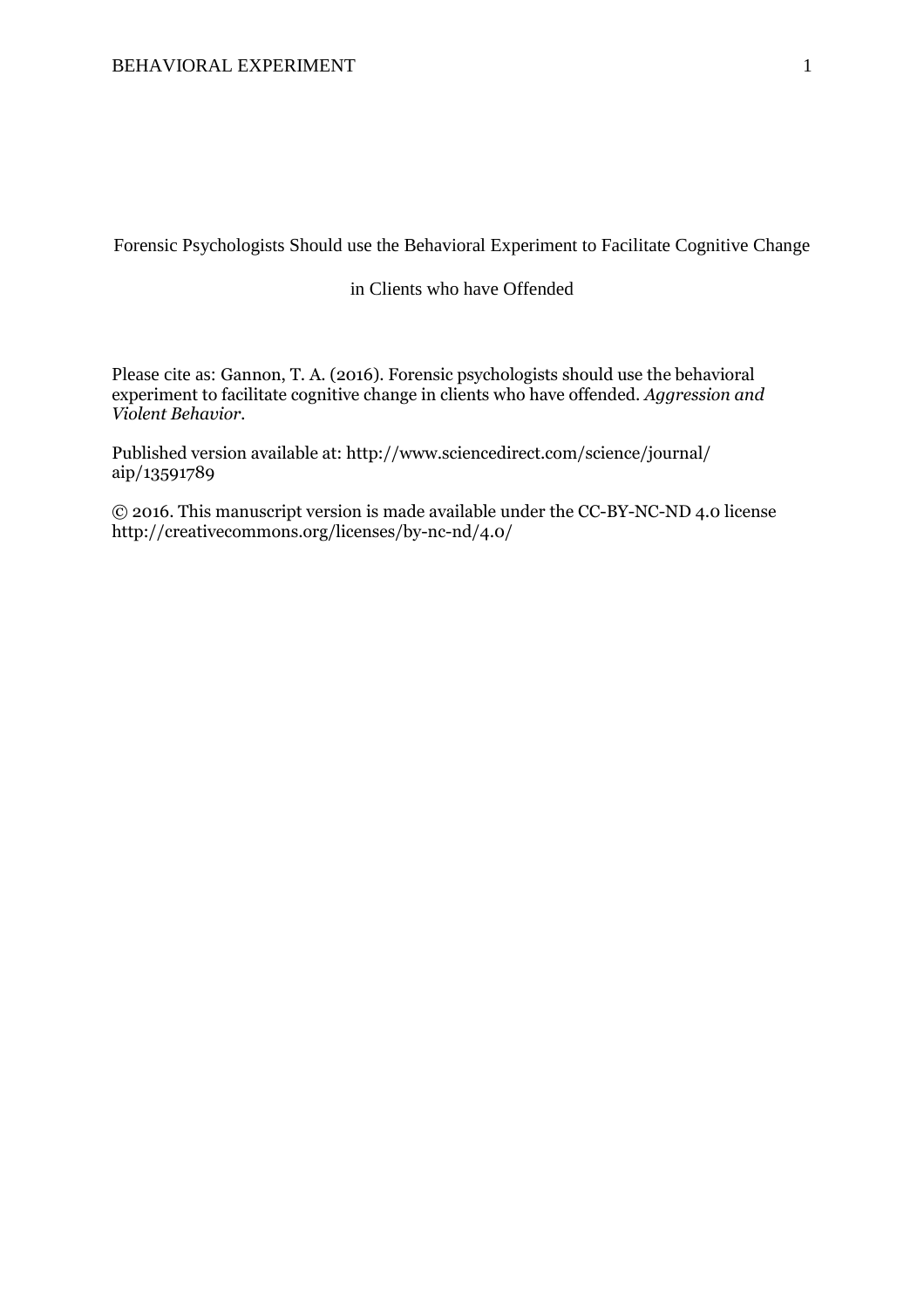#### Abstract

A key technique associated with effective cognitive behavioral therapy (CBT) is the behavioral experiment (BE). Within mainstream clinical psychology, the overall aim of the BE is to treat clients' problematic beliefs as a set of hypotheses to be tested. In this review, I examine the BE as a treatment technique and argue that widespread implementation of the BE could significantly improve CBT-based forensic psychological practice. I examine contemporary conceptualizations of cognition within forensic psychology as well as commonly used treatment techniques for instilling cognitive change. This analysis highlights that although some experiential techniques are used in forensic psychology to facilitate cognitive change (e.g., schema therapy), there is still a key focus on rational reasoning techniques such as Socratic questioning, psychoeducation, and thought monitoring. In this paper, I argue that current methods of instigating cognitive change within offending populations neglect key strategies necessary to generate convincing cognitive change. I offer the BE as a convincing and effective technique for facilitating change in problematic offender cognition at both the rational and experiential level. I offer several recommendations for how to design and incorporate BEs into forensic practice and provide examples of BE use in forensic settings.

Key words: Offender, Cognition, CBT, Behavioral Experiment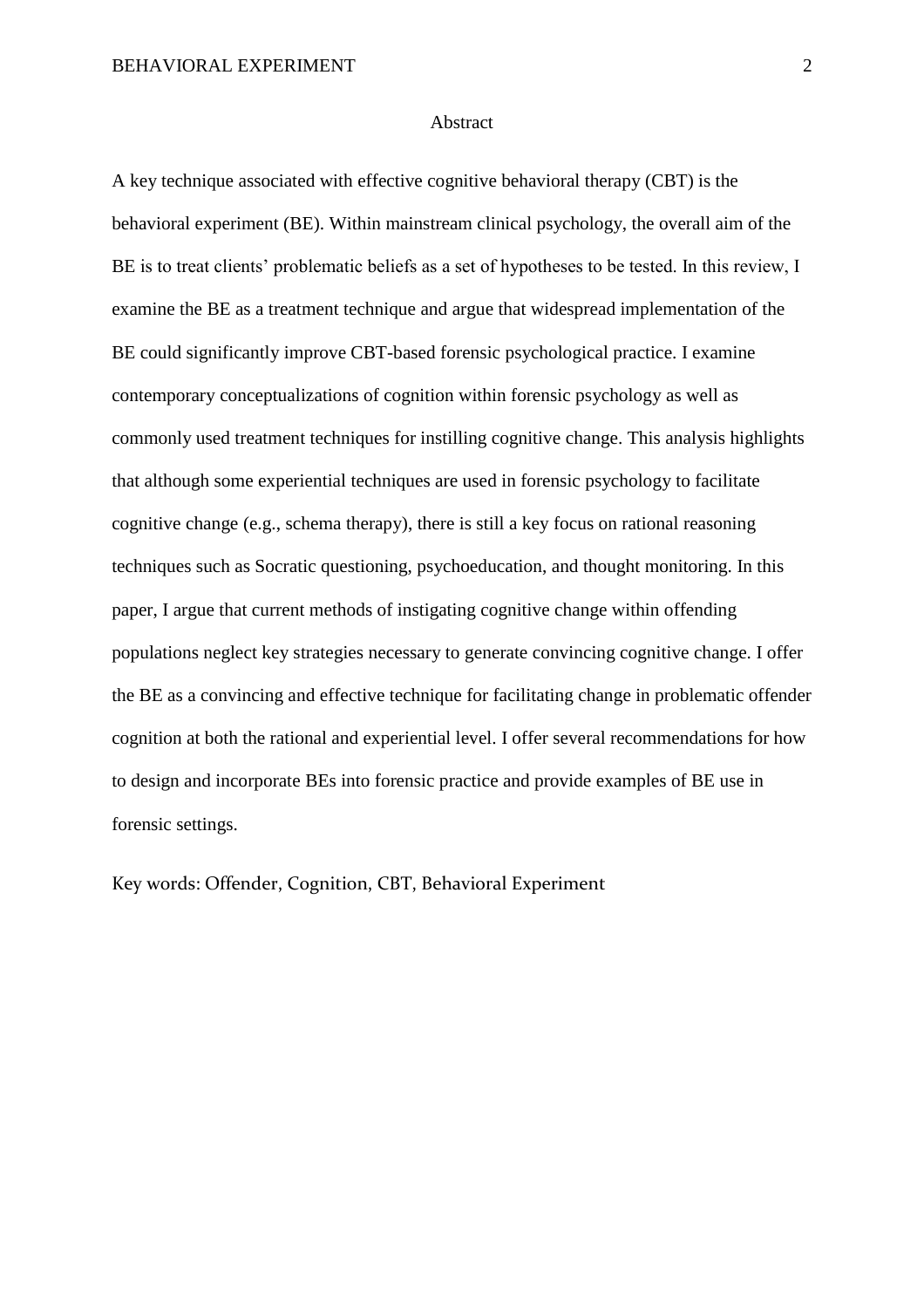Forensic Psychologists Should use the Behavioral Experiment in to Facilitate Cognitive

#### Change in Clients who have Offended

Forensic psychologists tasked with rehabilitating offenders hold a difficult and often unenviable role. Every forensic psychologist has come across clients who hold highly problematic beliefs about themselves, crime, violence, or their victims that appear impervious to change. Cognitive Behavioral Therapy (CBT) is the effective treatment method of choice for those aiming to adapt such cognitions (Hall, 1995; Hanson et al., 2002; Landenberger & Lipsey, 2005; Pearson, Lipton, Cleland, & Yee, 2002). Yet many CBT techniques imported from mainstream clinical psychology by forensic psychologists (e.g., thought monitoring) fail to adequately convince the client to change their beliefs. Put simply, clients sincerely believe in the validity of their problematic cognitions meaning that even sophisticated and rational consideration of alternative prosocial cognitions is unlikely to instigate genuine cognitive change (Marshall et al., 2011; Pfäfflin et al., 2005). In mainstream clinical psychology, however, CBT psychologists dealing with some of the most highly entrenched and problematic cognitions implement an effective technique for facilitating adaptive cognitive change that is little used by forensic psychologists: that of the Behavioral Experiment (BE). In short, BEs may be defined as:

…planned experiential activities, based on experimentation or observation, which are designed by patients in or between cognitive therapy sessions. Their design is derived directly from a cognitive formulation of the problem, and their primary purpose is to obtain new information which may help to:

- test the validity of the patients' existing beliefs about themselves, others, and the world
- construct and/or test new, more adaptive beliefs…

(Bennett-Levy et al., 2004, p. 8)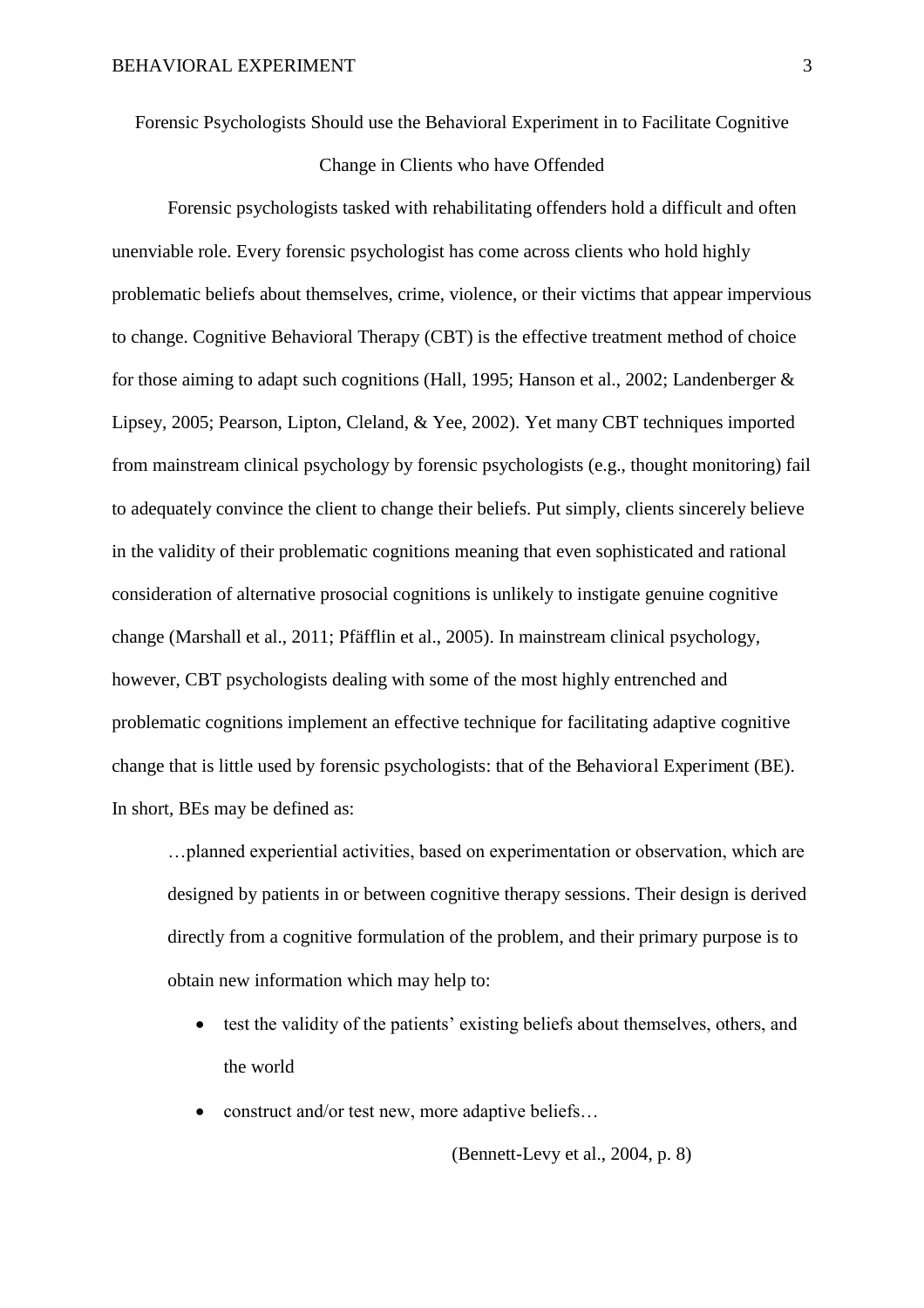In other words, the overall aim of the BE is to treat the client's problematic beliefs as a set of hypotheses to be tested. Using Bennett-Levy et al.'s definition—which has been widely accepted by professionals (Farmer & Chapman, 2008)—I will argue that there is a strong need for those working with offenders to use the BE as an effective technique for instilling cognitive change. First, however, I will examine contemporary conceptualizations of cognition within forensic psychology as well as current techniques used to instill cognitive change. Following this, I will examine the BE as a general treatment technique within mainstream clinical psychology and examine how the BE could significantly improve CBTbased forensic practice. In order to increase the clarity and focus of this paper, I will use the term cognition(s) to refer to, "structure of mental knowledge and … associated thoughts, perceptions, understanding and reasoning" (Gannon & Wood, 2007, p.71). In line with Fishbone and Ajzen's (1975) theory of reasoned action I will use the term belief to refer to basic knowledge that an individual holds about a situation, object, or set of circumstances and the term attitude to refer to cognition holding a strong affective element (e.g., sentiments and values). Underlying all of these terms is the assumption that cognition—in the form of beliefs and attitudes—plays a key role in influencing behavior. As such, I will append the term 'offense-supportive' to describe cognition that appears to facilitate or maintain offending behavior. In this paper the term forensic psychologist will be used to refer to individuals who are trained and registered to conduct independent psychological practice in correctional or prison settings as well as mental health facilities. Finally, unless otherwise stated, I focus my discussions on offending committed by adult males since the majority of research examining offense-supportive cognition has been conducted with this group. However, many of the concepts and techniques will apply equally to juvenile and female offender populations.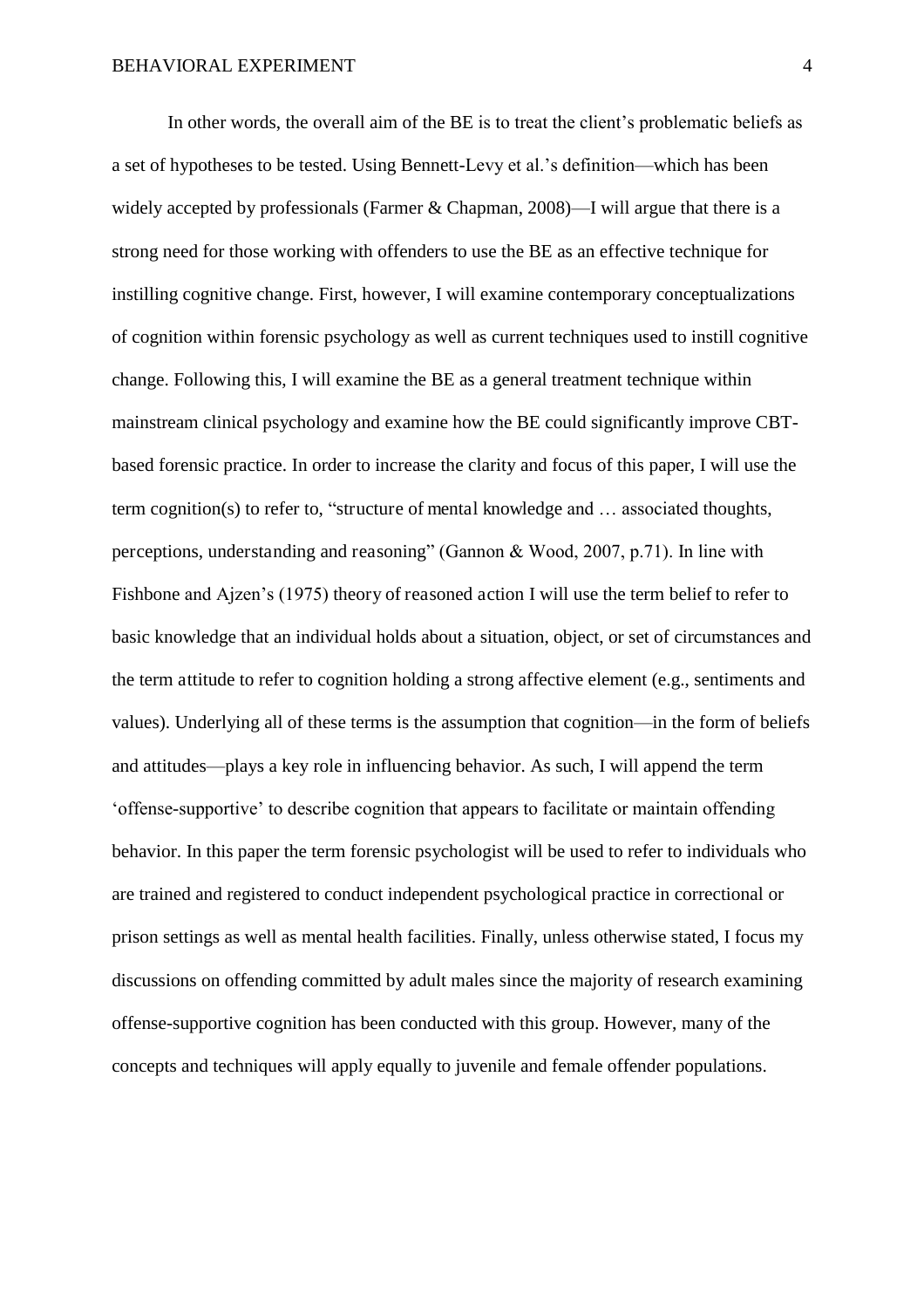#### **Conceptualization of Cognition within Forensic Psychology**

Over the past three decades the concept of cognition has gradually been used to help explain the facilitation and maintenance of a variety of offending behaviors (Abel et al., 1984; Gilchrist, 2009; Ó Ciara & Gannon, 2010; Polaschek, Calvert, & Gannon, 2008; Polaschek & Gannon, 2004; Ward & Keenan, 1999). However, unlike the concept of cognition within clinical psychology, early cognitive explanations of offending—in particular sexual offending—were subject to widespread conceptual problems (see Gannon & Polaschek, 2006; Maruna & Copes, 2005). This may have stemmed from the fact that offenders minimize and defend their offending behavior (Gannon & Polaschek, 2006). Consequently, minimizations and externalizations were easily mislabeled as more longstanding cognitions. Recent research, however, has indicated that externalizing one's behavior (e.g., 'It just happened') or citing transitory reasons for one's behavior (e.g., 'I was high on drugs') does not increase future offending risk (Dean et al., 2007; Marshall, Marshall, Serran, & O'Brien, 2011; Maruna, 2001; Maruna & Mann, 2006).

Over the past decade, a healthy focus has ensued in most areas of offender cognition. Researchers across all offending behaviors have now identified many of the longstanding and pervasive cognitions that facilitate and maintain offending (Gannon & Polaschek, 2006; Maruna & Mann, 2006; Ó Ciardha & Gannon, 2010; Polaschek, Calvert, & Gannon, 2009). This has enabled researchers to more clearly pinpoint etiological cognitions likely to require modification in treatment (Andrews & Bonta, 2010; Graham & Van Dieten, 1999; Hanson & Morton-Bourgon, 2004; Helmus, Hanson, Babchishin, & Mann, 2012; Mills, Kroner, & Hemmati, 2004; Simourd, & Olver, 2002; Simourd & Van De Ven, 1999). Below, I outline the key cognitions identified as important targets for treatment as suggested by empirical research and theory. I use the risk need responsivity model (RNR; Andrews & Bonta, 2010)—widely regarded as the "orthodox position concerning rehabilitation" (Ward, Collie,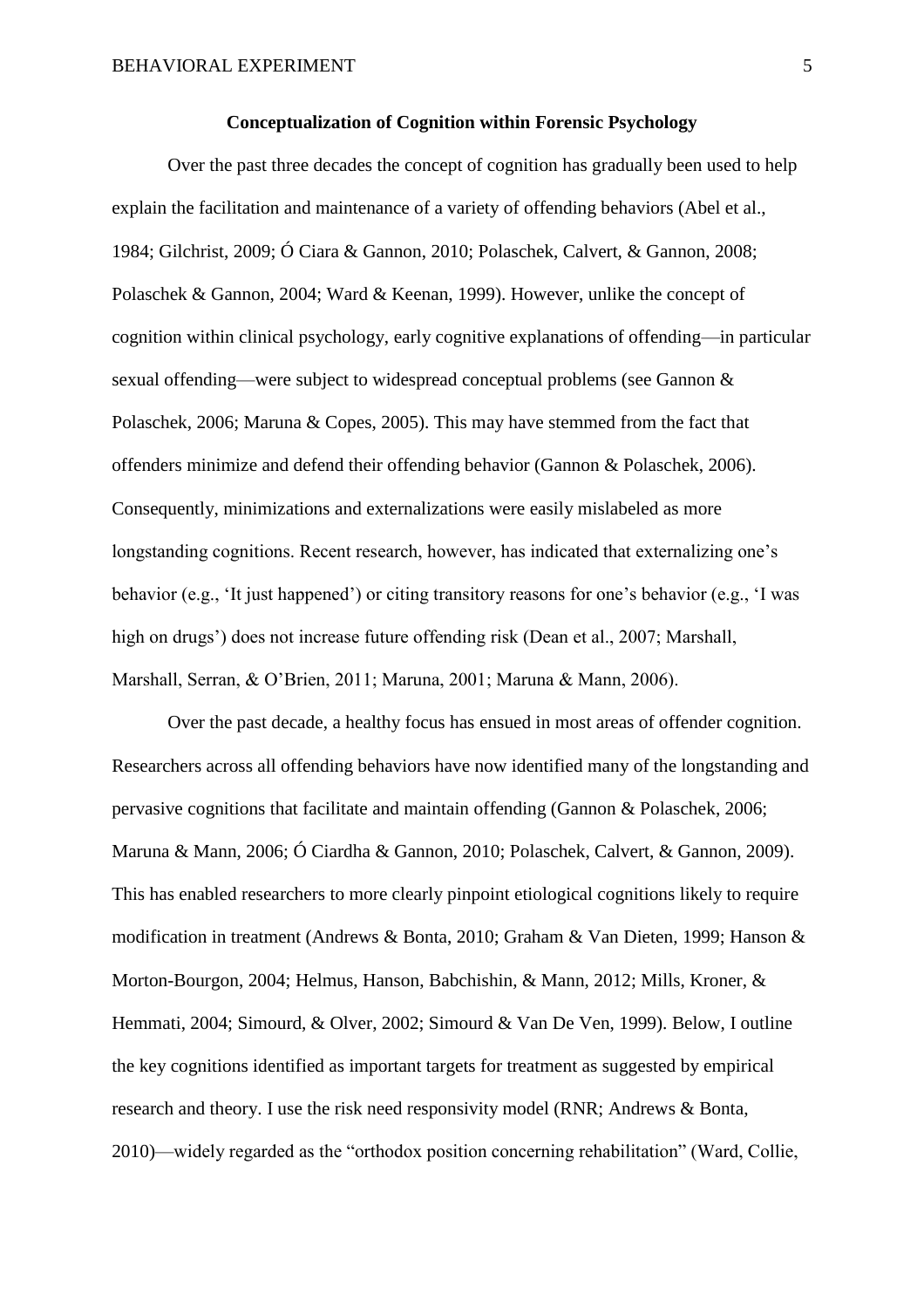& Bourke, 2009, p.299) and the strengths-based Good Lives Model (Ward & Gannon, 2006) to frame important aspects of offender cognition. Within the RNR three key principles are specified as being required to optimize treatment effectiveness. First, treatment program intensity should be matched to the risk of the offender. Second, treatment should focus on criminogenic needs associated with reductions in recidivism. Related to this, Good Lives Model proponents have proposed that both criminogenic and 'non criminogenic' cognitions should also be targeted in treatment if—like criminogenic needs—they appear to block the client's ability to lead a pro-social and meaningful life (Marshall et al., 2011; Willis, Yates, Gannon, & Ward, 2013). Finally, the third principle states that treatment should attend to issues of internal responsivity (i.e., aspects about the offender such as mental health problems or low self esteem that may potentially block treatment commitment or key benefits obtained from treatment).

#### **Cognitions Indicative of Risk/Criminogenic Need**

Longstanding cognitions in the form of offense-supportive attitudes and beliefs have been identified as key for predicting offending and repeat offending (Andrews & Bonta, 2010; Hanson & Morton-Bourgon, 2005; Hanson & Scott, 1995; Helmus et al., 2013; Mills, Kroner, & Hemmati, 2004; Simourd & Olver, 2007; Simourd & Van De Ven, 1999; Thornton, 2002). Research with sexual offenders shows that a high level of emotional identification with children or attitudes that sex with children is undamaging or even desirable elevates risk and requires treatment prioritization (Dean et al., 2007; Hanson, 2006; Hanson & Morton-Bourgon, 2005; Helmus et al., 2013; Marshall, Marshall, Serran, & O'Brien, 2011). Similarly, attitudes indicating general antisocialism, hostile perceptions of women, sexual entitlement, and viewing women as untrustworthy are all areas of offensesupportive cognition that increase risk of sexual reoffending (Hanson & Harris, 2000; Langton, 2007; Marshall et al., 2011). For non-sexual offenders research shows that attitudes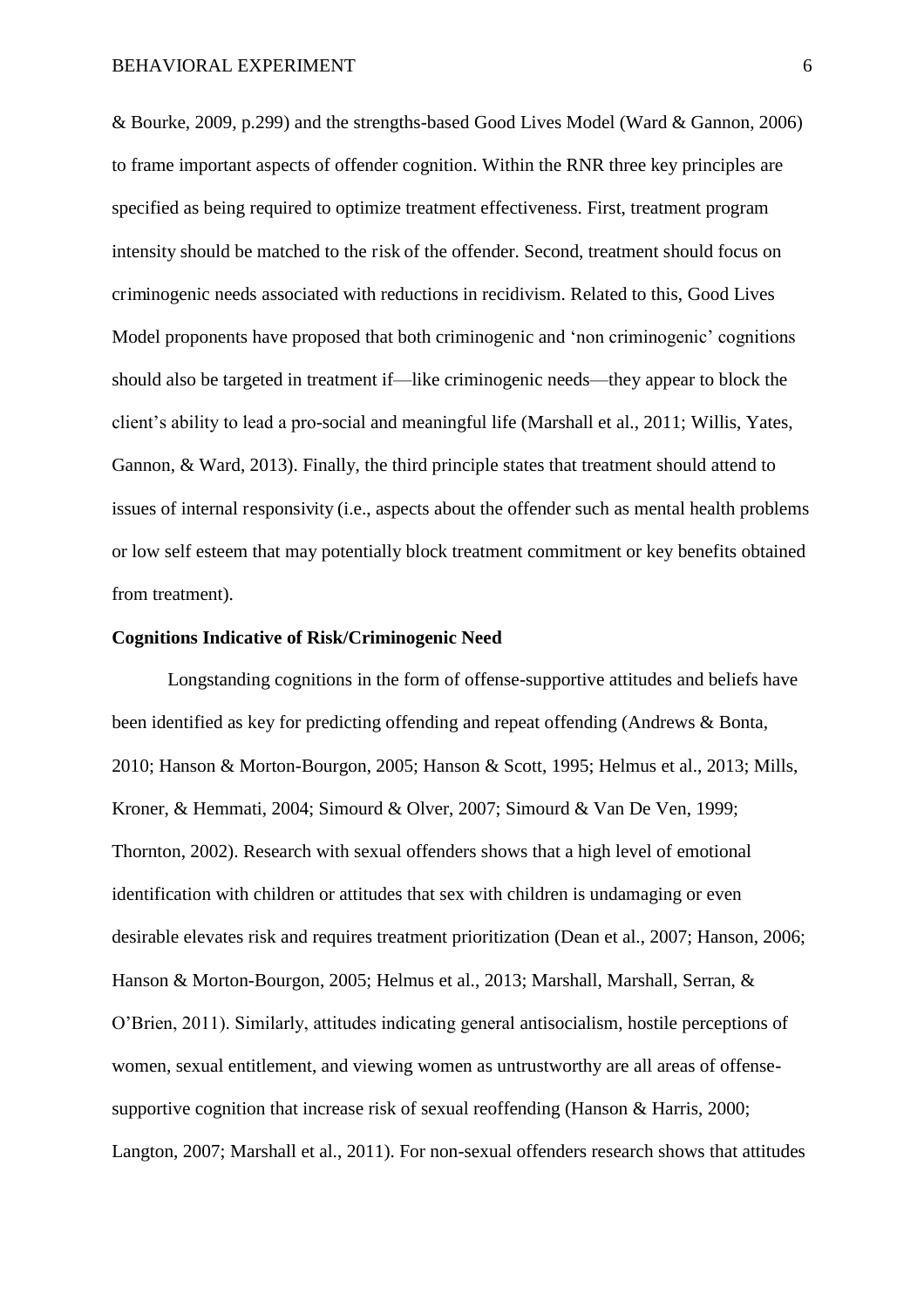indicating identification with criminal associates, dismissal of law and convention, antisocial intentions, and entitlement play a key role in various offending behaviors (Andrews & Bonta, 2010; Mills, Kroner, & Hemmati, 2004; Simourd, 1997; Simourd & Olver, 2002; Simourd & Van de Van, 1999). Furthermore, tolerating or normalizing violence, identifying with other criminals, antisocial intentions, viewing oneself as being entitled to administer 'justice', or viewing other males as potentially violent, have all been linked to violent offending (Mills et al., 2004; Polaschek et al., 2009).

#### **Cognitions Blocking a Prosocial 'Good' Life and/ or Responsivity to Treatment**

 There is likely to be significant overlap between cognitions that block an individual's ability to lead a satisfying prosocial life and those that impact upon a client's ability to connect with and respond to treatment (Andrews & Bonta, 2010; Looman & Abracen, 2013; Ward & Gannon, 2006). For example, problematic cognitions relating to self esteem (e.g., "I am disliked by other people", "I fail at everything I do") will influence an individual's ability to gain and maintain a satisfactory relationship (a criminogenic need; Andrews & Bonta, 2010; Hanson & Morton-Bourgon, 2005; Mann, Hanson, & Thornton, 2010) and also impede an individual's ability to engage in treatment through forming a cohesive bond with group members. A variety of cognitions can impact upon life quality and/ or responsivity to treatment including those relating to trauma (Clark, Tyler, Gannon, & Kingham, 2014; Gray et al., 2003; Latessa, Johnson, Listwan, & Koetzie, 2014; Looman & Abracen, 2013), mental illness (e.g., psychoses, anxiety disorders, clinical depression; Latessa et al., 2014; Looman & Abracen, 2013), shame and associated low self-esteem (Marshall et al., 2011; Marshall et al., 1999), motivation (Latessa et al., 2014; Yates, 2009), and mistrust of professionals (Gannon & Ward, 2014). Such issues may exacerbate criminogenic needs associated with offending behavior (e.g., self management, inappropriate sexual arousal, problems establishing intimacy, Andrews & Bonta, 2010; Hanson & Morton-Bourgon, 2005) and increase treatment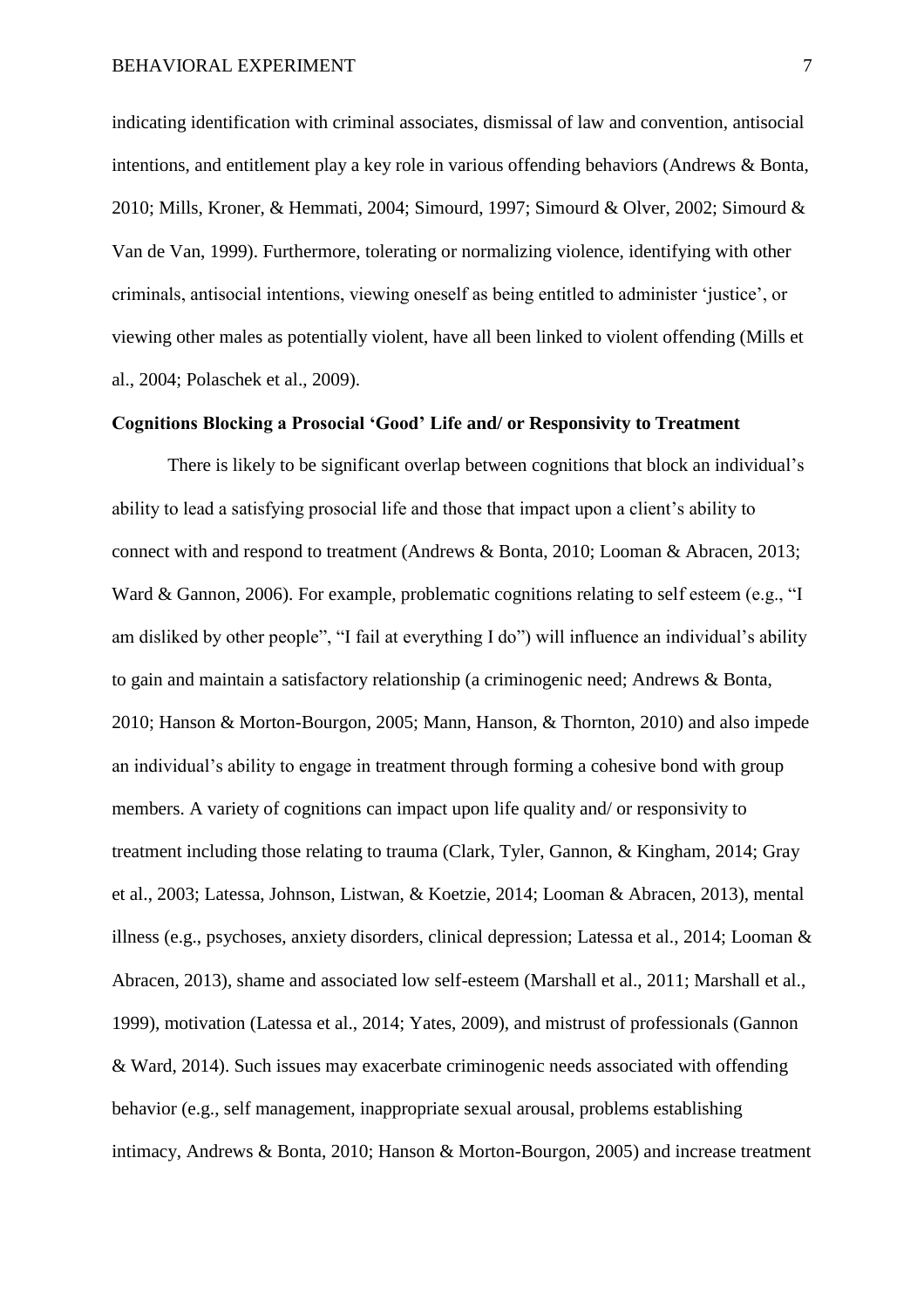drop out (see Table 1 for examples of cognitions falling into this area). Research suggests that offenders who fail to connect with, and drop out of treatment, are highly likely to recidivate (Marques et al., 2000; Porporino, 2010). Thus, even the best treatment will fail if such factors, and the cognitions supporting them, are not addressed adequately prior to, or as part of treatment (Kennedy, 2000). As such, these cognitions may ultimately be viewed as offense-supportive.

#### TABLE 1 ABOUT HERE

#### **Current Techniques for Adapting Offense-Supportive Cognition**

A plethora of publications are available for forensic professionals who wish to learn contemporary methods of adapting cognition. The focus has generally been on the adaptation of cognitions indicative of risk or criminogenic need (although see Marshall et al, 2011 for an exception). Here, CBT based cognitive restructuring is generally viewed as gold standard (Murphy, 1990; Marshall et al., 2011). As an overarching term, cognitive restructuring refers to the general technique of collaboratively guiding clients to: identify the existence and operation of offense-supportive cognition, assess the origins and usefulness of such cognition, and generate replacement alternative cognitions (Briggs & Kennington, 2006; Murphy, 1990; Langton & Marshall, 2000; Rugge & Bonta, 2014). Bennett-Levy et al. (2004) argue that theories such as the Interacting Cognitive Systems Model (Teasdale, 1997; Teasdale & Barnard, 1993) and the Cognitive–Experiential Self-Theory (Epstein, 1994; Epstein & Pacini, 1999) highlight two distinct information processing systems: that of the logical and rational verbal system associated with propositional processing, and that of the emotional, non-verbal, and holistic system associated with implicational processing. Verbal cognitive restructuring impacts upon beliefs at the intellectual or propositional level whereas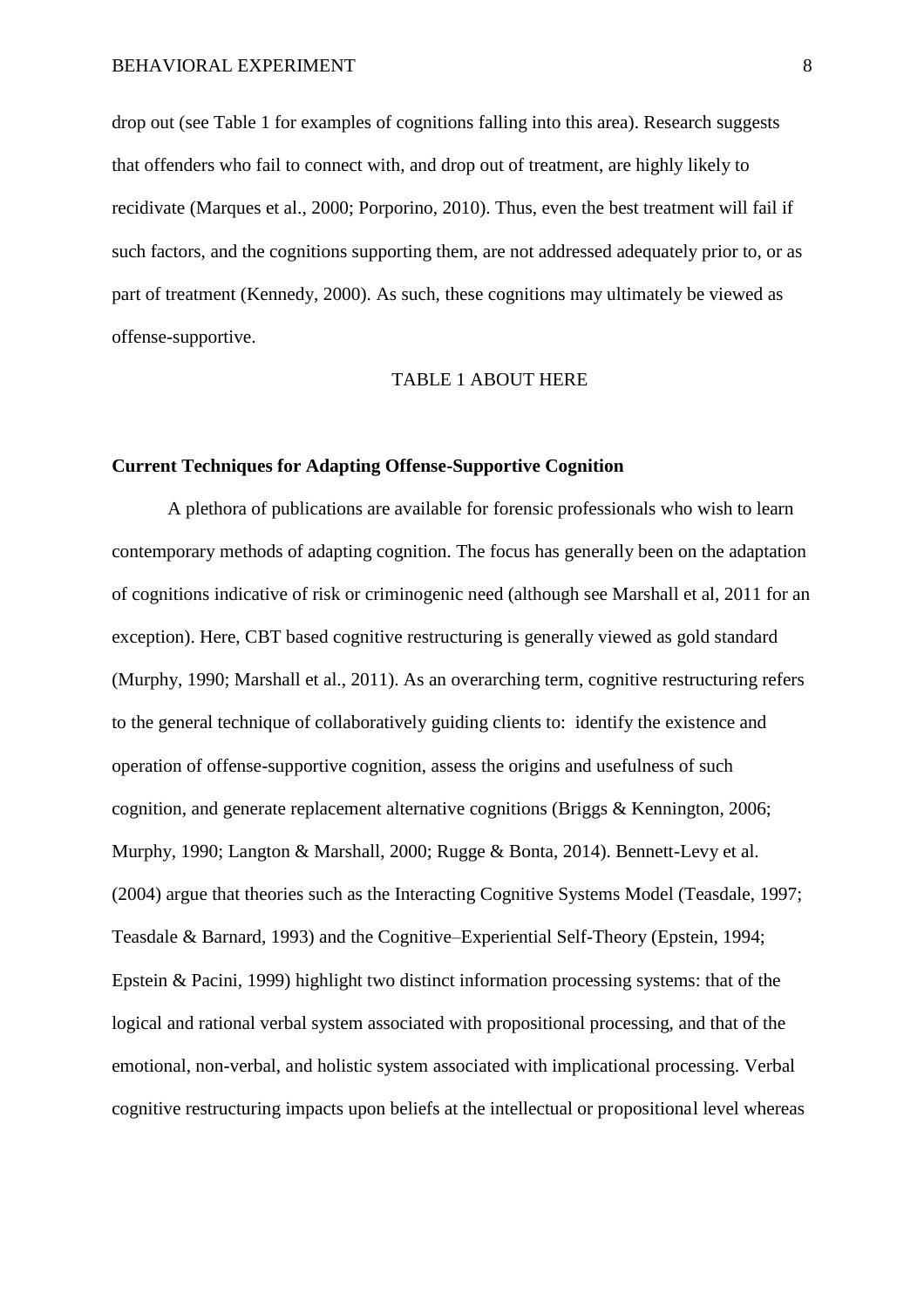experiential cognitive restructuring facilitates genuine belief changes at the deepest implicational or schematic level (see Bennett-Levy et al., 2004).

The cognitive restructuring techniques utilized and published by forensic psychologists are imported from general clinical psychology and include rational reasoning techniques such as Socratic questioning, psychoeducation, thought records, pros and cons analyses (i.e., propositional level processing; Dean et al., 2007; Marshall et al., 2011: Kroner & Morgan, 2014; Seeler, Freeman, DiGiuseppe, & Mitchell, 2014) as well as therapeutic approaches and techniques aimed at the deep experiential level such as role play, behavioral rehearsal (i.e., implicational level processing; Dean et al., 2007; Mann & Shingler, 2006; Marshall et al., 2011; Ross & Ross, 1995; Walters, 2014), and schema therapy (Drake, Ward, Nathan, & Lee, 2001; Keulen-de Vos, Bernstein, & Arntz, 2014; Mann & Shingler, 2006). Below, I briefly outline each of these key therapeutic approaches and strategies.

#### **Rational Techniques: Propositional Processing**

#### **Socratic Questioning**

The Socratic questioning style stems from cognitive therapy (see Beck, Rush, Shaw, & Emery, 1979). It refers to questioning intended to promote intellectual analyses of problematic thinking styles through encouraging clients to introspect on the validity of deeply held beliefs and attitudes (Dean et al., 2007; Overholser, 1993). Socratic questions might include, "What other reasons could explain why your probation officer asked you to leave her office?", or "For what other reasons might your victim have looked/stared at you?" Here, Socratic questioning is used as a form of guided discovery in which the overall aim is for the client to generate their own alternative cognitive perspectives (Dean et al., 2007; Tong & Farrington, 2008; Ware & Bright, 2008). In other words, it is up to the client to generate their own cognitive change based upon their own cognitive discoveries and reflections.

#### **Education**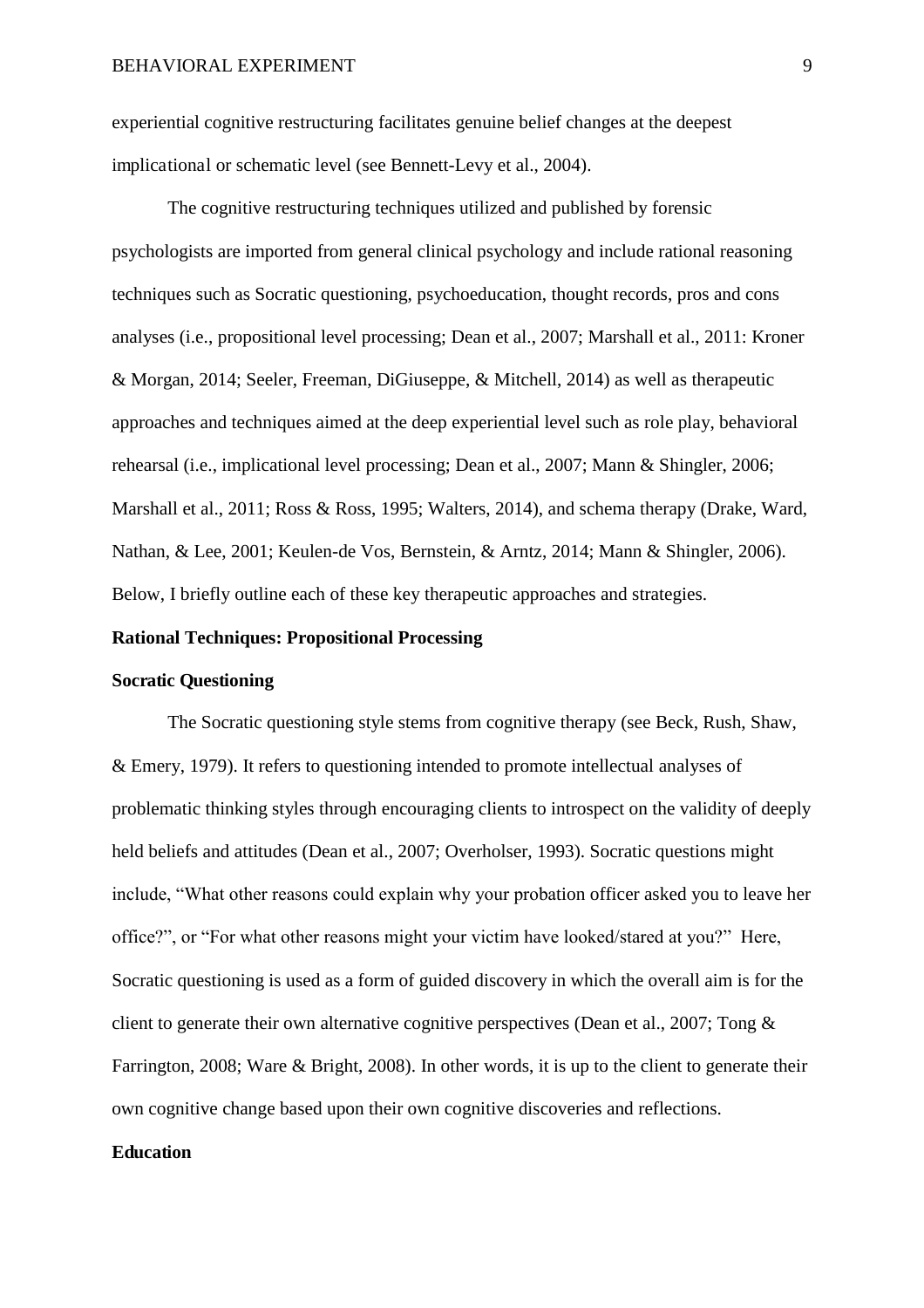Many treatment providers, to a large extent, provide offending clients with alternative cognitive perspectives in the form of psychoeducation, witness or victim statements, videos, or special guest speakers (Drake et al., 2001; Gannon, 2014). For example, a group on firesetting behavior may invite local fire safety officers to attend the group to provide alternative perspectives on the controllability and harmfulness of fire (see Gannon et al., 2015), a therapist may offer education on why laws regarding consent are important (McGrath, Cumming, Burchard, Zeoli, & Ellerby, 2009), or individuals with previous experience of sexual abuse or violence may be invited to group to share offense impact information from their perspective (see Briggs & Kennington, 2006).

#### **Thought Records**

 Most forensic programs incorporate some type of thought recording or monitoring activity when aiming to instigate cognitive change (see Apsche, Evile, & Murphy, 2004; Briggs & Kennington, 2006; Gannon et al., 2015; Hollin & Palmer, 2006; Morin & Levenson, 2002; Tafrate & Mitchell, 2014). Typically, thought recording involves the offender documenting problematic or offense-supportive beliefs and attitudes either within group work or independently outside of group work. The offending client is typically asked to analyze the situation to examine possible evidence for and against their viewpoint and to generate alternative perspectives wherever possible. In other words, clients are encouraged to use their thought records as a tool with which to rationally restructure their own problematic attitudes. To illustrate, Seeler et al. (2014) provide practitioners with a series of worksheets aimed at encouraging antisocial offenders to study their thought patterns and modify these appropriately. One of these worksheets requests clients to (1) reflect upon any problematic thinking they have experienced,  $(2)$  describe their key thought $(s)$ ,  $(3)$  generate evidence to counter the thought(s), and (4) generate a statement logically consistent with (3) that represents a more accurate substitute thought. Not only do thought records highlight the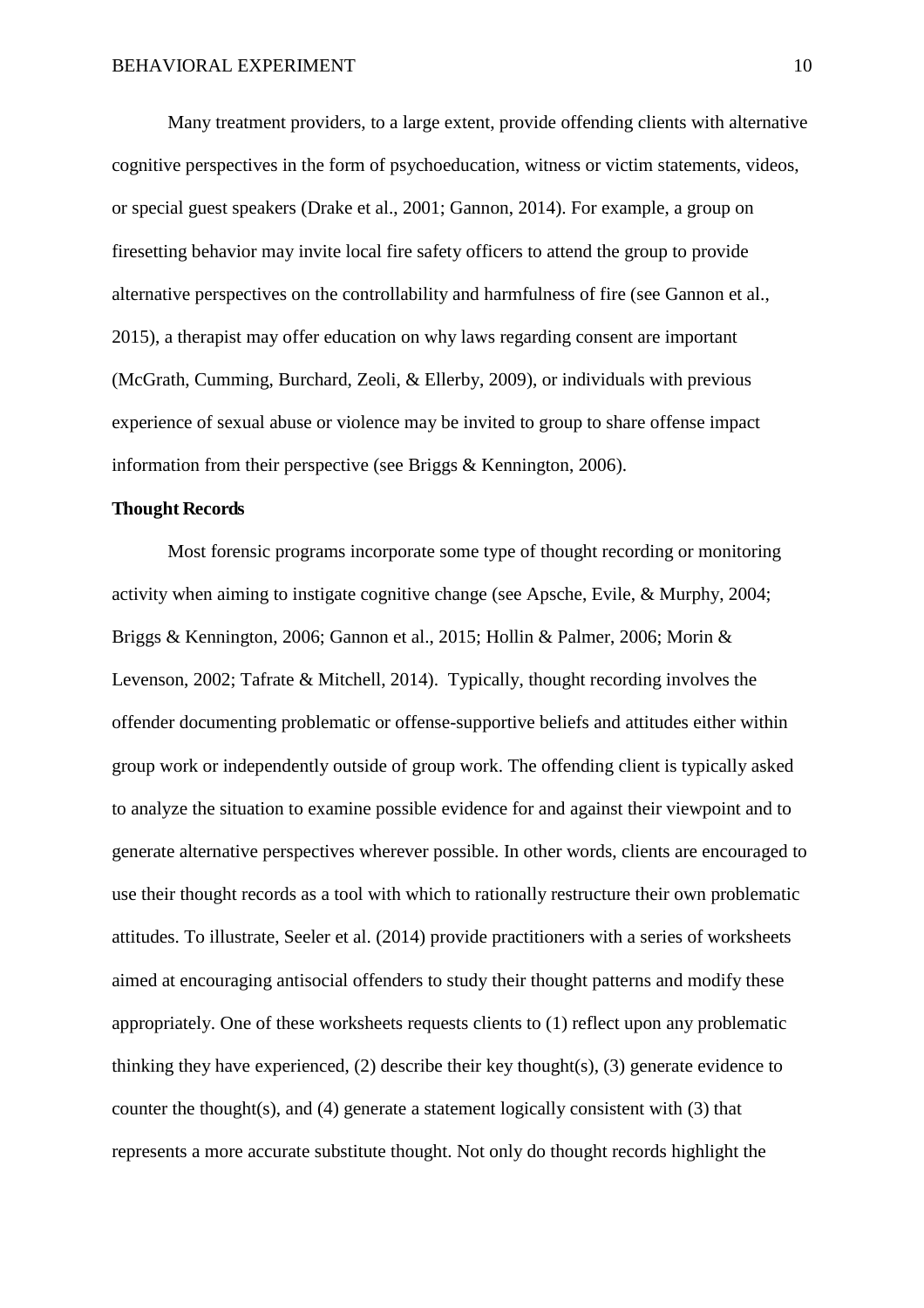situations in which problematic thoughts are most likely to occur but they also represent a key stepping stone towards recognizing alternative perspectives and thus challenging the client's current perception of their surrounding world. In some variants, thought records may be used to generate a logical cost/benefit or pros and cons analysis of deeply held problematic beliefs and attitudes versus substitute alternatives.

#### **Non-Rational Experiential Techniques: Implicational Processing**

#### **Role Play and Behavioral Rehearsal**

Numerous authors have highlighted role-play as representing an effective experiential method for instigating cognitive change in offending clients (Bishop, 2014; Dean et al., 2007; Gannon et al., 2010; Mann, Daniels, & Marshall, 2002; Marshall et al., 2011; Stinson & Becker, 2013). Within role-play, clients are encouraged to experience differing viewpoints as well as 'try out' or behaviorally rehearse new ways of thinking and behaving (Bishop, 2014; Marshall et al., 2011). Various role-play techniques may be adopted by therapists according to the nature of the client group or individual in question. A common approach for instigating cognitive change revolves around requesting the client to write a hypothetical letter to their victim (Beckett, 1994; Gannon et al., 2011) or switch between playing themselves and their victim in a dual person role play (Mann et al., 2002; Stinson & Becker, 2013; Webster, Bowers, Mann, & Marshall, 2002). It can also be helpful to ask offending clients to act as 'self' and 'other' in new hypothetical interactions in order to aid them to understand how their beliefs, attitudes, and behaviors may be experienced by others.

#### **Schema Therapy**

In recent years, schema therapy has begun to permeate forensic psychology to varying degrees. Within general clinical psychology, schema therapy is deemed distinct from CBT since it focuses on (a) the development of schema and associated problems, (b) addressing problems in the relationship between client and therapist as a result of problematic schema,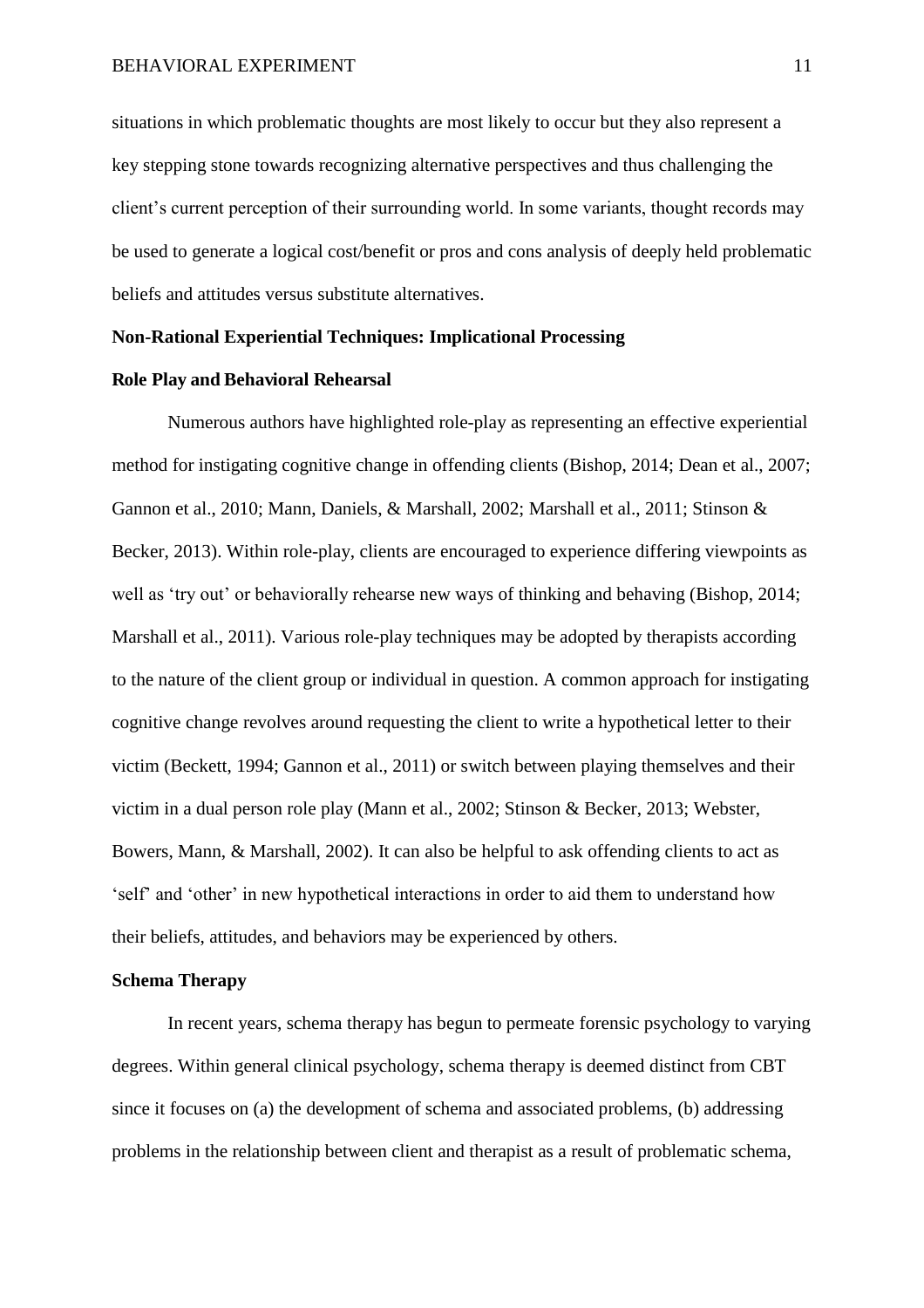and (c) the implementation of experiential strategies to enable clients to engage with their schema-induced emotions and produce long-lasting cognitive change (Keulen-de Vos, Bernstein, & Arntz, 2014; Rafaeli, Bernstein, & Young, 2011). Schema therapy—as a therapeutic model and technique—requires considerable clinical skill and training (Dean et al., 2007). Consequently, the degree to which schema therapy has been conceptualized and implemented within specialist forensic fields has been highly variable. Some forensic professionals have conceptualized offenders' offense-supportive criminogenic cognition as stemming from overarching schemas rather than disconnected and separate beliefs and attitudes (Drake et al., 2001; Ward, 2000; Ward & Keenan, 1999).

However, there has been little emphasis on how schema therapy might relate to cognitions impeding the client's ability to lead a pro-social life and/or relate to treatment responsivity. Furthermore, descriptions of how treatment might proceed using schema therapy are typically brief; involving rational questioning, role-play, and basic self observation (Dean et al., 2007; Drake et al., 2001). In their description of schema therapy for child sexual offenders, Dean et al., briefly cite the BE as being a powerful technique for instigating change. However, no further information is provided. Furthermore, in a particularly sophisticated and recent example of schema therapy applied to aggressive and personality disordered clients, Keulen-de Vos et al. (2014) emphasize the importance of formulating each client's case in terms of Young's schema theory (Young, Klosko, & Weishaar, 2003) and propose the existence of several 'forensic schema modes' to account for antisocial and aggressive behavior. Keulen-de Vos note the importance of using longstanding CBT techniques (e.g., schema or thought diaries) to highlight thinking patterns but accentuate experiential methods such as chair-work and role play (to experience and highlight different schema modes) or imagery rescripting (to cognitively rescript the outcomes of previously problematic situations) as being the gold standard for establishing genuine cognitive change.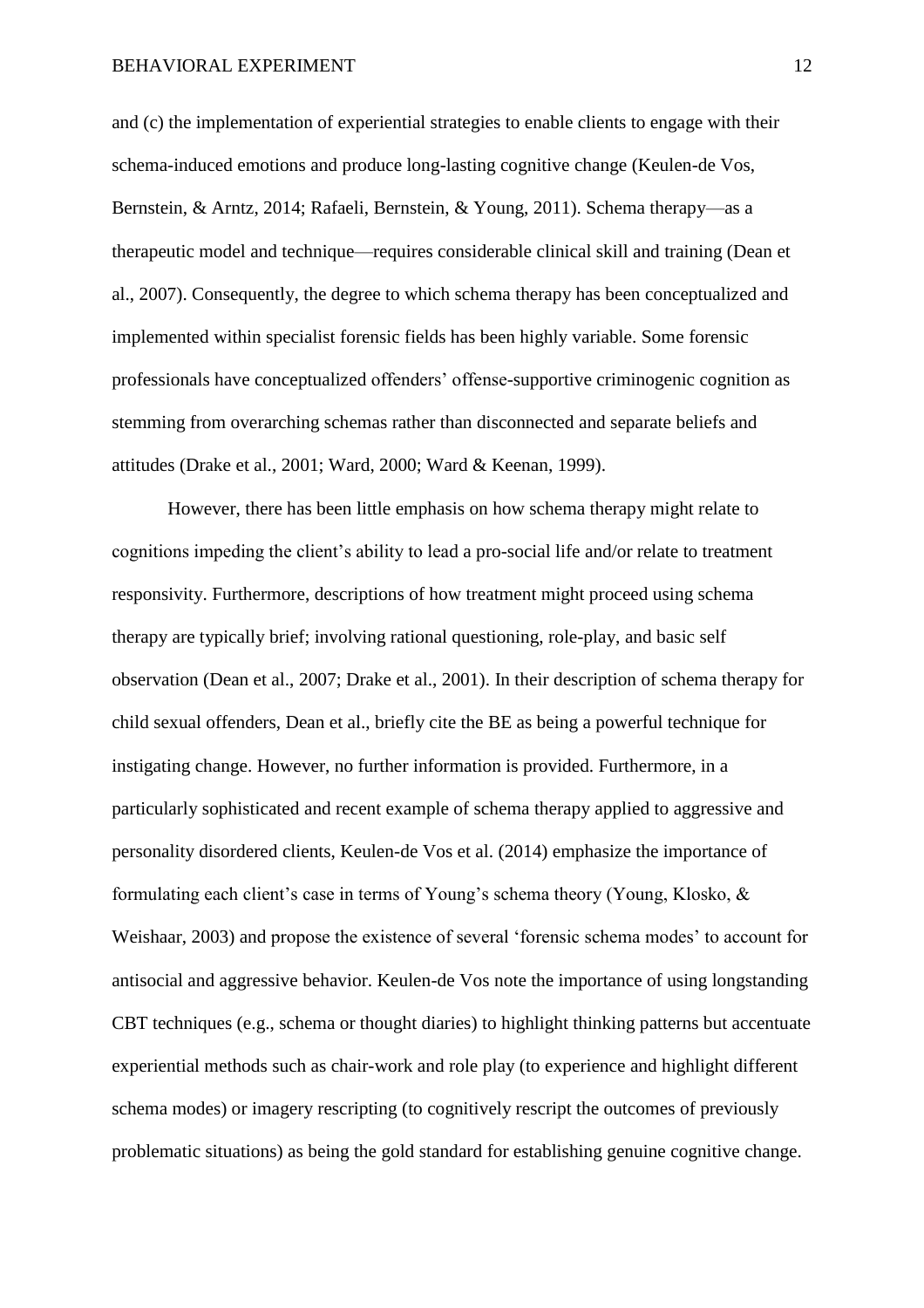Although BEs are not specifically mentioned, presumably they would represent one key experiential technique for establishing cognitive change.

#### **Effectiveness of Treating Offense-Supportive Cognition**

There is little specific evidence within the forensic domain that current techniques for instigating cognitive change—such as cognitive restructuring or schema therapy—are having the desired effects (Gannon & Polaschek, 2006; Marshall et al., 1999; Marshall et al., 2011). However, numerous studies show that specialized CBT leads to reductions in attitudes supporting child sexual offending behavior (Beech et al., 1998; Bumby, 1996; Watson & Stermac, 1994) and antisocial attitudes supporting a range of offending behaviors (e.g., Cullen, Clarke, Kuipers, Hodgins, Dean, & Fahy, 2012; Gannon et al., 2014; Valliant & Antonowicz, 1991; Yessine & Kroner, 2004). Nevertheless, while reductions in offensesupportive attitudes reported across these studies are positive, associated effect sizes are generally modest suggesting that reductions in offense-supportive cognition could be further improved (see Beech et al., 1998 for one exception).

In recent years, forensic professionals have noted that a rational consideration of alternative and prosocial cognition may not be enough to instigate genuine cognitive change (Marshall et al., 2011; Pfäfflin, Böhmer, Cornehl, & Mergenthaler 2005) and that therapists need to put much more emphasis on the behavioral elements of CBT (Fernandez, Shingler, & Marshall, 2006). Within forensic psychology, in particular, therapists can easily fall into the trap of failing to undertake complex experiential techniques associated with cognitive restructuring due to the challenging nature of both their client group and the risk aversive context in which they work (see Gannon & Ward, 2014). Consequently, psychologists can find themselves developing relapse prevention plans replete with useful distractions and behavioral components (e.g., watching television, going to the gym, relaxation techniques) that do little to reformulate or correct the faulty belief system associated with offending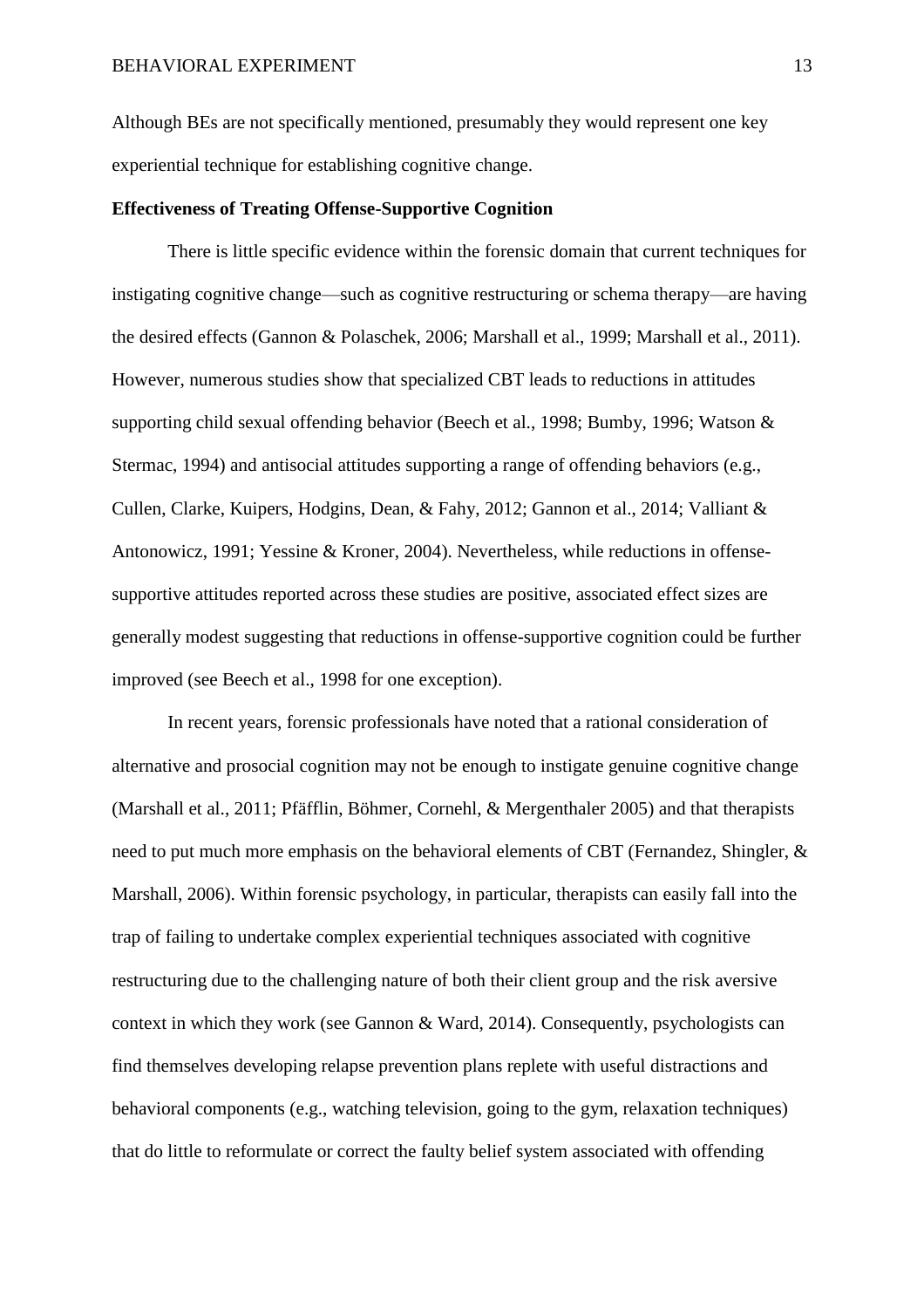behavior (see also Wells, 1997). Thus, current methods of instigating cognitive change within offending populations appear to be missing key strategies necessary to convince offenders that alternative viewpoints and cognitions represent realistic or truthful alternatives. In the following sections I present the BE as an effective technique that is able to subsume many of the current techniques used to instigate cognitive change in offenders and in doing so facilitates cognitive change at both the propositional and implicational level (see Bennett-Levy et al., 2004).

#### **The BE**

#### **Origins**

The BE is associated with Cognitive Therapy which evolved from Beck's work in depression (Beck, 1967; Beck, Rush, Shaw, & Emery, 1979). Beck et al. proposed that cognitive patterns of negativity (e.g., personalizing external events to oneself in the absence of objective connection) functioned to consolidate and maintain faulty information processing associated with depression. In terms of assisting the depressed client, Beck et al. noted that the client's negative cognitions were highly ubiquitous. Put simply, it seemed impossible for the therapist to simply talk the client 'out' of their negativity. Instead, Beck et al. proposed that a variety of techniques—such as Thought Records—could be used by the therapist to assist the client towards managing and more accurately appraising their negative cognitions. Amongst the techniques described by Beck et al. included BEs which he stated could gradually shift the client's view regarding the soundness of their negative cognitive appraisals.

Following the successful application of the cognitive model to depression, professionals began applying it to anxiety (e.g., Clark, 1986; Clark & Wells, 1995; Salkovskis, 1985; Wells, 1995; see Bennett-Levy et al., 2004). Here, BEs came to be cited as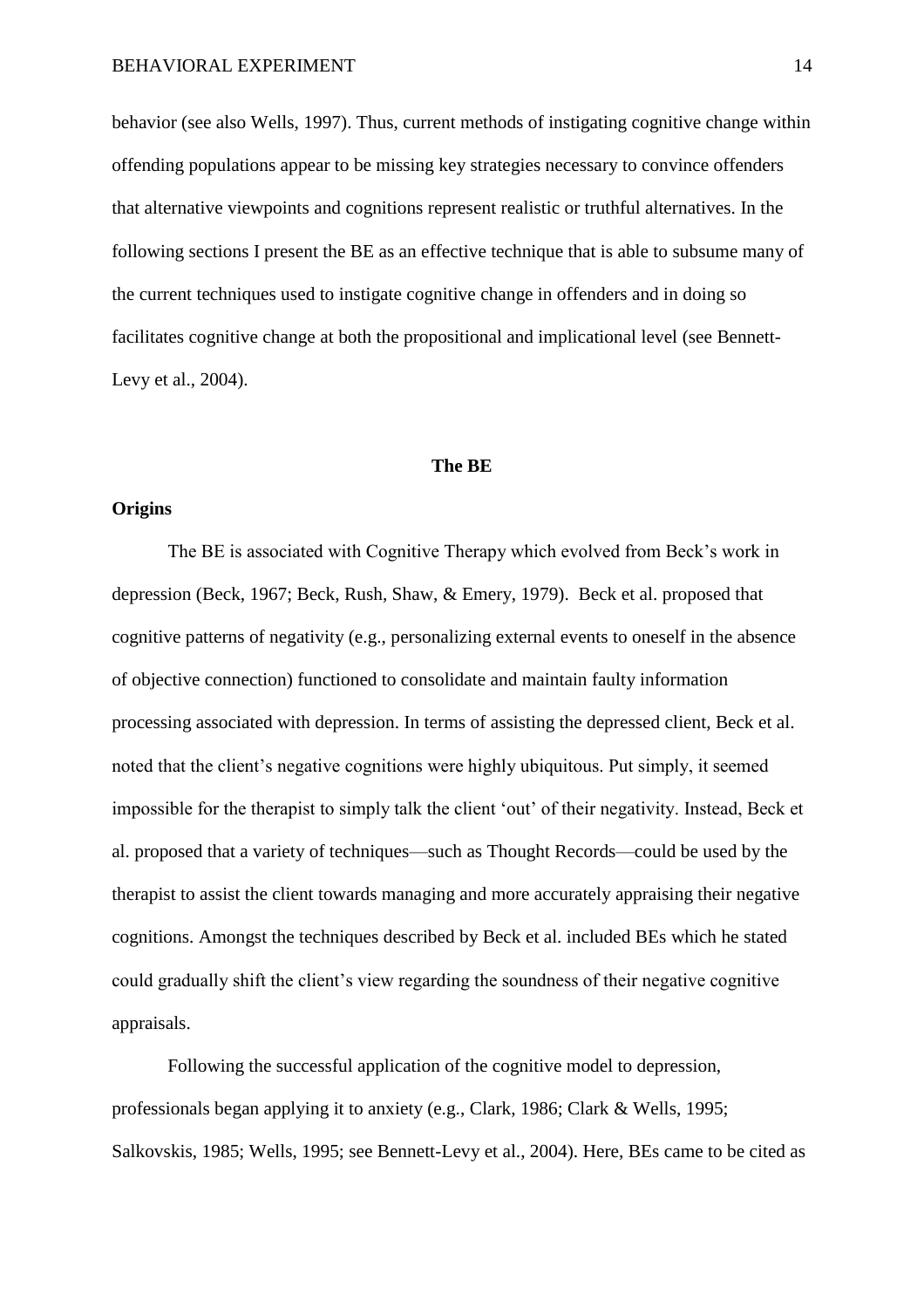a basic therapeutic technique for testing the reality of anxiety-provoking beliefs, and adapting affect (Wells, 1997). In his pioneering text examining anxiety, Wells (1997) describes how testing the reality underlying anxiety-provoking beliefs collaboratively and in-vivo with clients provides critical education for the generation of effective replacement beliefs. Wells (1997) also stressed the importance of using BEs early in therapy to speed up therapeutic change.

 Professionals have now identified the important features of the BE as being experiential knowledge, decentering, emotional stimulation, the rehearsal of different behavior or plans, reflective learning, and the consolidation of new experiences in memory at varying levels (Bennett-Levy, 2003; Bennett-Levy et al., 2004; Segal, Williams, & Teasdale, 2002). It is through these functional mechanisms that the BE appears to overcome the problem of intellectually knowing something to be true but not experiencing it as such (Bennett-Levy, 2003; Bennett-Levy et al., 2004).

#### **Evidence Base**

The BE is a highly significant component of effective CBT (Bennett-Levy et al., 2004; Clark, 1989; Farmer & Chapman, 2007; Harvey et al., 2004; Wells, 1997). For example, Westbrook et al. (2007) describe the BE as, "a CBT strategy which can be used to great effect in most if not all problems" (p. 129), Bennett-Levy (2003) notes that BEs are likely to be "more effective in actually giving alternative thoughts believability, and promoting therapeutic change." (p. 263), and Beck (2011) concludes that "properly set up, behavioral experiments can be powerful agents of cognitive and emotional change (p. 200). In fact, Waller (2009) has suggested that therapy lacking the BE component may well have a reduced impact on clients. A number of studies have attempted to isolate the BE as a therapeutic technique and evaluate its effectiveness (Bennett-Levy, 2003; McManus et al., 2012; Tang & Harvey, 2006, McMillan & Lee, 2010). All have reported superior BE results.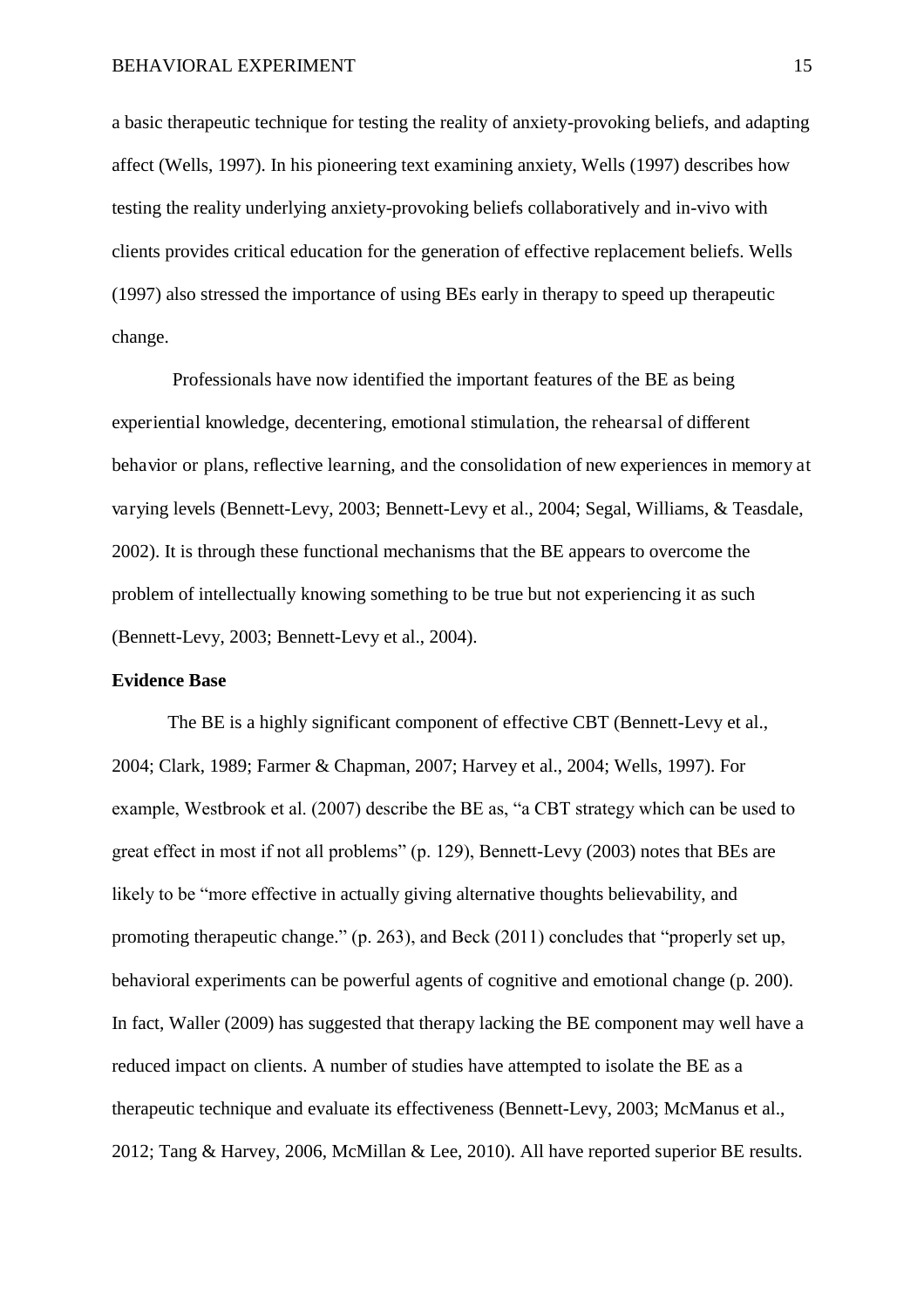To illustrate, in one study (Bennett-Levy, 2003), experienced practitioners ( $n = 8$ ; 6 female) and students in cognitive therapy training ( $n = 19$ ; 16 female) recruited in Australia were asked to implement and reflect upon their own use of thought records and BEs. Participants self-reported that—in comparison to thought recording—BEs were more influential in facilitating changes in both beliefs and behavior. General rather than specific examples of BE effectiveness were provided by Bennett-Levy. For example, one participant stated, "Everything else was great in terms of understanding, but behavioral experiments were actually the way I made a couple of changes" (p. 271). A key challenge identified for implementing the BE was anxiety. Participants reported that experiences of anxiety motivated them to avoid the BE. They also reported having difficulties identifying evidence to refute problematic thoughts once they were experiencing anxiety and felt that therapist support was crucial in order to implement the BE successfully. In a UK study examining community individuals diagnosed with sleep insomnia ( $N = 48$ ; 27 female), Tang and Harvey (2006) found that those who engaged in a BE designed to highlight distorted sleep perceptions showed improved sleep onset latency estimates and significantly reduced anxiety and concern with sleep relative to non-BE sleep monitored individuals who diarized their sleep experiences. No qualitative descriptions of belief change or adaptation were examined in this study. Furthermore, the authors noted that this study was dissimilar to clinical BEs in the sense that participants were unaware of the purpose of the experiment. More recently, McManus et al. (2012) directly compared the effects of a single session of BE therapy versus thought record therapy amongst 91 non-clinical UK participants (49 female) experiencing subclinical irrational beliefs associated with hand washing (i.e., they indicated a 60% + belief that not washing their hands after using the toilet would result in them becoming ill). Participants in the BE condition were supported to test their belief through using the toilet and not washing their hands to see if they did, in fact, become unwell. Whilst both the BE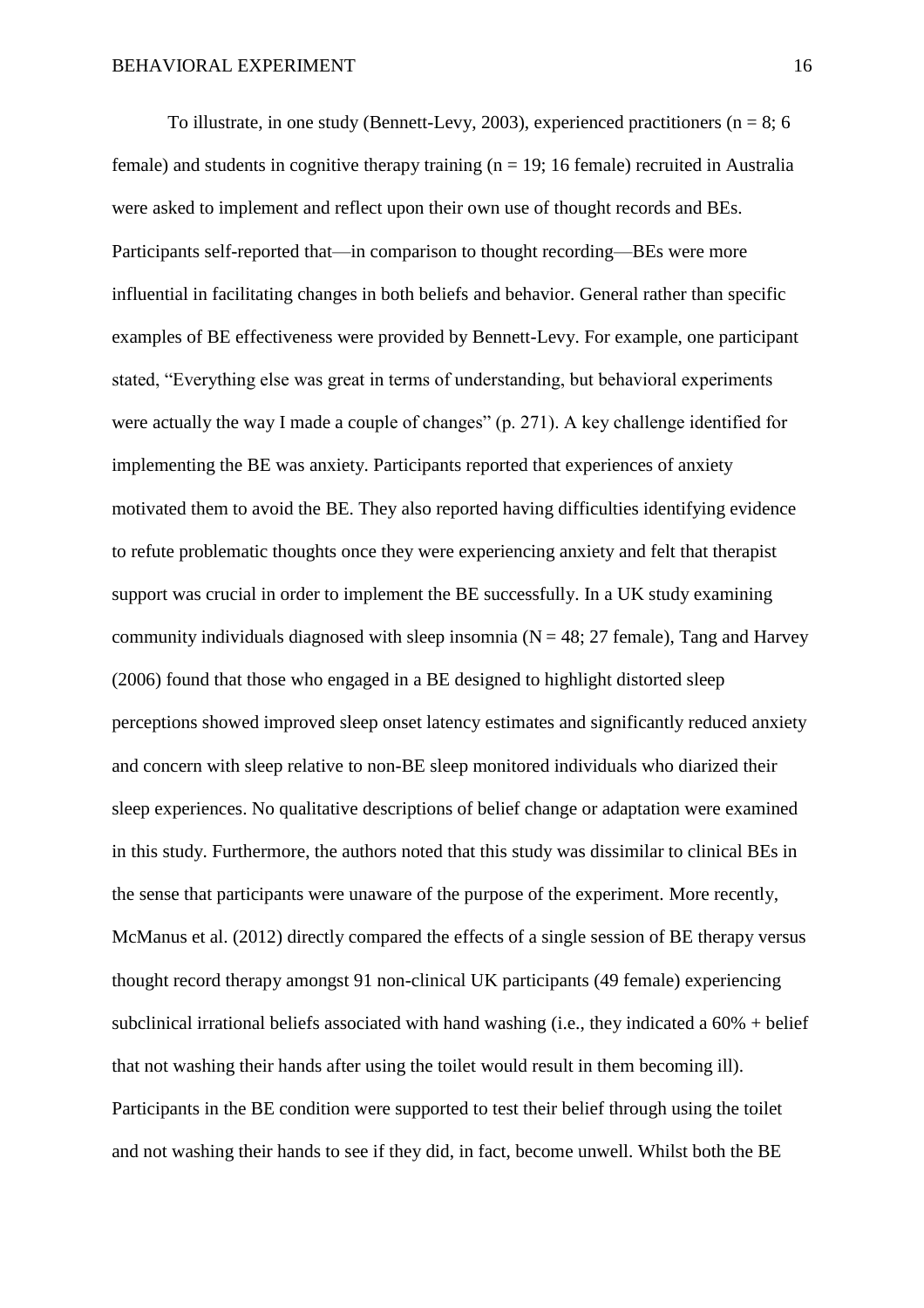and thought record conditions were associated with an improvement in self reported beliefs (i.e., decreased quantitative conviction in the belief that "not washing your hands after going to the toilet will make you ill") relative to the control condition, the BE instigated superior effects since improvements in the irrational belief were generalizable (e.g., they also positively influenced the belief that "Not washing your hands after going to the toilet will make others ill") and occurred more rapidly. The authors of this study did not comment on any of the potential challenges of implementing the BE clinically. Finally, McMillan and Lee (2010) conducted a systematic review examining anxiety treatment studies that compared BEs with simple behavioral exposure techniques. Of the 14 best quality studies identified examining OCD (n = 1), panic (n = 3), social phobias (n = 8), or specific phobias (n = 2), McMillan and Lee's review suggested that the BE was more effective than sole exposure techniques. However, the review authors note that their review was limited in the sense that they did not examine 'grey' studies.

Unsurprisingly, then, the BE is now recommended as a key therapeutic technique in contemporary clinical psychology texts (Farmer & Chapman, 2007; Grant, Mills, Mulhern, & Short, 2004; Hawton, Salkovskis, Kirk, and Clark, 1989; Westbrook, Kennerley, & Kirk, 2007) and is used as a therapeutic tool aimed at altering beliefs and attitudes associated with a wide range of clinical problems including eating disorders (Corstorphine, 2006), diabetesrelated anxiety (Boyle, Allan, & Millar, 2004), insomnia (Ree & Harvey, 2004; Tang & Harvey, 2004), acquired brain injury (McGrath & King, 2004), Post Traumatic Stress Disorder (Clark, 1999; Mueller, Hackmann, & Croft, 2004), symptoms of psychosis (Close & Schuller, 2004), low self esteem (Fennell & Jenkins, 2004), and social phobia (Clark, 2001). Importantly, many of these clinical problems are highly likely to impede an offender's ability to lead a pro social life or engage appropriately in treatment if left untreated. Thus,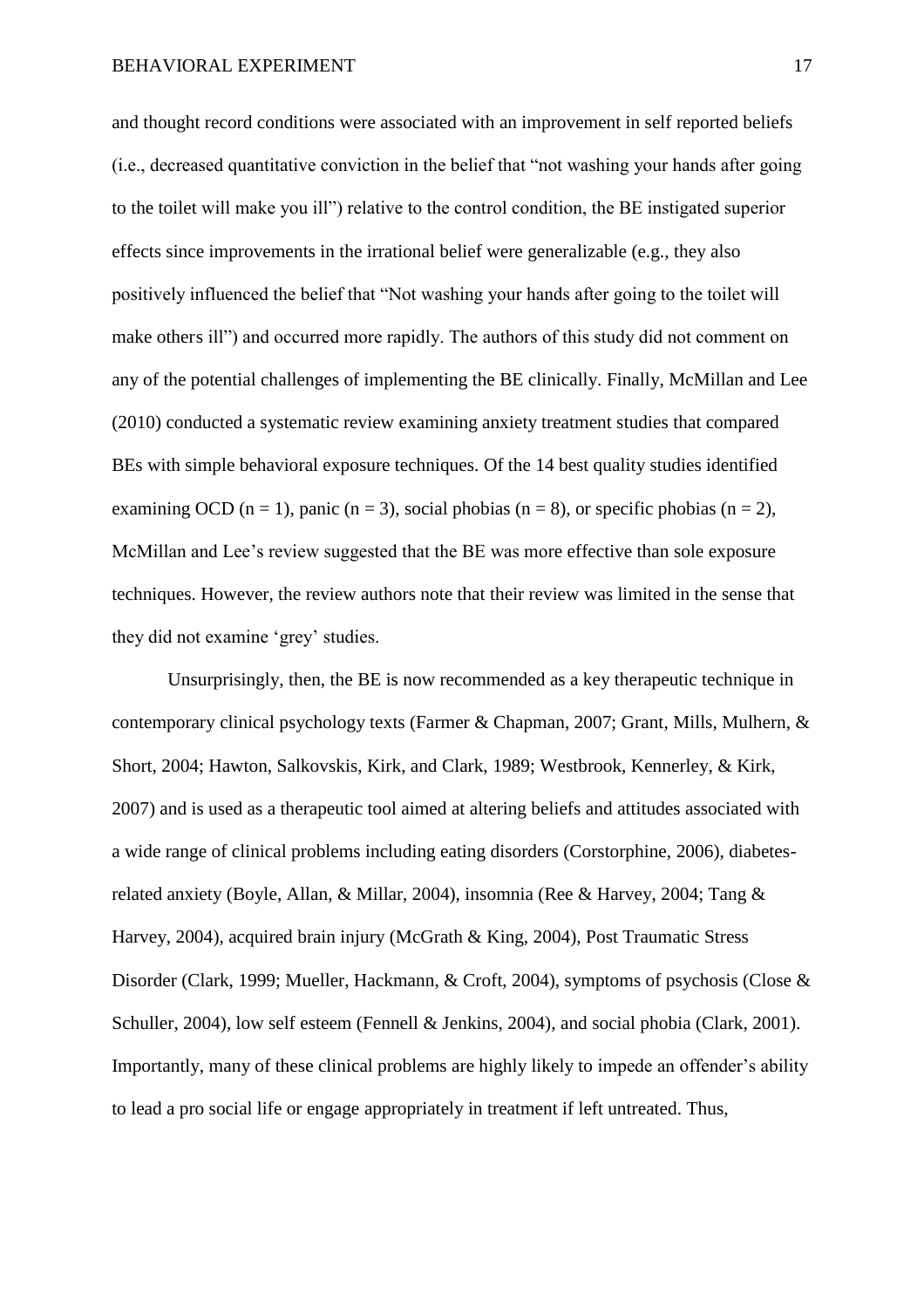application of the BE to these issues is likely to be particularly important within forensic settings.

#### **Types of BE**

Similarly to scientific theory testing, BEs take two preliminary forms: that of experimental orientated theory testing (i.e., manipulating factors to test specific theories) and that of discovery focused information gathering (i.e., exploratory surveys; Bennett-Levy et al., 2004; Westbrook et al., 2007). In experimental focused theory testing the aim is to develop robust predictions or hypotheses to be tested in relatively controlled circumstances (Bennett-Levy et al., 2004; Westbrook et al., 2007). For example, a client may be instructed to do something that they would not usually do to see if their predicted theory holds true (e.g., "If I stay in a room when I feel anxious I will stop breathing and collapse"). In some cases, however, clients may not hold clear hypotheses to test. Here, the client may need to 'discover' or generate testable hypotheses. In discovery focused information gathering, the client is encouraged to gather evidence to generate possible alternative beliefs. Bennett-Levy et al. (2004) provide the example of an individual experiencing worthlessness who may be encouraged by their therapist to observe what happens when they socially interact in a more open manner. Following this, the individual may begin to develop both a clearer statement relating to their distressing belief as well as more adaptive alternative cognitions. Following discovery focused BEs therapist and client can then begin generating a series of robust and testable predictions.

Professionals have noted one further notable dichotomy of BEs: that of active versus observational BEs (Rouf, Fennell, Westbrook, Cooper, & Bennett-Levy, 2004; Westbrook et al., 2007). In the former, the client is active in the BE through testing a prediction in order to discover new information. In the latter, the client uses observation to test a set of hypotheses (e.g., designing a survey to see what percentage of people feel 'not listened to' in social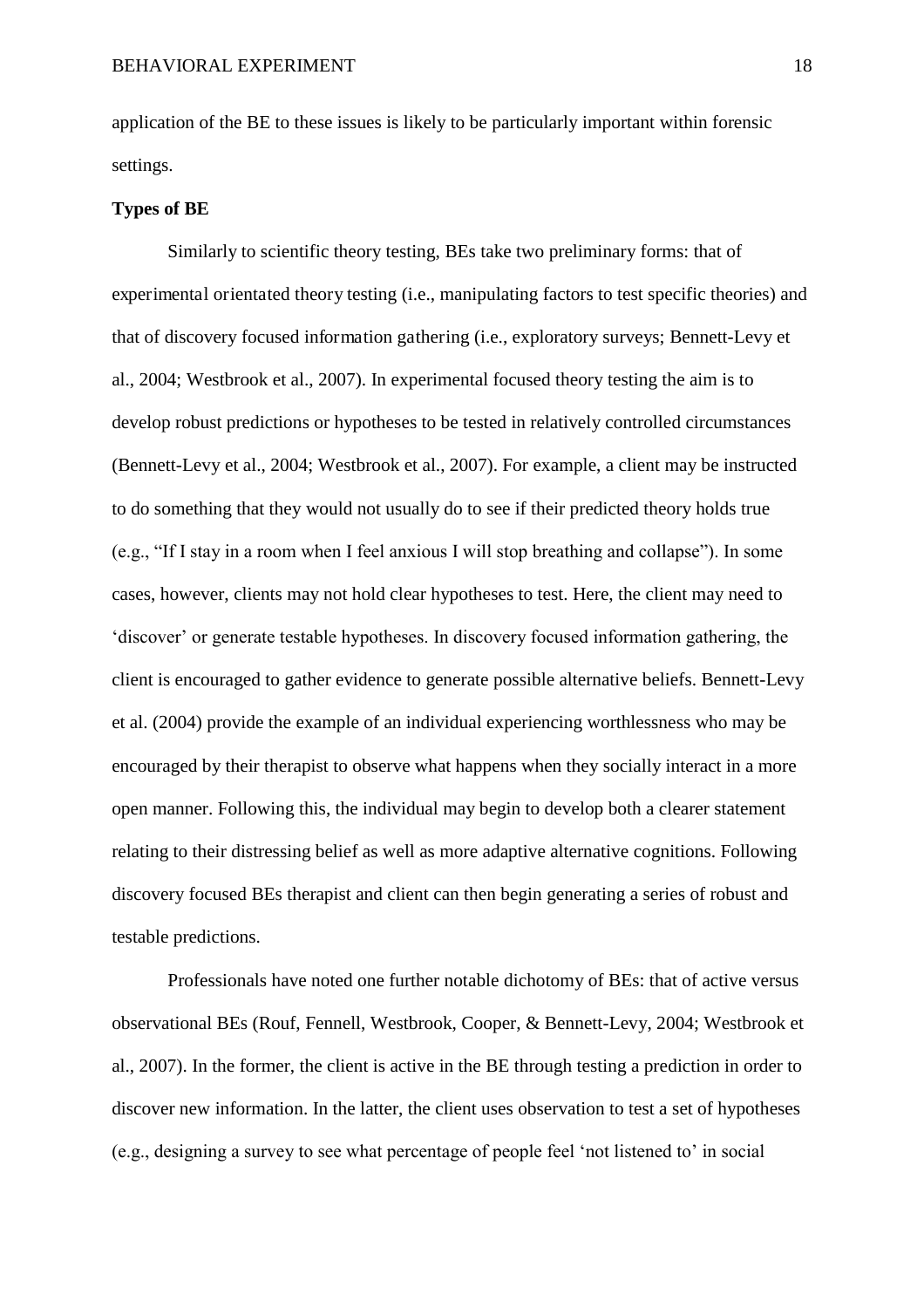situations) or in order to discover new information (e.g., watching a number of social interactions at a party to discover what happens).

#### **Use of BEs in Forensic Settings**

Given that the BE represents an empirically informed and commonly used technique for instilling cognitive change in clinical patients, it is surprising that this technique has not been explicitly adopted for widespread use in forensic settings (see Beech, Craig, & Browne, 2009; Briggs & Kennington, 2006; Craig, Dixon, & Gannon, 2013; Hollin & Palmer, 2006; Ireland, 2009). In fact, very few programs appear to explicitly cite the BE as a meaningful therapeutic tool (see RESOLVE; National Offender Management Service, 2013 for one exception). A small number of forensic professionals have cited the BE as representing one potential technique for changing offense-supportive cognition (Baima & Guthrie, 2014; Beech, Bartels, & Dixon, 2013; Dean et al., 2007; Langton & Marshall, 2000). However, Langton and Marshall note that applying such a technique within the forensic domain can be challenging. Clearly, then, professionals require further detail on the BE technique, the benefits of such a technique, and exactly how such a technique should be implemented. Perhaps most surprisingly, in the most comprehensive and valuable texts to date examining the application of CBT principles to forensic clients and offending behavior programs more generally (Hollin & Palmer, 2006; Tafrate & Mitchell, 2014), no explicit references are made to the BE as a therapeutic tool.

#### **The Potential Value of the BE in Forensic Settings**

Forensic psychology has been critiqued for failing to implement deeper level experiential techniques associated with behavioral psychology such as behavioral rehearsal and role play (Fernandez et al., 2006). The BE is one frequently overlooked technique that is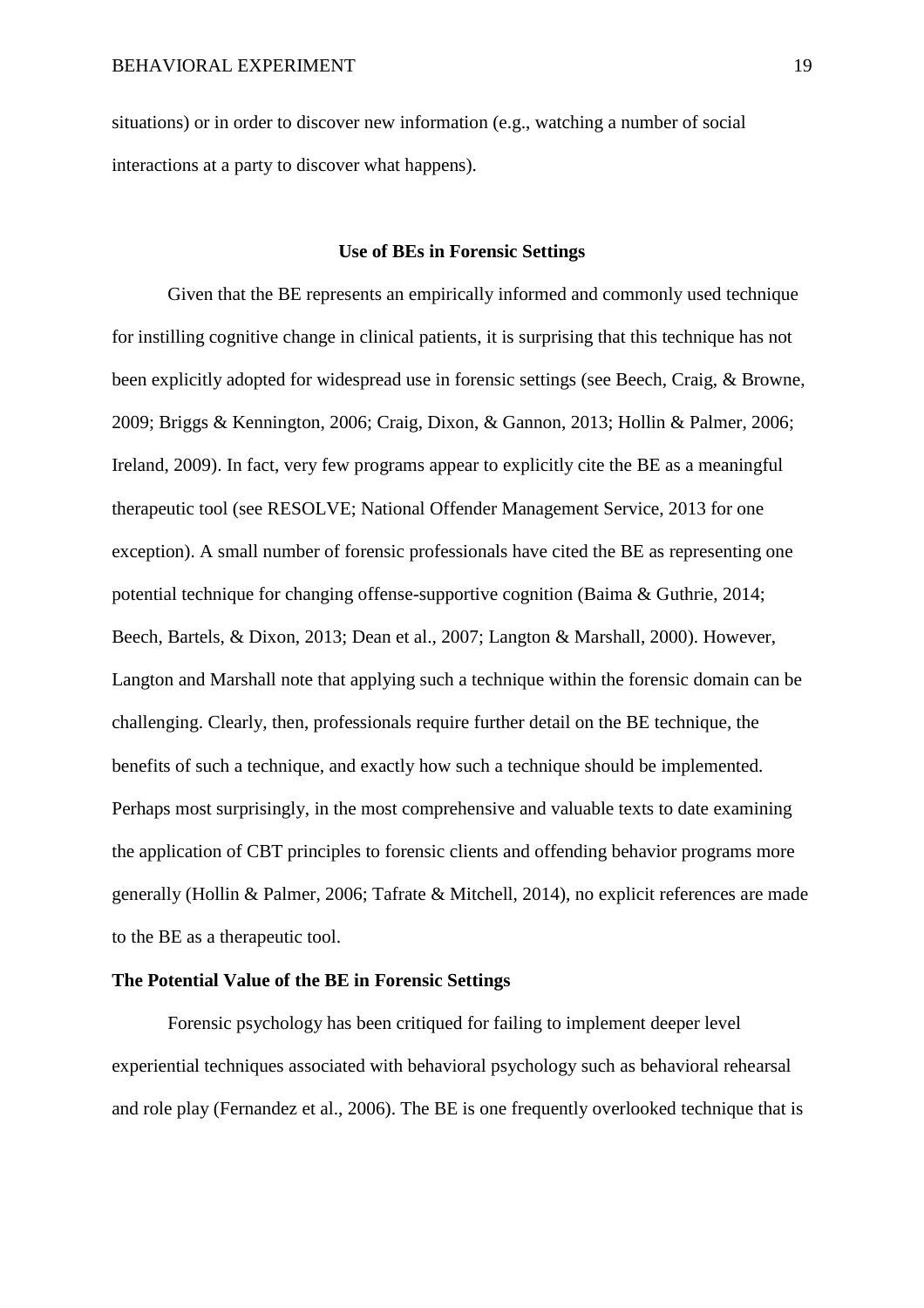able to subsume both rational (i.e., propositional) and experiential (i.e., implicational) techniques to facilitate maximal belief and attitude change.

 The BE enables psychologists to more readily facilitate believability to alternative non-problematic cognitions. This technique is likely to be of particular value in forensic settings where rational propositional approaches are likely to hold even less 'change' potential due to (1) a lack of motivation to engage with work that appears patronizing and 'school like', (2) a lack of trust in psychology professionals' suggestions and proposals of alternative cognition (Gannon & Ward, 2014), and (3) the low reported verbal reasoning abilities of forensic populations (Bellair, McNulty, & Piquero, 2014; Jones, 2013). Importantly, the BE provides the forensic psychologist with a meaningful opportunity to develop the client's sense of autonomy as well as a collaborative and trusting therapeutic relationship; a factor often lacking within forensic contexts yet highly associated with effective therapy (Ackerman & Hilsenroth, 2003; Beech & Hamilton-Giachritis, 2005; Elvins & Green, 2008; Gannon & Ward, 2014; Marshall & Burton, 2010, Norcross, 2002, 2011). The BE also enables the forensic psychologist to engage in highly tailored evidence-based practice which has proved to be more effective in diminishing problematic behaviors including criminal behaviors—than less tailored practice (Barlow, 2011; Beutler et al., 2011; Boswell et al., 2011; Johansson et al., 2012; Marshall, 2009; Marshall & Serran, 2004; Serran et al., 2003).

#### **Planning and Undertaking BEs in Forensic Settings**

 Generally, the planning and commission of any BE comprises five key phases (Grant et al., 2004; Hawton et al., 1989; Wells, 1997; Westbrook et al., 2007). Across each of these stages, however, those working with forensic clients will need to consider the challenges and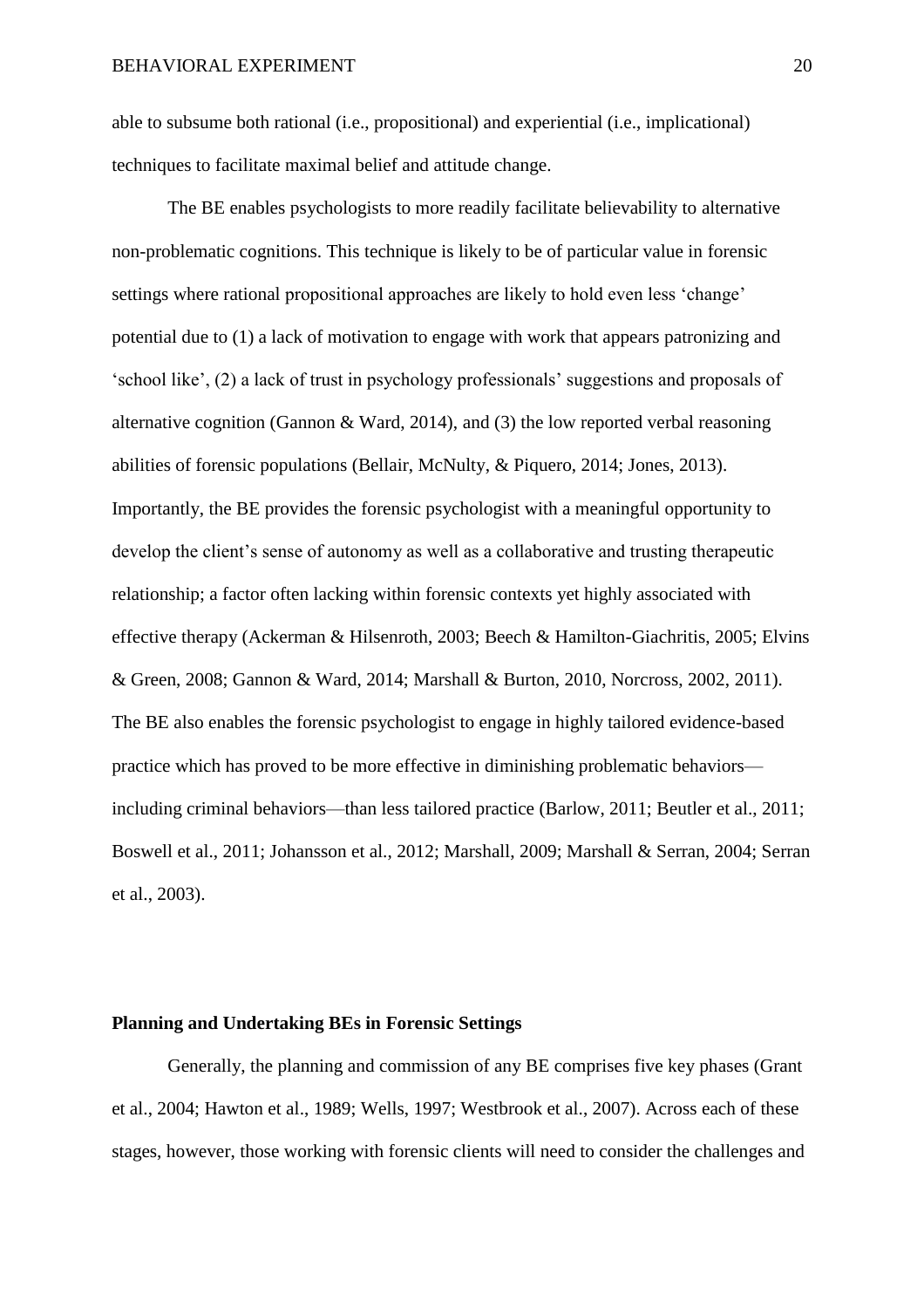problems faced when working in forensic environments (see Gannon & Ward, 2014). For example, it may not be possible to conduct BEs within the community unless the client in question resides in open conditions or holds some type of escorted leave privileges. In addition, it may take considerable creativity for psychologists to set up realistic BEs that do not breach forensic security.

 In the first phase the client should be encouraged to engage in collaborative exploration and identification of the unhelpful cognition or overarching schema that requires investigation. As noted earlier, within forensic work, unhelpful cognitions are those deemed to be offense-supportive either because they are indicative of risk/criminogenic need (e.g., believing children desire or are unharmed by sex, viewing women as untrustworthy or malevolent, and tolerating or normalizing violence), or because they block the individual's ability to lead a pro social life and/or impede treatment responsivity (e.g., views of self as worthless, or delusions associated with mental health problems). Thus, at this stage, it is critical that the psychologist holds a firm formulaic understanding of the client's offending and of the range of cognitive factors directly or indirectly contributing to the offending behavior. Numerous resources are available to support psychologists in this task (e.g., Grant, Townend, Mills, Cockx, 2008; Sturmey & McMurran, 2011). What is crucial—in order to plan and undertake BEs—is that the psychologist and client hold a shared understanding of the range of cognitions facilitating and maintaining offending behavior as well as those potentially impeding treatment progression. Once this formulation has been developed, then client and psychologist can plan which cognitions should be immediately tested and in what order. In some cases, therapists will find that concentration of BE work on one key cognition will automatically soften or even alter other offense-supportive cognitions; making therapeutic efforts less intense as BEs proceed.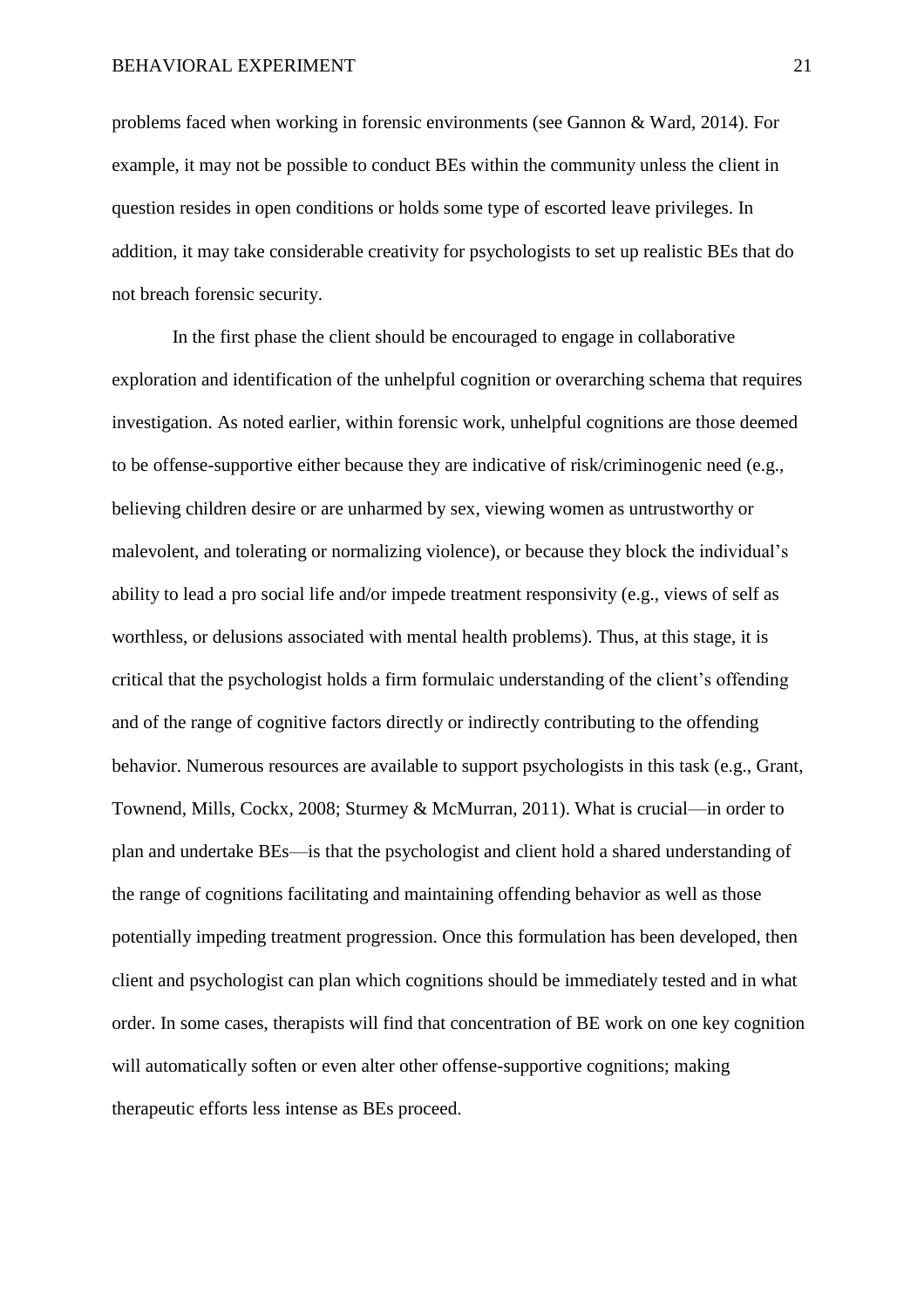In the second phase, the client should be supported to translate the unhelpful cognition(s) into a tangible notion to be tested. For example, the client who states that they 'just know' that children are unharmed by sex with adults (a criminogenic belief) can be asked to describe in more detail how they have drawn this conclusion (e.g., "because I know that my victim is now grown up and has a family of his own"). Or, the client who experiences low self-esteem stating that they "just can't" ask for their needs to be met by others—a cognition likely to impact upon factors such as relationship intimacy and treatment success may be aided to develop a more precise and testable set of beliefs (e.g., "If I ask for my needs to be met by others then they will reject me"). At this stage, the client should be asked to rate how much they believe the unhelpful cognition to be true using a 0-100% scale  $(0 = Not at$ all, 100 = Totally True). This element is crucial since it provides information concerning the severity of the unhelpful belief and enables any improvements made in therapy to be measured against this initial rating.

In the third phase, the client should be encouraged to identify possible alternative beliefs or attitudes to be explored. For the client who views sex with children as "harmless" ("because I know that my victim is now grown up and has a family of his own"), an appropriate alternative attitude might be elicited through asking Socratic questions such as, "Can you think of a time when your life may have looked good to others but you were not feeling good inside?" or "Can you think of another way of looking at this?" Such questions may lead to the client themselves generating alternative attitudes such as, "It's possible that sex can be harmful to children, but they hide it from others". Despite careful questioning, however, some clients may require considerable support to generate possible alternative cognitions or may be unable to generate any. If a tangible and testable alternative belief is elicited, the client should be asked to rate how much they believe this alternative belief using the 0-100% scale outlined above. Typically, clients will identify very little conviction in the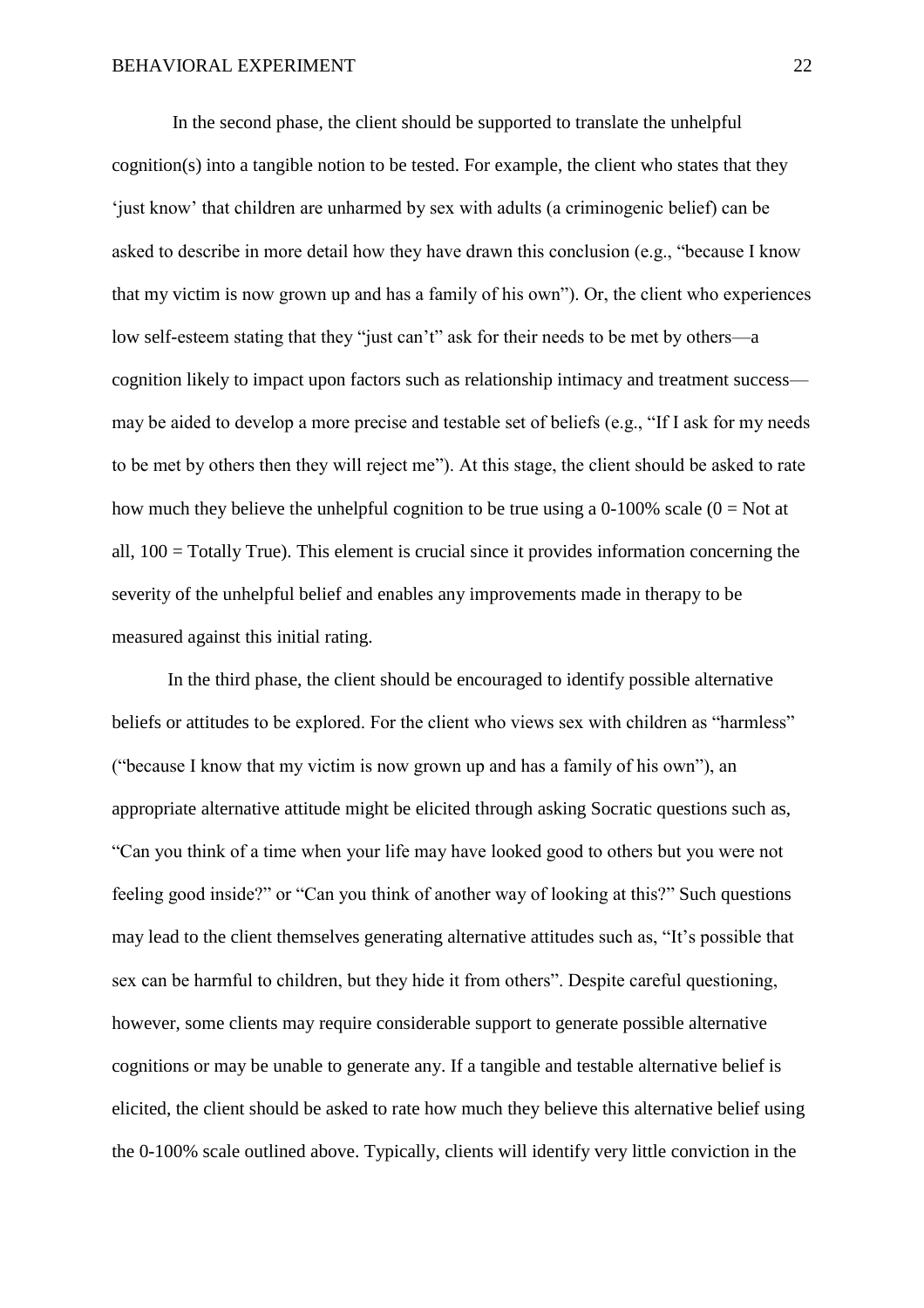alternative belief that they themselves have identified. However, this element is crucial since it provides baseline information regarding the client's belief in alternative cognitions enabling any improvements made in therapy to be measured against this initial rating.

At the fourth phase, the practitioner should share with the client the reasoning underpinning the BE. It is at this stage that client and practitioner collaborate to plan a BE through creating testable hypotheses directly linked to the unhelpful and alternative cognitions already identified (see Table 2 for examples). Although some key professionals may need to be informed of the planned BEs (e.g., those playing a key supportive role to the client such as personal officers or primary nurses), it is important that the planned BE and associated hypotheses are not openly communicated with others and are kept as naturalistic as possible. Highly staged BEs that have become common knowledge to others are unlikely to be effective since they can illicit unrealistic responses that impact negatively on both the learning experience and the therapeutic alliance.

#### TABLE 2 ABOUT HERE

The exact nature of the BE will depend upon the client themselves and how much they have been able to collaborate with the therapist (see Table 2). For example, a client who deals with their low self esteem through engaging in safety behaviors (i.e., not asking to switch shifts with someone on a voluntary work rosta even when they have an important event coming up in their life; Fennell & Jenkins, 2004) is likely to predict that if they do not engage in these safety behaviors then they will be rejected by others. Thus, a key requirement in planning any BE to test this prediction may involve the client searching for information regarding how other individuals like themselves might deal with a situation in which a voluntary work shift clashed with and important event (i.e., an active information gathering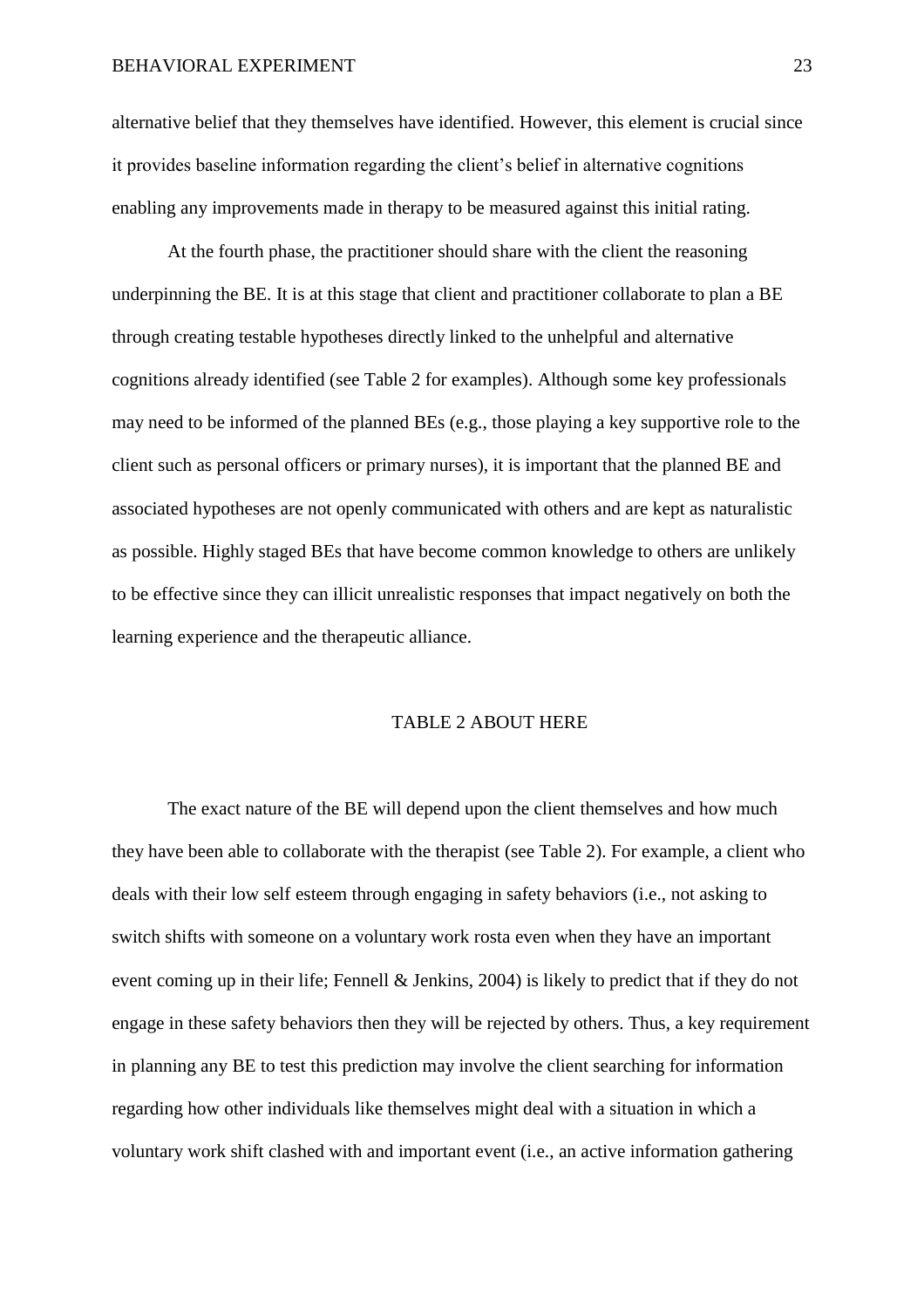#### BEHAVIORAL EXPERIMENT 24

BE) as well as being exposed to the feared situation whilst decreasing safety behaviors (i.e., a BE involving the offender asking a volunteer colleague or the work manager whether it is possible to switch shifts for an important event whilst recording reactions and behavioral responses to this request). In another example, a client who holds the attitude that violence is a usual and acceptable way of dealing with social problems may be unable to generate any alternative attitude even with sophisticated questioning and support. In this example, the client might be encouraged to identify a range of individuals whom they trust (e.g., family members, peers, professionals) and in collaboration with their therapist develop a survey to elicit each individual's personal views on this topic. Of course, some responses (e.g., from family members or peers within the same antisocial network) may support the client's offense supportive attitude. Consequently, it is important that therapist and client collaborate to discuss the best possible BE for testing out the client's basic assumptions. In this case, for example, the client should be encouraged to gather information from a wider range of society in order to adequately test the breadth of their preexisting attitude. In essence, BEs should reflect best practice scientific hypothesis testing wherever possible, and clients should be encouraged to think carefully about the most objective and judicious BEs to test their belief(s).

Finally, the end point of the sequence—stage 5—involves collaboratively evaluating the results of the BE and devising new BEs as required to test the unhelpful cognition or related unhelpful cognitions in alternative ways. It is critical, at this stage, to ensure that the client re-rates their belief in the unhelpful and alternative cognitions using the 0-100% scale. Shifts in these ratings may be used to evaluate the effectiveness of therapy and any residual unhelpful beliefs of notable rating should be reexamined so that new BEs can be developed and implemented (Wells, 1997).

#### **Problems and Concerns Undertaking BEs in Forensic Settings**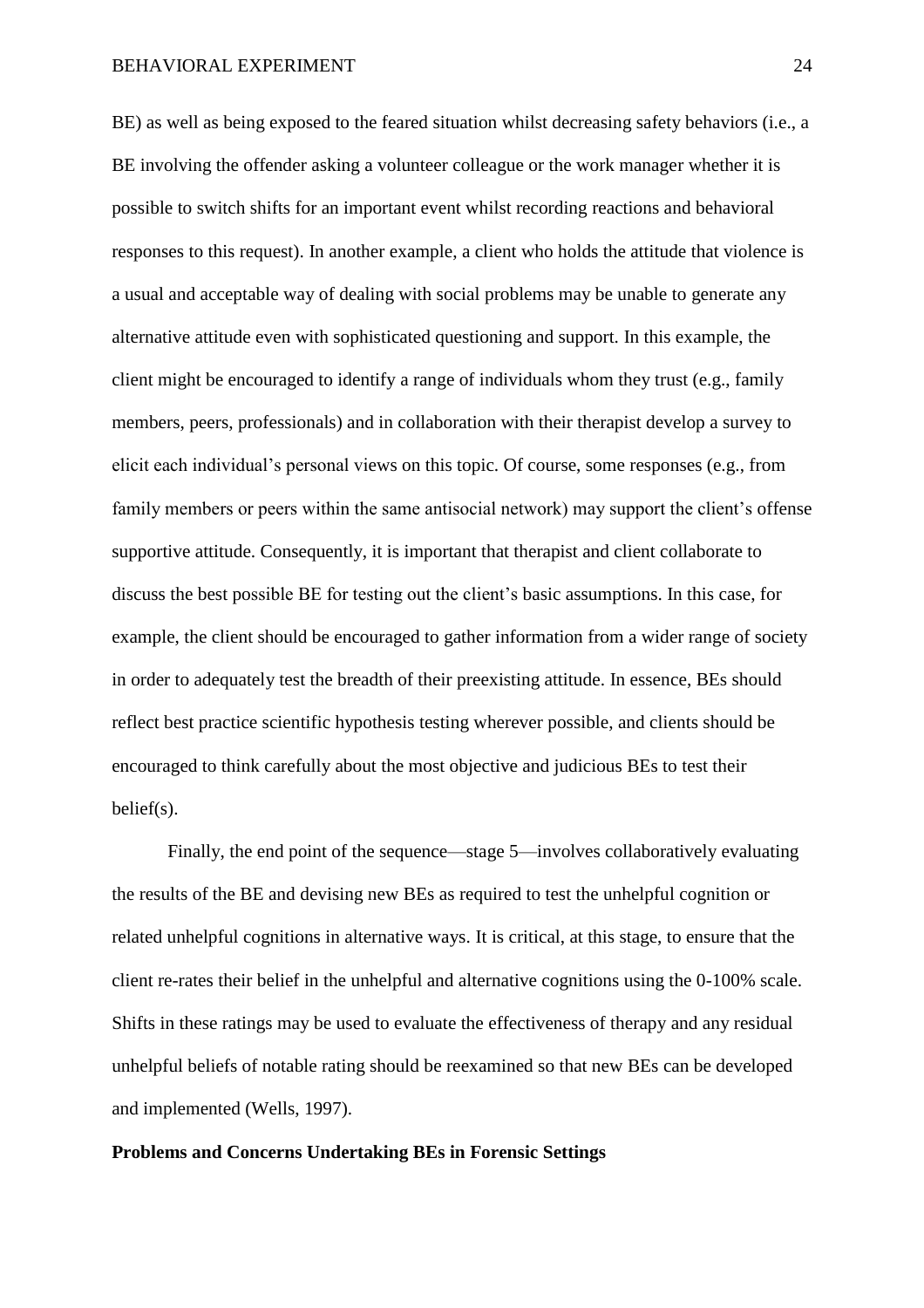Perhaps one of the biggest obstacles to implementing BEs within forensic settings is the fact that they take considerable clinical skill and time to set up and monitor correctly. As Gannon and Ward (2014) note, the modern day forensic psychologist faces significant pressures to treat huge numbers of forensic clients within highly security-focused environments via RNR-informed group programs. Individualized and creative therapy can be challenging to implement in security-focused establishments that attend almost exclusively to criminogenic need. Three key issues are evident. First, the collaboration and flexibility required to undertake effective BEs may well be misinterpreted within risk and security focused settings as collusion. Second, because security and risk are the key considerations within forensic contexts, any possible indicators of risk associated with undertaking an effective BE may be highlighted by forensic staff; preventing the BE being used as a long term psychological solution to risk. Third, some staff may fail to see the necessity for cognitions that appear non-criminogenic to be addressed as part of treatment. In all of these situations, the forensic psychologist should take the time to share their psychological formulation with multidisciplinary staff to ensure that the mechanisms of change, and the fundamental need for the proposed BE are understood by all. In particular, psychologists should be active—and take pride—in sharing and communicating flexible and effective psychological strategies with multidisciplinary staff. Particular emphasis, for example, should be placed upon the experiential and implicational processing aspect of the BE which is typically absent from many basic CBT techniques currently used to instigate cognitive change in forensic settings. There is ample room for BEs to be incorporated within group programs guided by RNR principles even when psychologists are experiencing an excessive workload. First, clients can be taught the key principles of the BE within group therapy and supported to identify a target belief and an associated BE that they can set up and test themselves. Alternatively, and ideally, psychologists can work with clients on a solely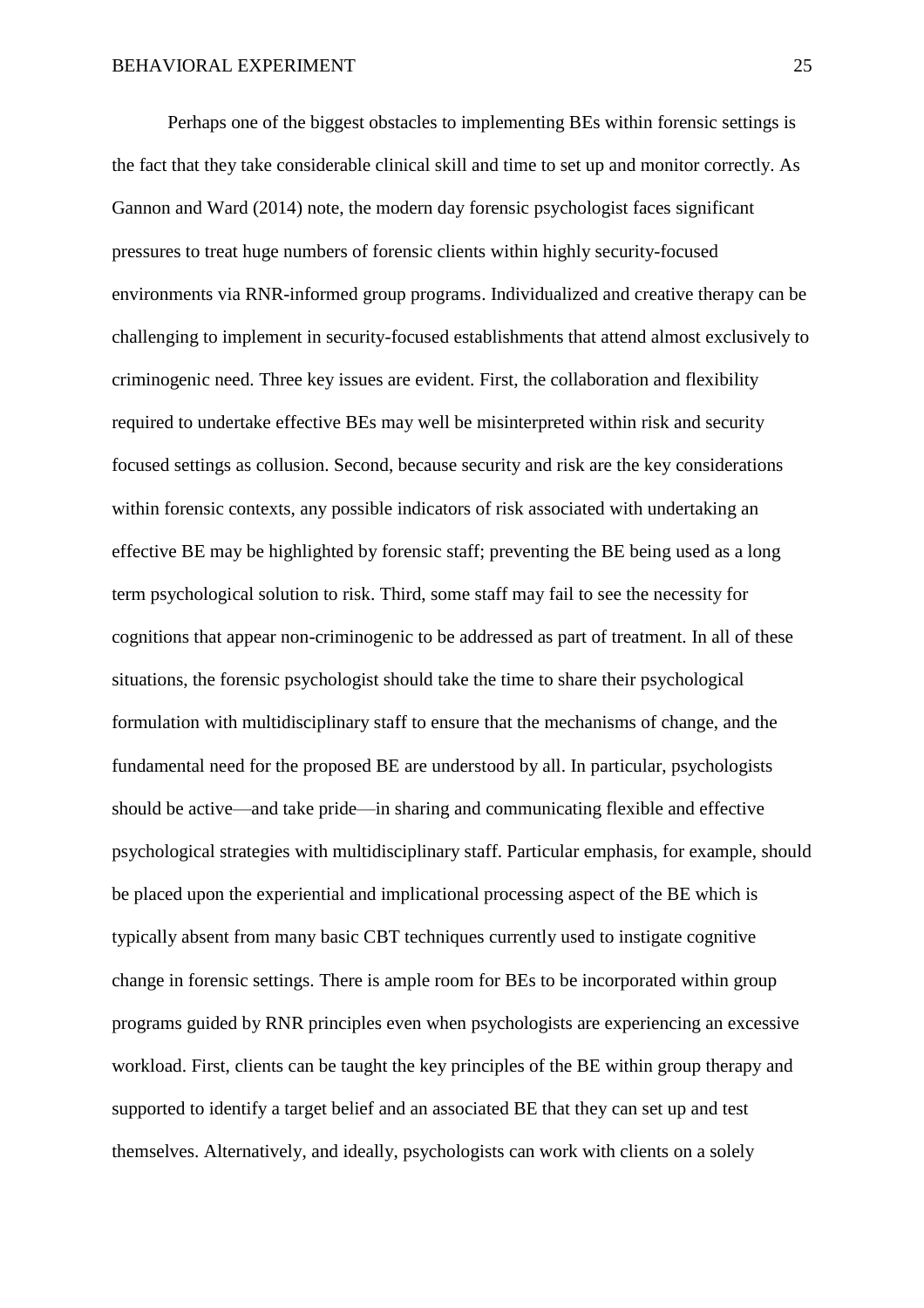individual basis or alongside group work to ensure appropriate set up, implementation, and debrief following a BE. Research (see Bennett-Levy, 2003) suggests that more, rather than less therapist support will enable anxious clients to appropriately follow through and analyze their BEs. Finally, BEs may be devised and implemented by forensic psychologists in training under appropriate supervision. Thus, although BEs require significant individualization in order for them to be effective (see Farmer & Chapman, 2008) they can and should be implemented within forensic settings.

 A second universal problem found when implementing BEs is that, by their very nature, BEs will not always produce evidence that contradicts the unhelpful belief. When this is the case, the therapist should examine what can be taken as a learning point from the BE. For example, a client who claims to have 'psychic powers' may design a BE in which both he and his therapist leave the therapist room and write down three numbers. The client predicts that if he is indeed psychic then he will write down the same numbers as his therapist. When client and therapist show their numbers to each other they are exactly the same. In such a case it is of paramount importance that the therapist remains curious. The therapist might exclaim that they were not expecting this outcome and invite the client to look at all the possible explanations for the outcome (i.e., the three numbers written are the last three phone numbers of the ward, or psychic powers). Even in this example there are learning points to be gained resulting in the development of a more robust BE test of 'psychic powers'. Finally, as Westbrook et al. (2007) notes, due to the explorative nature of BEs, and their use within real world settings, they can—and sometimes do—take unexpected negative turns (e.g., people react in a way that supports the unhelpful belief). In such cases, it is important that the therapist supports the client to examine the situation for the positive aspects so that the client does not experience the situation as disastrous (Westbrook et al., 2007).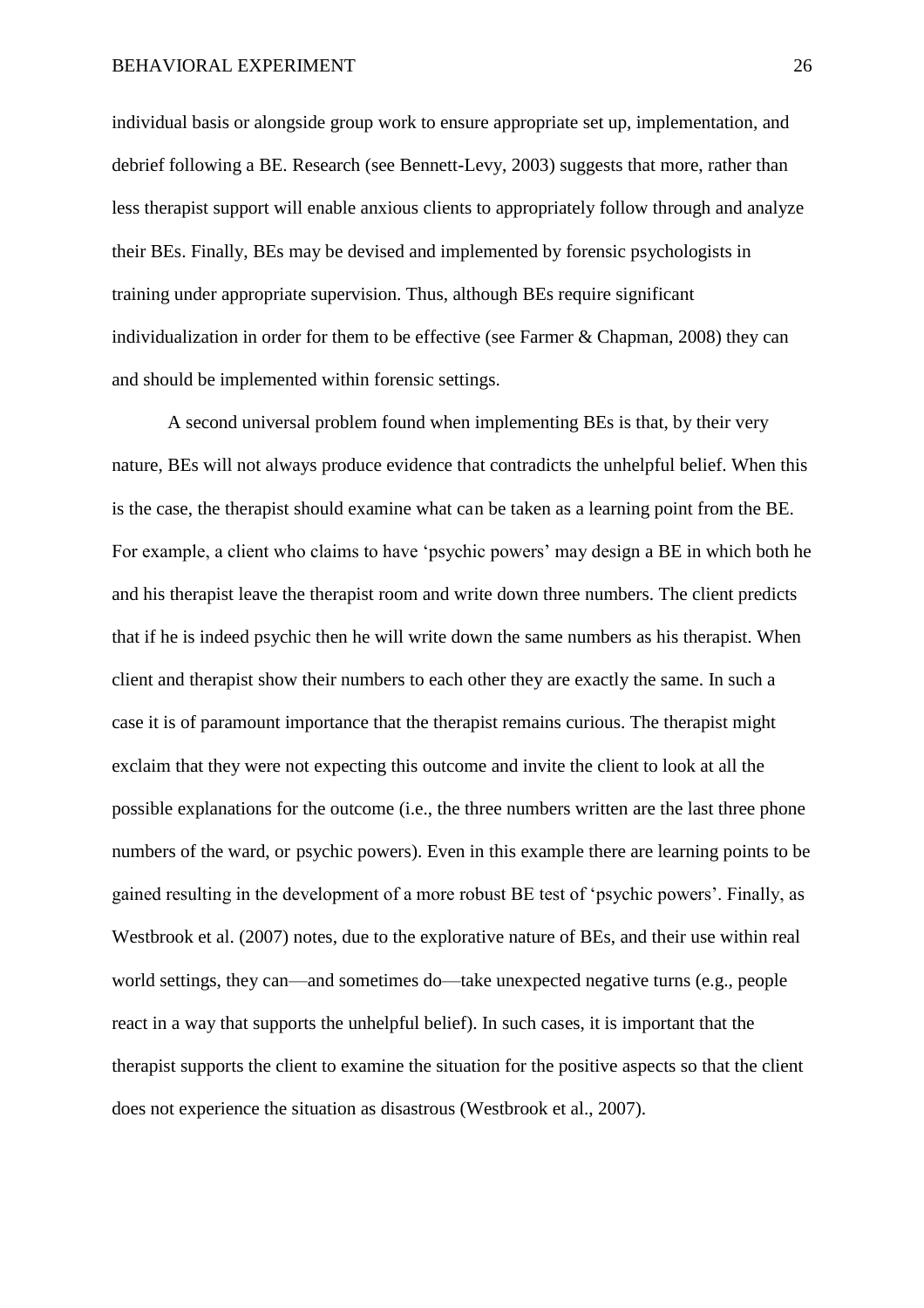The above example outlines how the BE may be used spontaneously within therapeutic sessions. However, BEs should be used flexibly; as out of session work, or even as a more prolonged exercise (e.g., keeping a diary to record whether bad thoughts actually lead to bad things; Harvey et al., 2004). The therapist may also set up BEs outside of the office in which both client and therapist take part (e.g., a therapist feigning being lost for words with a female at a cash register so that their socially anxious client holding low self esteem can observe what happens).

 Finally, it is important to design BEs that will not lead to client harm. It is also vital that therapists do not overlook opportunities to undertake BEs due to their own negative cognitions and anxieties (e.g., for fear of the client disengaging with therapy; Westbrook et al., 2007; Wells, 1997). Therapists should be mindful that effective BEs are likely to elicit uncomfortable experiences for the client (Westbrook et al., 2007) and that this component is key for the experiential learning process (Wells, 1997). Wells (1997) has also noted that therapists should be wary of falling into the trap of feeling that a client's cognition is valid and unchangeable. For example, a forensic psychologist may struggle with a sense of hopelessness in attempting to tackle a client's normalization of violence due to that client's pervasive and extreme violent upbringing. This latter case, in particular, highlights the importance of regularly engaging with responsive and proactive supervision.

#### **Conclusions**

In this paper, I have examined the suite of contemporary techniques used by forensic psychologists to facilitate cognitive change in offending clients. I have argued that forensic psychologists use a range of both rational and experiential techniques imported from the general clinical psychology literature for promoting cognitive change. Surprisingly, however, although experiential methods such as role-play are being used in the forensic domain, I have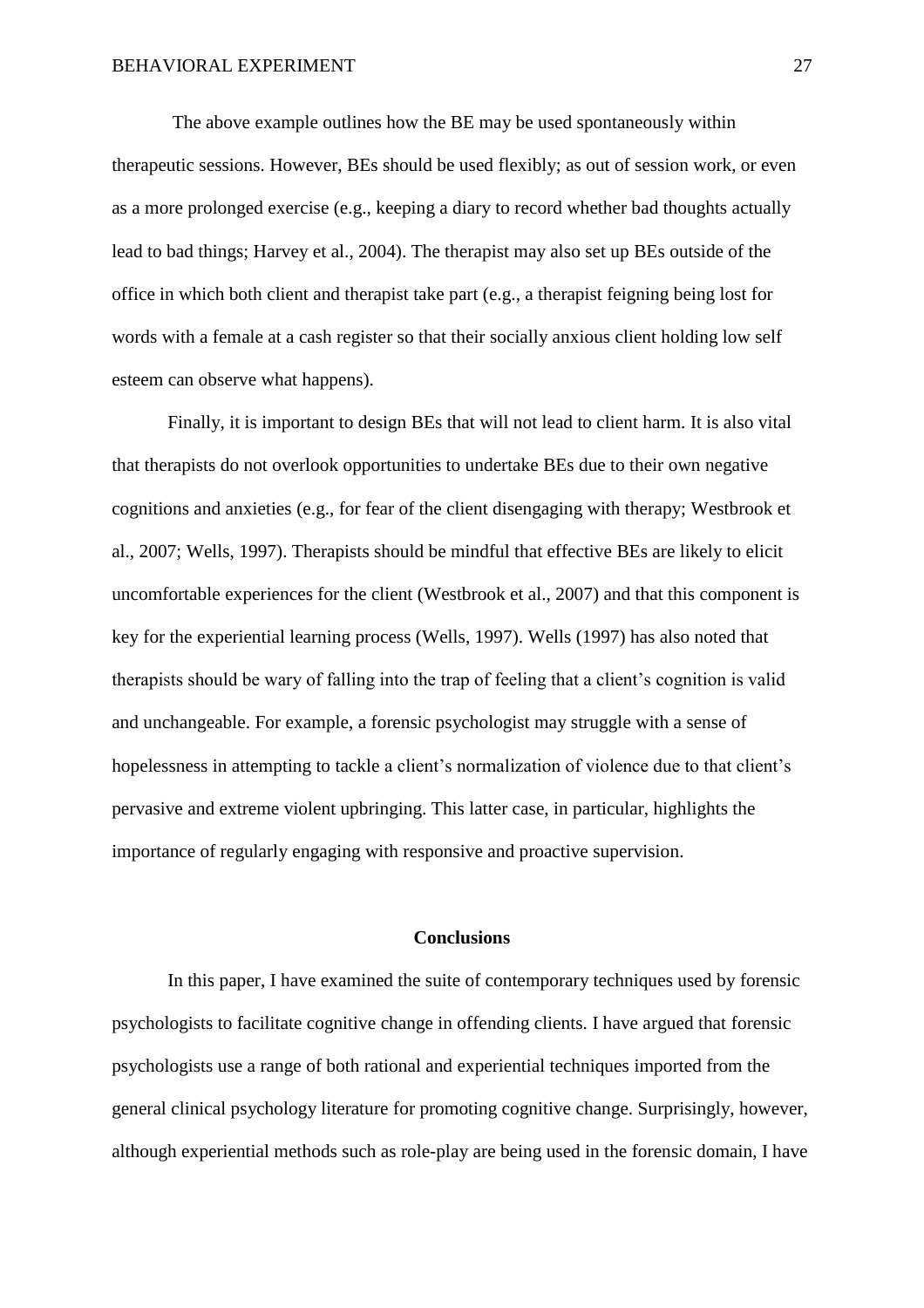argued that there is one effective experiential technique—the BE—that is able to promote change at both the rational and experiential level and deserves much more attention. Currently, the BE is not explicitly adopted for widespread use in forensic settings (see Beech, Craig, & Browne, 2009; Briggs & Kennington, 2006; Craig, Dixon, & Gannon, 2013; Hollin & Palmer, 2006) and is not highlighted as an important therapeutic technique for instigating long-term cognitive change (see Tafrate & Mitchell, 2014). The BE is a technique used by mainstream clinical psychologists. It enables client and therapist to collaborate and genuinely test the client's offense-supportive beliefs. These individually tailored experiments—when carefully designed—enable the offending client to experience adaptive substitute beliefs as more genuine cognitive alternatives. Consequently, although there are many experiential therapies that can be more widely used with offenders (e.g., imagery rescripting), the BE is most suitable and fitting for enabling psychologists to genuinely adapt problematic beliefs within the forensic context.

There are a number of reasons why the BE is particularly suited for psychological work within the forensic context. First, the BE is based on the basic principles of scientific hypothesis testing and so is simple to implement. This technique can be used within both individual and group treatment (as long as there is some element of individual support work) and can be implemented by psychologists in training when supervised by a qualified forensic psychologist. Second, the BE is a collaborative technique that encourages client autonomy and client-therapist collaboration. Consequently, the BE is able to more readily facilitate the therapeutic alliance within a relationship that can often be fraught with mistrust (see Gannon & Ward, 2014). Third, the BE is a tool that can be applied to a whole host of problematic cognitions that may be viewed as being offense-supportive. The BE may be used to tackle cognitions indicating criminogenic need as well as those impeding the offending client's ability to lead a prosocial life and/or engage and respond to treatment. In fact, the interested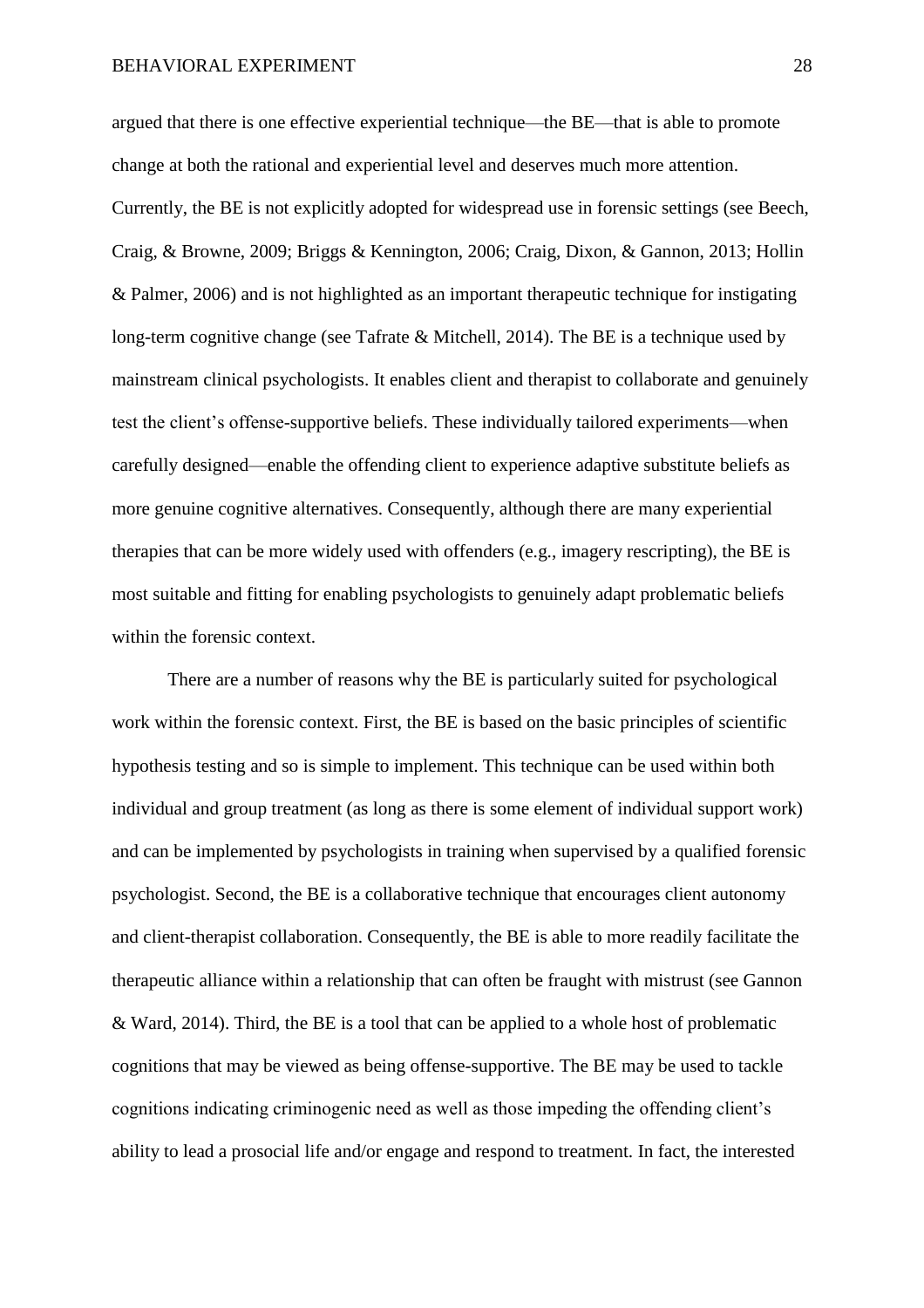reader will find many examples of effective BEs within general clinical psychology that may be adapted for tackling these latter types of cognitions (see Fennell & Jenkins, 2004; Flecknoe & Sanders, 2004; Grant et al., 2004). Fourth, clients do not need to hold a high level of verbal reasoning ability in order to engage with and understand the reasoning behind the BE. Finally, since BEs are tailor-made; they provide a clear opportunity for the forensic psychologist to engage in flexible and creative individualized treatment which is associated with increased treatment effectiveness (Barlow, 2011; Marshall, 2009; Marshall & Serran, 2004).

It is perhaps an uncomfortable truth for those of us working in forensic psychology that some of our methods of working with offending clients appear to lack the vigor and variation of those implemented by our more general clinical psychological colleagues. This is likely to reflect the evolving nature of a relatively new field of psychology that is playing catch up to the 'big brother' of mainstream clinical psychology. However, forensic psychologists are also subject to huge pressures to provide effective risk-reducing psychology to large numbers of clients whilst adhering to high levels of security (see Gannon & Ward, 2014). Even within these constraints, however, the BE can and should hold an important place within forensic psychology. Forensic psychologists should consider valuable opportunities to undertake the BE with their clients, teach the skills required to implement good BEs to their students, and provide supervision to assist those in training to develop competencies in BE implementation. It appears that in policy-maker's haste to provide psychological therapy to large numbers of offending clients, a fundamental problem has been overlooked. Offenders simply do not believe many of the intellectual challenges to their beliefs or the alternative substitute beliefs proposed by facilitators and peers. Put simply, clients need to experience for themselves situations in which their preexisting beliefs and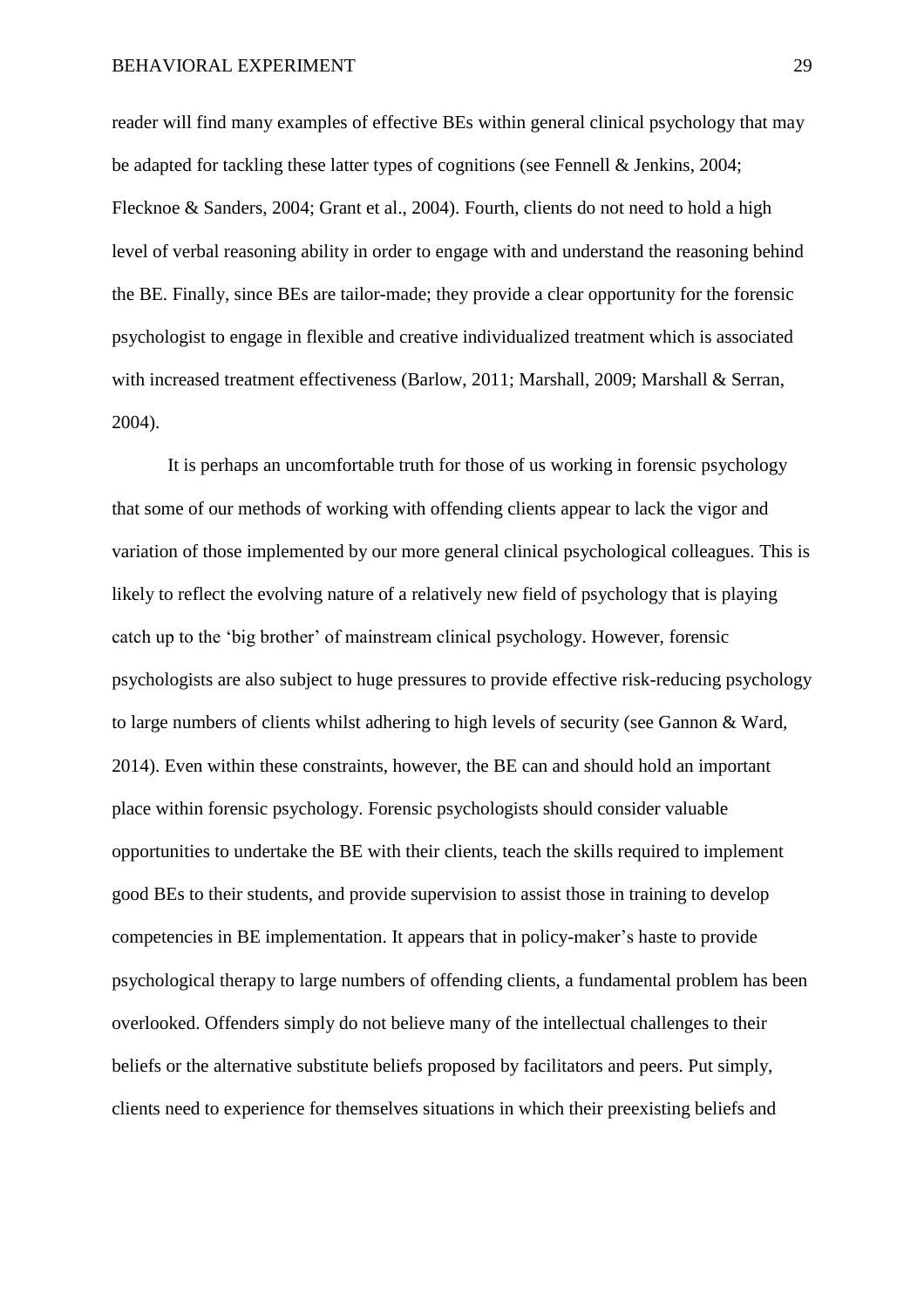alternative beliefs are put to the test in order to bring about long lasting and pro-social cognitive change.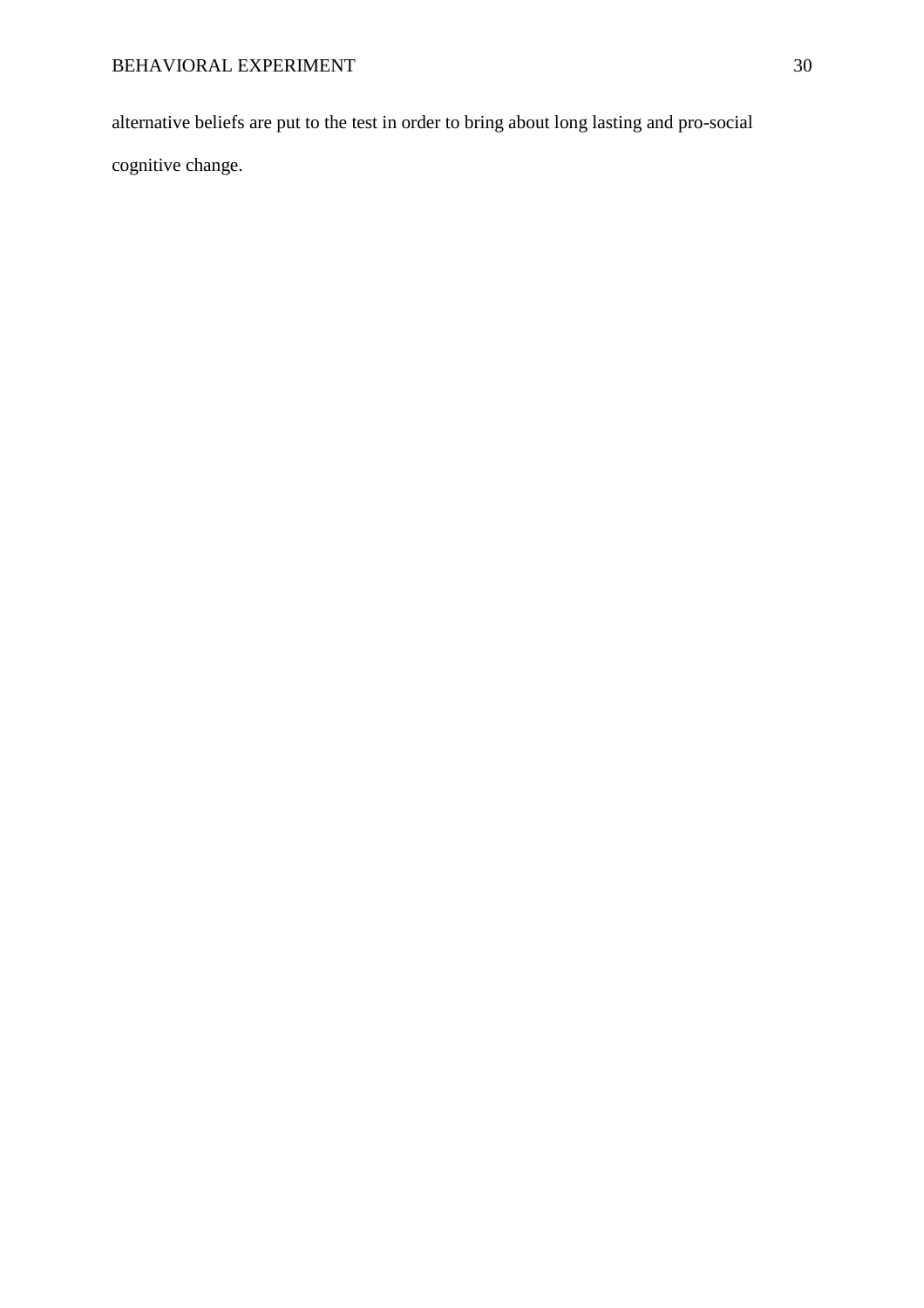#### References

- Abel, G. G., Becker, J. V., & Cunningham-Rathner, J. (1984). Complications, consent and cognitions in sex between children and adults. International Journal of Law and Psychiatry, 7, 189-103. doi: 10.1016/0160-2527(84)90008-6
- Ackerman, S. J., & Hilsenroth, M. J. (2003). A review of therapist characteristics and techniques positively impacting the therapeutic alliance. Clinical Psychology Review, 23, 1-33. doi: 10.1016/s0272-7358(02)00146-0
- Andrews, D. A., & Bonta, J. (2010). The psychology of criminal conduct. ( $5<sup>th</sup>$  edition). Cincinnati, OH: Anderson.
- Apsche, J. A., Evile, M. M., & Murphy, C. (2004). An empirically based cognitive behavioral therapy for male juvenile sex offenders: A pilot study. The Behavior Analyst Today, 5, 101-107. doi: 10.1037/h0100136
- Baim, C., & Guthrie, L. (2014). Changing offending behavior: A handbook of practical exercises and photocopiable resources for promoting positive change. London: Jessica Kingsley.
- Barlow, D. H. (2011). A prolegomenon to clinical psychology: Two 40-year Odysseys. In D. H. Barlow (Ed), The oxford handbook of clinical psychology (pp.3-20). NY: Oxford University Press.
- Beck, A. T. (1967). Depression: Clinical, experimental and theoretical aspects. NY: Hoeber.
- Beck, A. T., Rush, A. J., Shaw, B. F., & Emery, G. (1979). Cognitive therapy of depression. NY: Guildford Press.
- Beck, J. S. (2011). Cognitive behavior therapy: Basics and beyond ( $2<sup>nd</sup>$  ed). NY: Guilford.
- Beckett, R. C. (1994). Cognitive-behavioural treatment of sex offenders. In T. Morrisson, M. Erooga, & R. C. Beckett (Eds), Sexual offending against children: Assessment and treatment of male abusers. London: Routledge.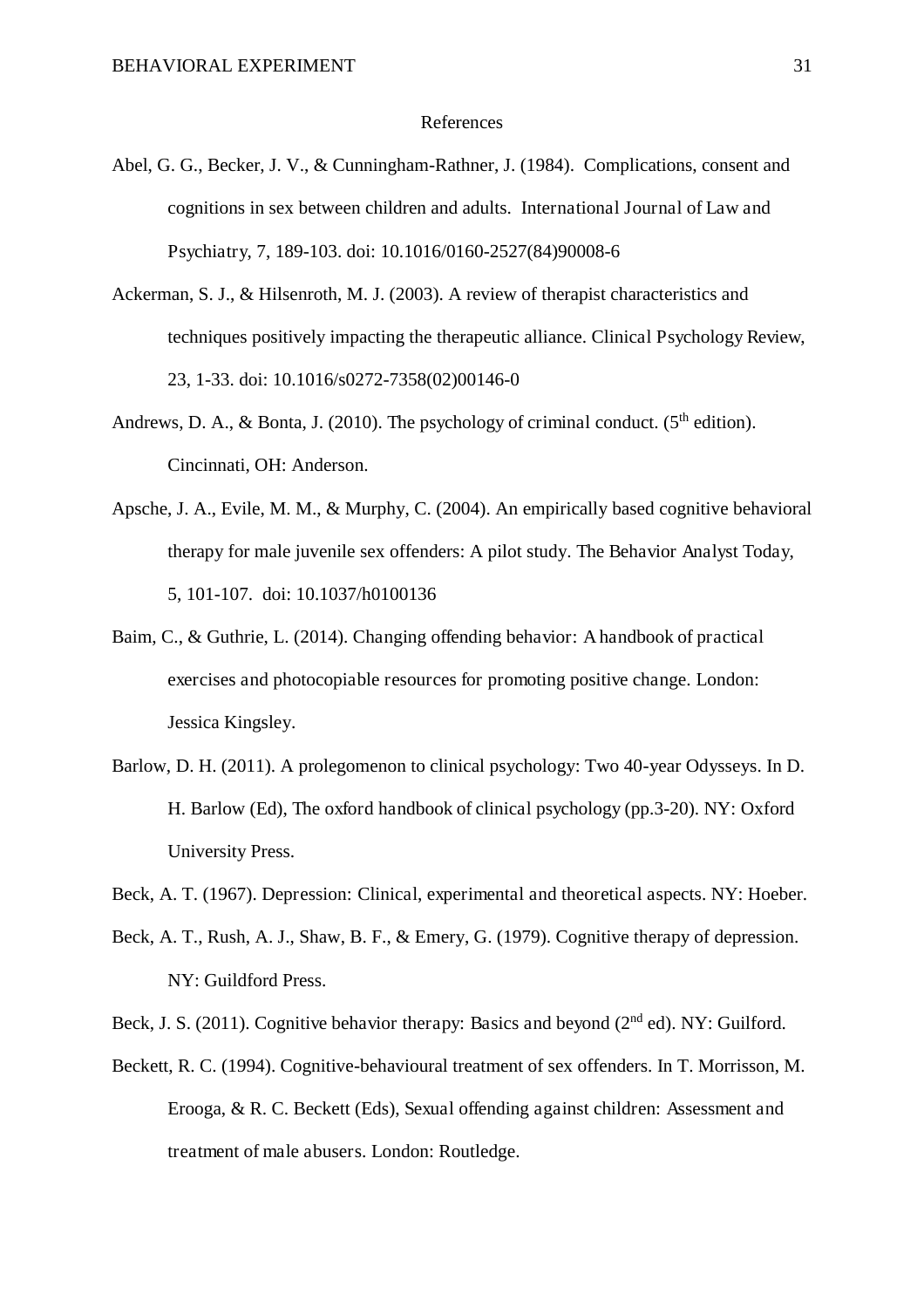- Beech, A. R., Bartels, R. M., & Dixon, L. (2013). Assessment and treatment of distorted schemas in sexual offenders. Trauma, Violence, & Abuse, 14, 54-66. doi: 10.1177/1524838012463970
- Beech, A. R., Beckett, R. C., & Fisher, D. (1998). STEP 3: An evaluation of the prison sex offender treatment programme. London: Home Office.
- Beech, A. R., Craig, L. A., & Browne, K. D. (2009). Assessment and treatment of sex offenders: A handbook. Chichester, UK: Wiley-Blackwell.
- Beech, A. R., & Hamilton-Giachritis, C. E. (2005). Relationship between therapeutic climate and treatment outcomes in group-based sexual offender treatment program. Sexual Abuse: A Journal of Research and Treatment, 17, 127-140. doi: 10.1177/107906320501700204
- Bellair, P. E., McNulty, T. L., & Piquero, A. R. (2014). Verbal ability and persistent offending: A race-specific test of Moffitt's Theory. Justice Quarterly [Online First]. doi: 10.1080/07418825.2014.918166
- Bennett-Levy, J. (2003). Mechanisms of change in cognitive therapy: The case of automatic thought records and behavioural experiments. Behavioural and Cognitive Psychotherapy, 31, 261-277. doi: 10.1017/S135246580300303
- Bennett-Levy, J., Westbrook, D., Fennell, M., Cooper, M. Rouf, K., & Hackmann, A. (2004). Behavioural experiments: historical and conceptual underpinnings. In J. Bennett-Levy, G. Butler, M. Fennell, A. Hackmann, M. Mueller, & D. Westbrook (Eds), Oxford guide to behavioral experiments in cognitive therapy (pp. 1-20). Oxford, England: Oxford University Press.
- Beutler, L. E., Harwood, T. M., Michelson, A., Song, X., & Holman, J. (2011). Reactance/resistance level. Journal of Clinical Psychology, 67, 133-142. doi: 10.1002/jclp.20753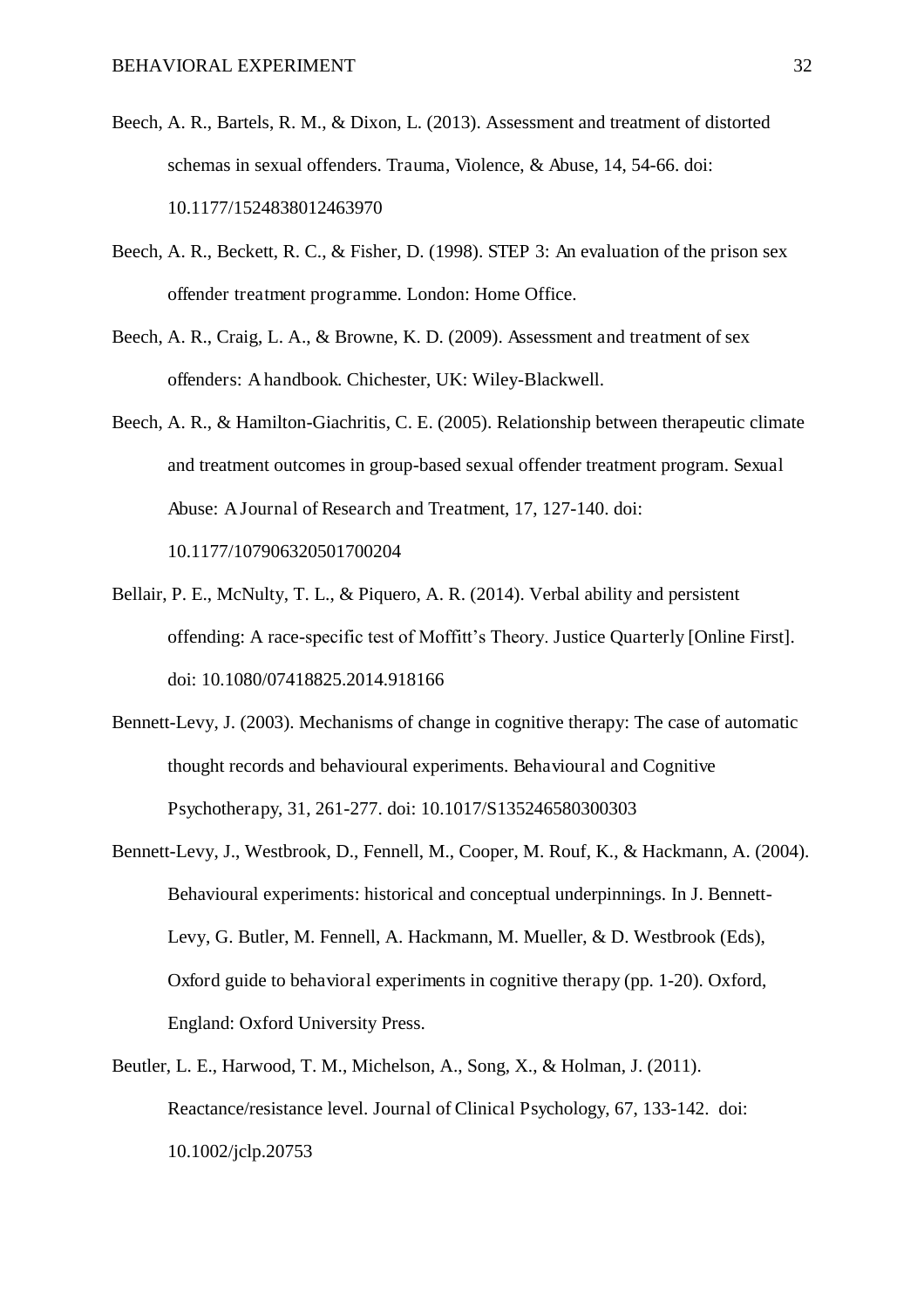- Bishop, F. M. (2014). An integrated REBT-Based approach to the treatment of addicted offenders. In R. C. Tafrate & D. Mitchell (Eds), Forensic CBT: A handbook for clinical practice (pp. 233-251). Chichester, England: Wiley-Blackwell.
- Boswell, J. F., Sharpless, B. A., Greenberg, L. S., Heatherington, L., Huppert, J. D., Barber, J. P., …Castonguay, L. G. (2011). Schools of psychology and the beginnings of a scientific approach. In D. H. Barlow (Ed), The oxford handbook of clinical psychology (pp.98-127). NY: Oxford University Press.
- Boyle, S., Allan, C., & Millar, K. (2004). Cognitive-behavioural interventions in a patient with an anxiety disorder related to diabetes. Behaviour Research and Therapy, 42, 357-366. doi: 10.1016/j.brt.2003.11.006
- Briggs, D., & Kennington, R. (2006). Managing men who sexually abuse. London: Jessica Kingsley.
- Bumby, K. M. (1996). Assessing the cognitive distortions of child molesters and rapists: Developments and validation of the MOLEST and RAPE scales. Sexual Abuse: A Journal of Research and Treatment, 8, 37-54. doi: 10.1007/bf02258015
- Clark, D. M. (1986). A cognitive model of panic. Behaviour, Research and Therapy, 24, 461- 470.
- Clark, D. M. (1989). Anxiety states: Panic and generalized anxiety. In K. Hawton, P. M. Salkovskis, J. Kirk, & D. M. Clark (Eds.), Cognitive behavior therapy for psychiatric problems: A practical guide. Oxford: Oxford University Press.
- Clark, D. M. (1999). Anxiety disorders: why they persist and how to treat them. Behaviour, Research and Therapy, 37, 5-27. doi: 10.1016/S0005-7967(99)00048-0
- Clark, D. M. (2001). A cognitive perspective on social phobia. In W. R. Crozier, & L. E. Alden (Eds), International handbook of social anxiety: Concepts, research and interventions relating to the self and shyness (pp. 405-430). NY: Wiley.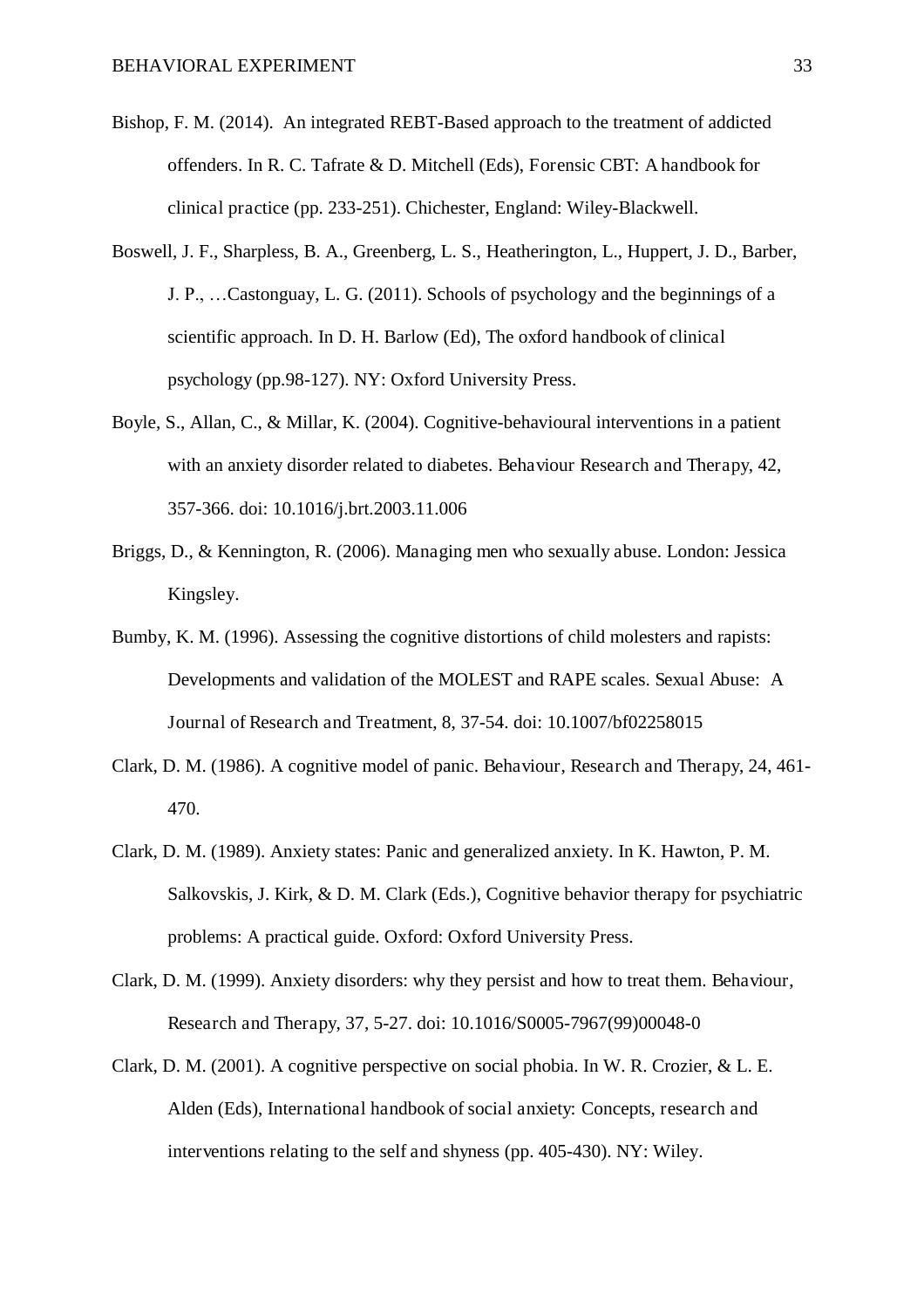- Clark, D. M., & Wells, A. (1995). A cognitive model of social phobia. In R. Heimberg, M. Liebowitz, D. A. Hope, & F. R. Schneier (Eds.), Social phobia: Diagnosis, assessment, and treatment. NY: Guilford.
- Clark, L., Tyler, N., & Gannon, T. A., & Kingham, M. (2014). Eyemovement desensitisation and reprocessing (EMDR) for offence related trauma in a mentally disordered sexual offender. Journal of Sexual Aggression, 20, 240-249. doi: 10.1080/13552600.2013.822937
- Close, H., & Schuller, S. (2004). Psychotic symptoms. In J. Bennett-Levy, G. Butler, M. Fennell, A. Hackmann, M. Mueller, & D. Westbrook (Eds), Oxford guide to behavioral experiments in cognitive therapy (pp. 245-263). Oxford, England: Oxford University Press.
- Corstorphine, E. (2006). Cognitive-emotional-behavioural therapy for the eating disorders: Working with beliefs about emotions. European Eating Disorders Review, 14, 448- 461. doi: 10.1002/erv.747
- Craig, L., Dixon, L., & Gannon, T. A. (2013). What works in offender rehabilitation: An evidence based approach to assessment and treatment. Chichester, UK: Wiley-Blackwell.
- Cullen, A. E., Clarke, A. Y., Kuipers, E., Hodgins, S., Dean, K., & Fahy, T. (2012). A multisite randomised controlled trial of a cognitive skills programme for male mentally disordered offenders: social cognitive outcomes. Psychological Medicine, 42, 557- 569. doi: 10.1017/S0033291711001553
- Dean, C., Mann, R. E., & Milne, R. (2007). Changing child sexual abusers' cognitions. In T. A. Gannon, T. Ward, A. R. Beech, & D. Fisher (Eds.), *Aggressive offenders'*  cognition: Theory, research and practice (pp. 117-134). Chichester, England: Wiley.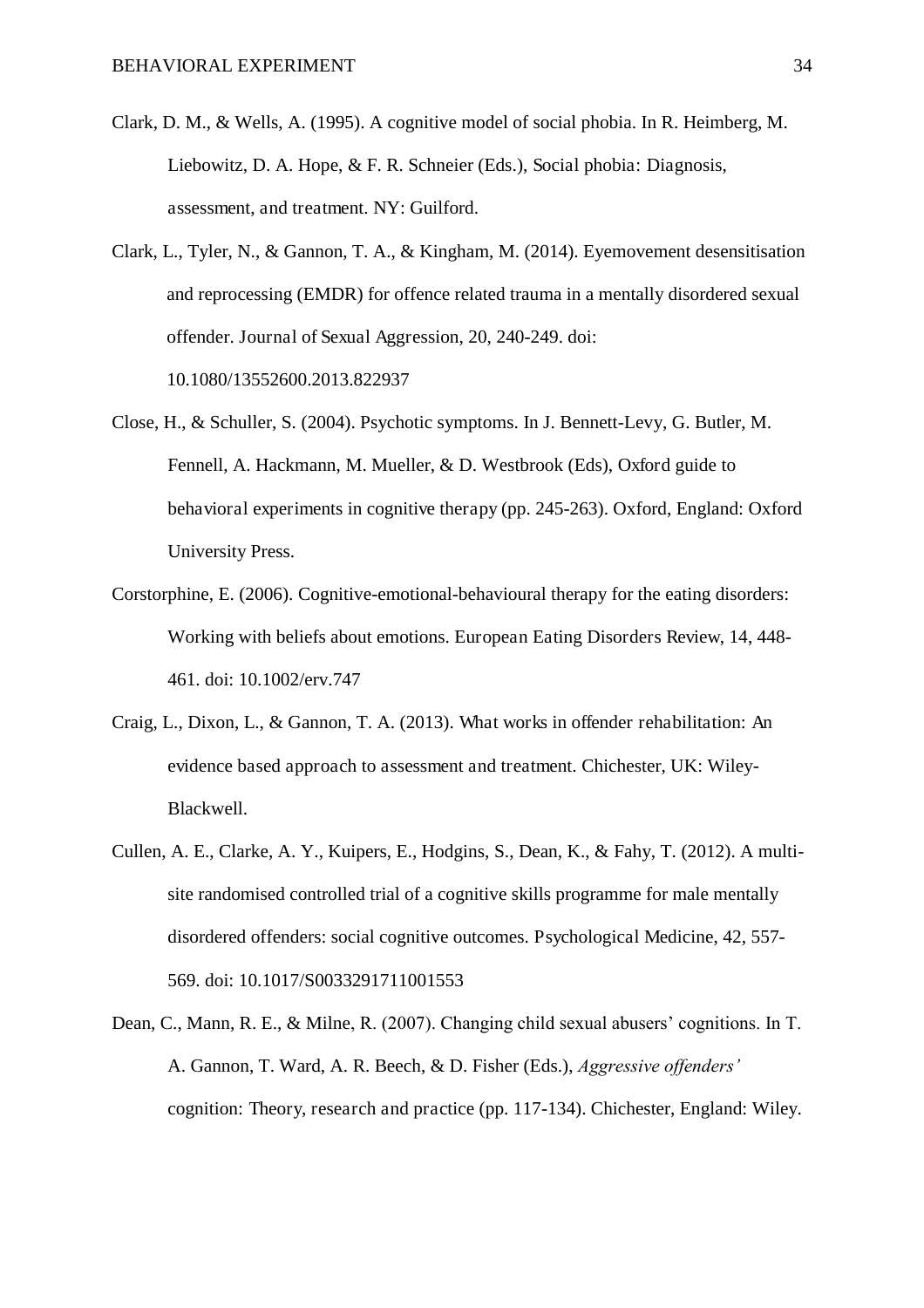- Drake, C., Ward, T., Nathan, P, & Lee, J. (2001). Challenging the cognitive distortions of child molesters: An implicit theory approach. Journal of Sexual Aggression, 7, 25-40. doi: 10.1080/13552600108416165
- Epstein, S. (1994). Integration of the cognitive and the psychodynamic unconscious. American Psychologist, 49, 709-724. doi: 10.1037/0003-066X.49.8.709
- Epstein, S. & Pacini, R. (1999). Some basic issues regarding dual-process theories from the perspective of cognitive-experiential self-theory. In S. Chaiken & Y. Trope (Eds.), Dual-process theories in social psychology (pp. 462-482). NY: Guilford Press.
- Elvins, R., & Green, J. (2008). The conceptualization and measurement of therapeutic alliance: An empirical review. Clinical Psychology Review, 28, 1167-1187. doi: 10.1016/j.cpr.2008.04.002
- Farmer, R. F., & Chapman, A. L. (2008). Behavioral interventions in cognitive behavior therapy: Practical guidelines for putting theory into action. Washington, DC, APA.
- Fennell, M. J. V., & Jenkins, H. (2004). Low self esteem. In J. Bennett-Levy, G. Butler, M. Fennell, A. Hackmann, M. Mueller, & D. Westbrook (Eds), Oxford guide to behavioral experiments in cognitive therapy (pp. 413-430). Oxford, England: Oxford University Press.
- Fernandez, Y. M., Shingler, J., & Marshall, W. L. (2006). Putting "behavior" back into the cognitive-behavioral treatment of sexual offenders. In W. L. Marshall, Y. M. Fernandez, L. E. Marshall, & G. A. Serran (Eds.), Sexual offender treatment: Controversial issues (pp. 211-224). Chichester, England: Wiley-Blackwell.
- Fishbein, M., & Ajzen, I. (1975). Belief, attitude, intention, and behavior: An introduction to theory and tesearch. MA: Addison-Wesley.
- Flecknoe. P. & Sanders, D. (2004). Interpersonal difficulties. In J. Bennett-Levy, G. Butler, M. Fennell, A. Hackmann, M. Mueller, & D. Westbrook (Eds), Oxford guide to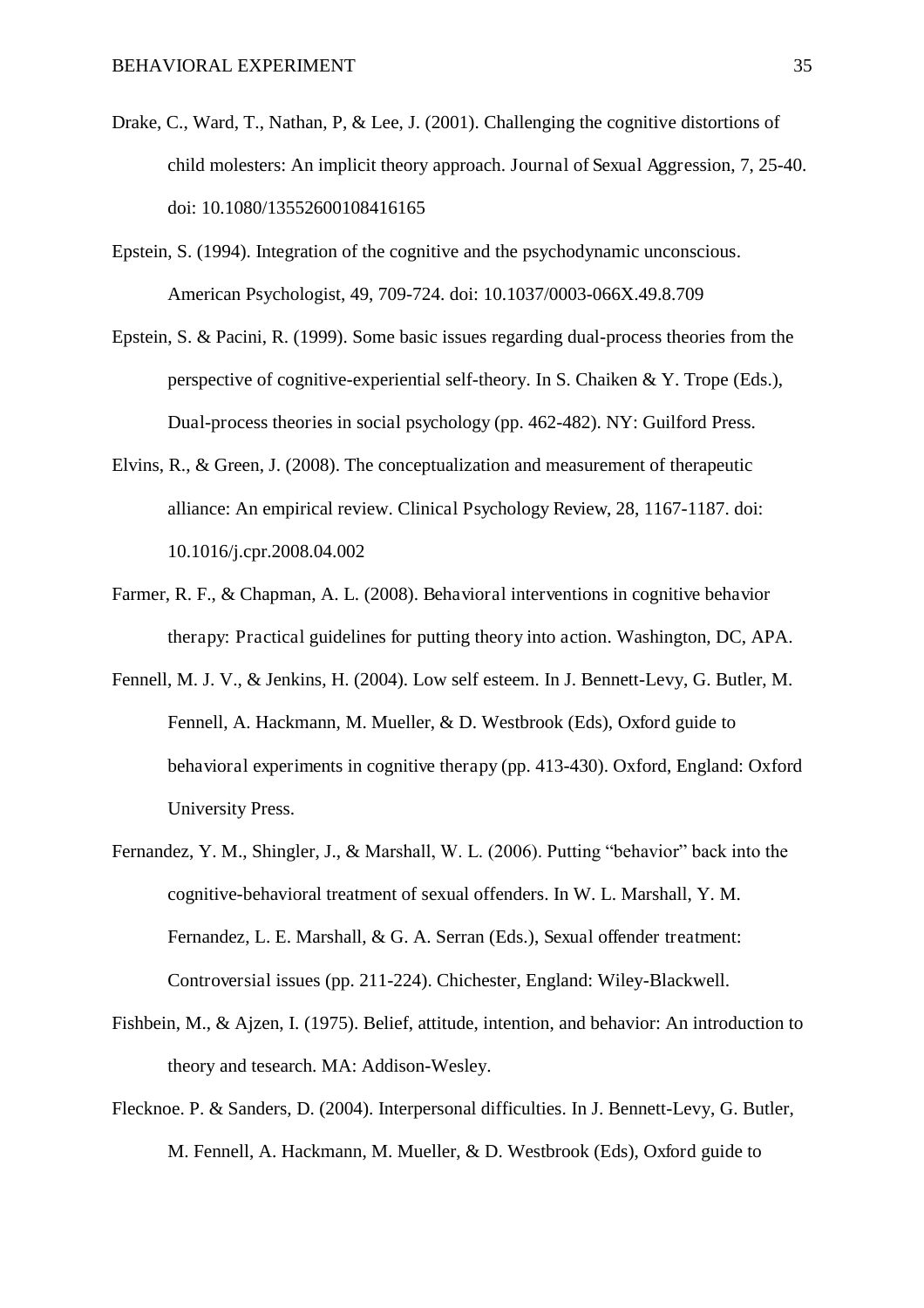behavioral experiments in cognitive therapy (pp. 393-409). Oxford, England: Oxford University Press.

- Gannon, T. A., Alleyne, E., Butler, H. Danby, H., Kapoor, A., Lovell, T., … Ó Ciardha, C. (2015). Specialist group therapy for psychological factors associated with firesetting: Evidence of a treatment effect from a non-randomised trial with male prisoners. Manuscript submitted for publication.
- Gannon, T. A., King, T., Miles, H., Lockerbie, L., & Willis, G. (2011). Good lives sexual offender treatment for mentally disordered offenders. British Journal of Forensic Practice, 13, 153-168. doi: 10.1108/14636641111157805.
- Gannon, T. A., & Polaschek, D. L. L. (2006). Cognitive distortions in child molesters: A reexamination of key theories and research. Clinical Psychology Review, 26, 1000- 1019. doi: 10.1016/j.cpr.2005.11.010.
- Gannon, T. A., & Ward, T. (2014). Where has all the psychology gone? A critical review of evidence-based psychological practice in correctional settings. Aggression and Violent Behavior, 19, 435-446. doi: 10.1016/j.avb.2014.06.006
- Gannon, T. A., & Wood, J. L. (2007). Child sexual abuse-related cognition: Current research. In Gannon, T. A., Ward, T., Beech, A. R., & Fisher, D. (Eds), *Aggressive offenders'*  cognition: Theory research and practice (pp. 71-89). Chichester, UK: John Wiley.
- Gilchrist, E. (1999). Implicit thinking about implicit theories in intimate partner violence. Psychology, Crime and Law, 15, 131-145. doi: 10.1080/10683160802190863
- Graham, I.-J., & Van Dieten, M. V. (1999). Counter point: A program for attitude and behaviour change. Canada: John Howard Society of Ottawa-Carleton and Correctional Service of Canada.
- Grant, A., Mills, J., Mulhern, R., & Short, N. (2004). Cognitive behavioural therapy in mental health care. London: Sage.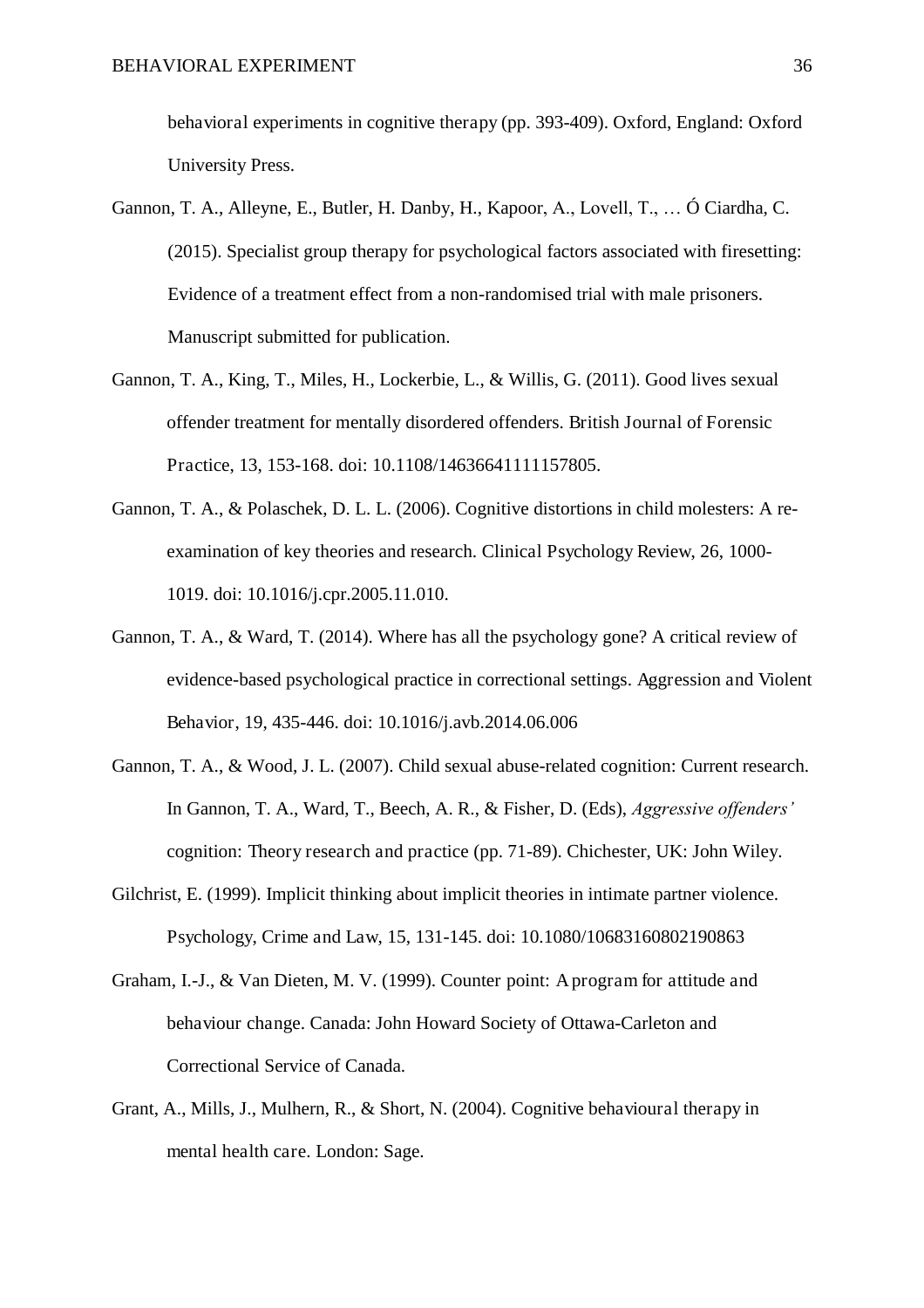- Grant, A., Townend, M., Mills, J., & Cockx, A. (2008). Assessment and case formulation in cognitive behavioral therapy. London: Sage.
- Gray, N.S., Carman, N.G., Rogers, P., MacCulloch, M.J., Hayward, P. & Snowden, R.J. (2003). Post-traumatic stress disorder caused in mentally disordered offenders by the committing of a serious violent or sexual assault. The Journal of Forensic Psychiatry & Psychology, 14, 27-43. doi: 10.1080/1478994031000074289
- Hall, G. C. (1995). Sex offender recidivism revisited: A meta-analysis of recent treatment studies. Journal of Consulting and Clinical Psychology, 63, 802-809. doi: 10.1037/0022-006x63.5.802
- Hanson, R. K. (2006). Stability and change: dynamic risk factors for sexual offenders. In W. L. Marshall, Y. M. Fernandez, L. E. Marshall, & G. A. Serran (Eds.), Sexual offender treatment: Controversial issues (pp. 17-32). Chichester, England: Wiley-Blackwell.
- Hanson, R. K., Gordon, A., Harris, A. J. R., Marques, J. K., Murphy, W., Quinsey, V. L., & Seto, M. C. (2002). First report of the Collaborative Outcome Project on the effectiveness of psychological treatment for sex offenders. Sexual Abuse: A Journal of Research and Treatment, 14, 159-194. doi: 10.1177/107906320201400207
- Hanson, R. K., & Harris, A. J. R. (2000). Where should we intervene? Dynamic predictors of sexual offense recidivism. Criminal Justice and Behavior, 27, 6-35. doi: 10.1177/0093854800027001002
- Hanson, R. K., & Morton-Bourgon, K. E. (2005). The characteristics of persistent sexual offenders: A meta-analysis of recidivism studies. Journal of Consulting and Clinical Psychology, 73, 1154-1163. doi: 10.1037/0022-006x73.6.1154
- Hanson, R. K., & Scott, H. (1995). Assessing perspective-taking among sexual offenders, nonsexual criminals, and nonoffenders. Sexual Abuse: A Journal of Research and Treatment, 7, 259-277. doi: 10.1177/107906329500700403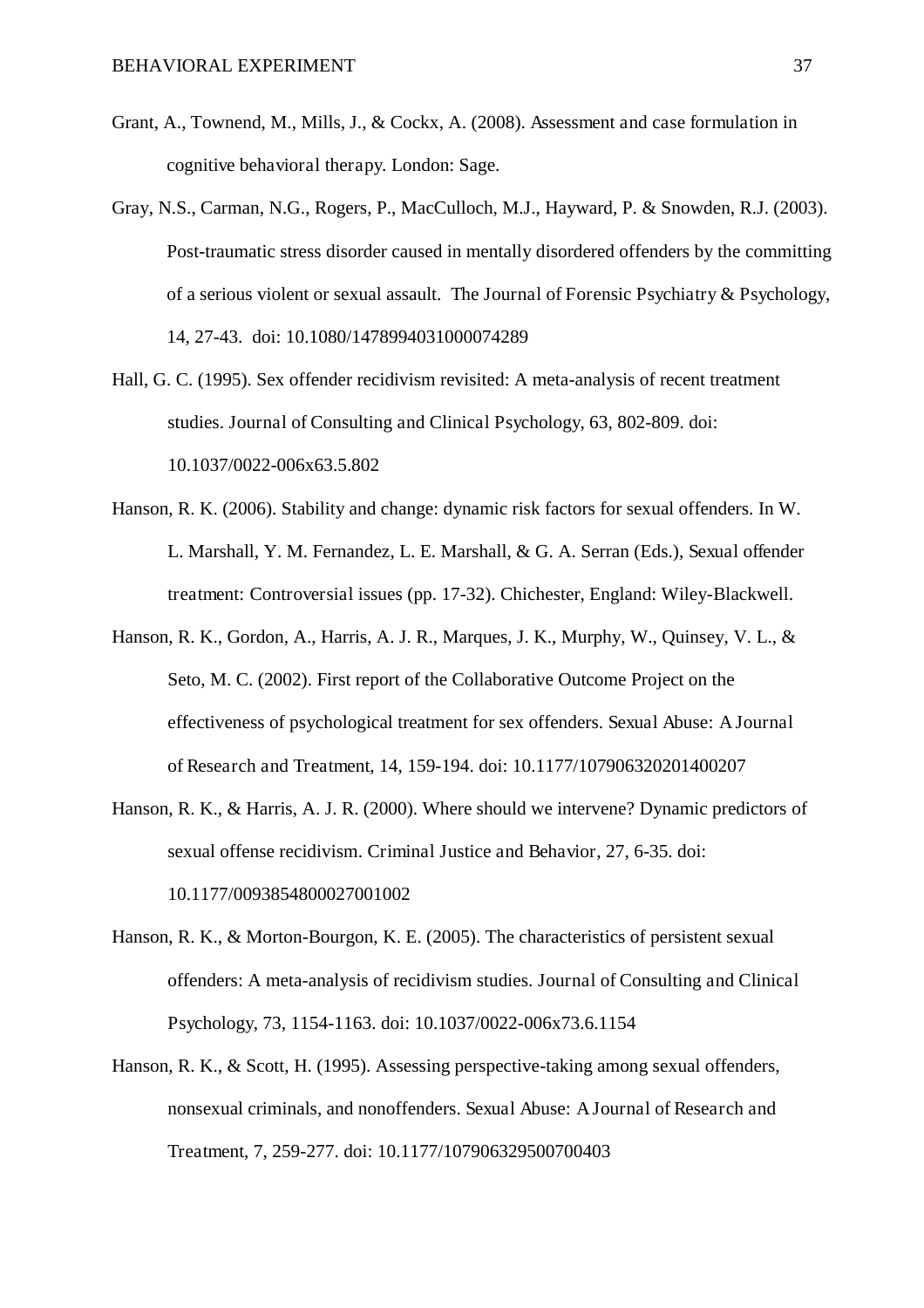- Harvey, A., Watkins, E., Mansell, W., & Shafran, R. (2004). Cognitive behavioural processes across psychological disorders: A transdiagnostic approach to research and treatment. Oxford: Oxford University Press.
- Hawton, K., Salkovskis, P. M., Kirk, J., & Clark, D. M. (1989). Cognitive behavior therapy for psychiatric problems: A practical guide. Oxford, UK: Oxford University Press.
- Helmus, L., Hanson, R. K., Babchishin, K. M., & Mann, R. E. (2013). Attitudes supportive of sexual offending predict recidivism: A meta-analysis. Trauma, Violence, and Abuse, 14, 34-53. doi:10.1177/1524838012462244
- Hollin, C. R., & Palmer, E. J. (Eds.) (2006). Offending behaviour programmes: Development, application, and controversies. Chichester, England: John Wiley and Sons.
- Ireland, J. L. (2009). Treatment approaches for violence and aggression: Essential content components. In J. L. Ireland, C. A. Ireland, & P. Birch (Eds.), Violent and sexual offenders: Assessment, treatment and management (pp. 153-178). Devon: Willan
- Johansson, R., Sjöberg, E., Sjöberg, M., Johnsson, E., Carlbring, P., Andersson, T., … Andersson, G. (2012).Tailored vs. Standardized internet-based cognitive behavior therapy for depression and comorbid symptoms: A randomised control trial. PloS ONE, 7 (5). doi:10.1371/journal.pone.0036905
- Jones, S. (2013). Criminology ( $5<sup>th</sup>$  ed). Oxford: Oxford University Press.
- Kennedy, S. M. (2000). Treatment responsivity: Reducing recidivism by enhancing treatment effectiveness. Forum on Corrections Research, 12, 19-23.
- Keulen-de Vos, M., Bernstein, D. P., & Arntz, A. (2014). Schema therapy for aggressive offenders with personality disorders. In R. C. Tafrate & D. Mitchell (Eds), Forensic CBT: A handbook for clinical practice (pp. 66-83). Chichester, England: Wiley-Blackwell.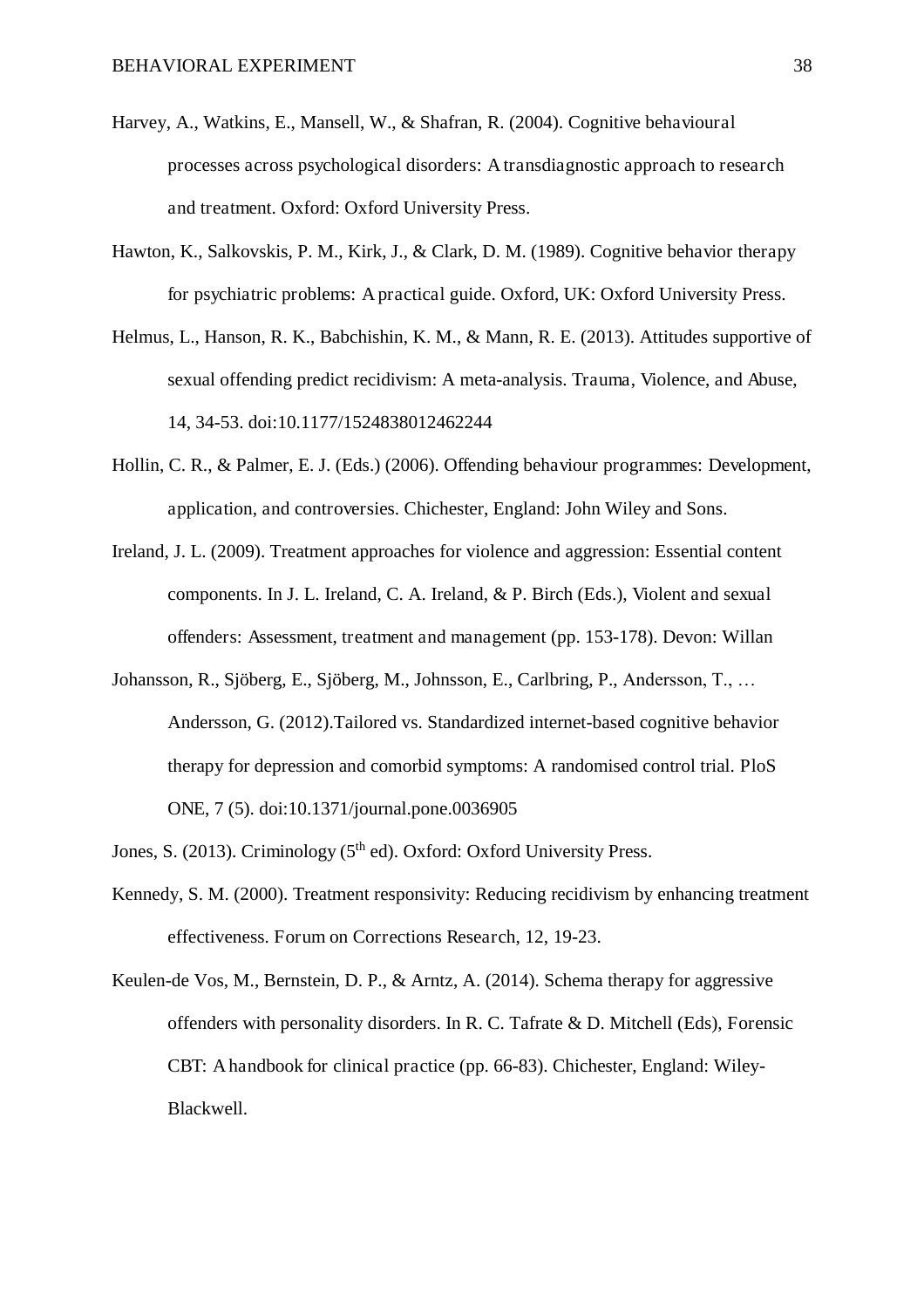- Kroner, D. G., & Morgan, R. D. (2014). An overview of strategies for the assessment and treatment of criminal thinking. In R. C. Tafrate & D. Mitchell (Eds), Forensic CBT: A handbook for clinical practice (pp. 87-103). Chichester, England: Wiley-Blackwell.
- Landenberger, N. A., & Lipsey, M. W. (2005). The positive effects of cognitive-behavioral programs for offenders: A meta-analysis of factors associated with effective treatment. Journal of al Criminology, 1, 451-476. doi: 10.1007/s11292-005-3541-7
- Langton, C. M. (2007). Rape-related cognition: Current research. In T. A. Gannon, T. Ward, A. R. Beech, and D. Fisher (Eds.), *Aggressive offenders' cognition: Theory, research*  and practice (pp. 91-116). Chichester, England: John Wiley and Sons.
- Langton, C. M., & Marshall, W. L. (2000). The role of cognitive distortions in relapse prevention programs. In D. R. Laws, S. M. Hudson, & T. Ward (Eds.), Remaking relapse prevention with sex offenders: A source book (pp. 167-186). Thousand Oaks, CA: Sage Publications.
- Latessa, E. J., Listwan, S. J., & Koetzle, D. (2014). *What works (and doesn't) in reducing*  recidivism. MA: Anderson.
- Looman, J., & Abracen, J. (2013). The risk need responsivity model of offender rehabilitation: Is there really a need for a paradigm shift? International Journal of Behavioral Consultation and Therapy, 8, 30-36. doi: 10.1037/h0100980
- Mann, R. E., Daniels, M., & Marshall, W. L. (2002). The use of role-plays in developing empathy. In Y. Fernandez (Ed.), In their shoes: Examining the issue of empathy and its place in the treatment of offenders (pp. 132-156). OK, Wood 'N' Barnes.
- Mann, R. E., Hanson, R.K. & Thornton, D. (2010). Assessing risk for sexual recidivism: Some proposals on the nature of psychologically meaningful risk factors. Sexual Abuse: A Journal of Research and Treatment, 22, 191-217. doi: 10.1177/1079063210366039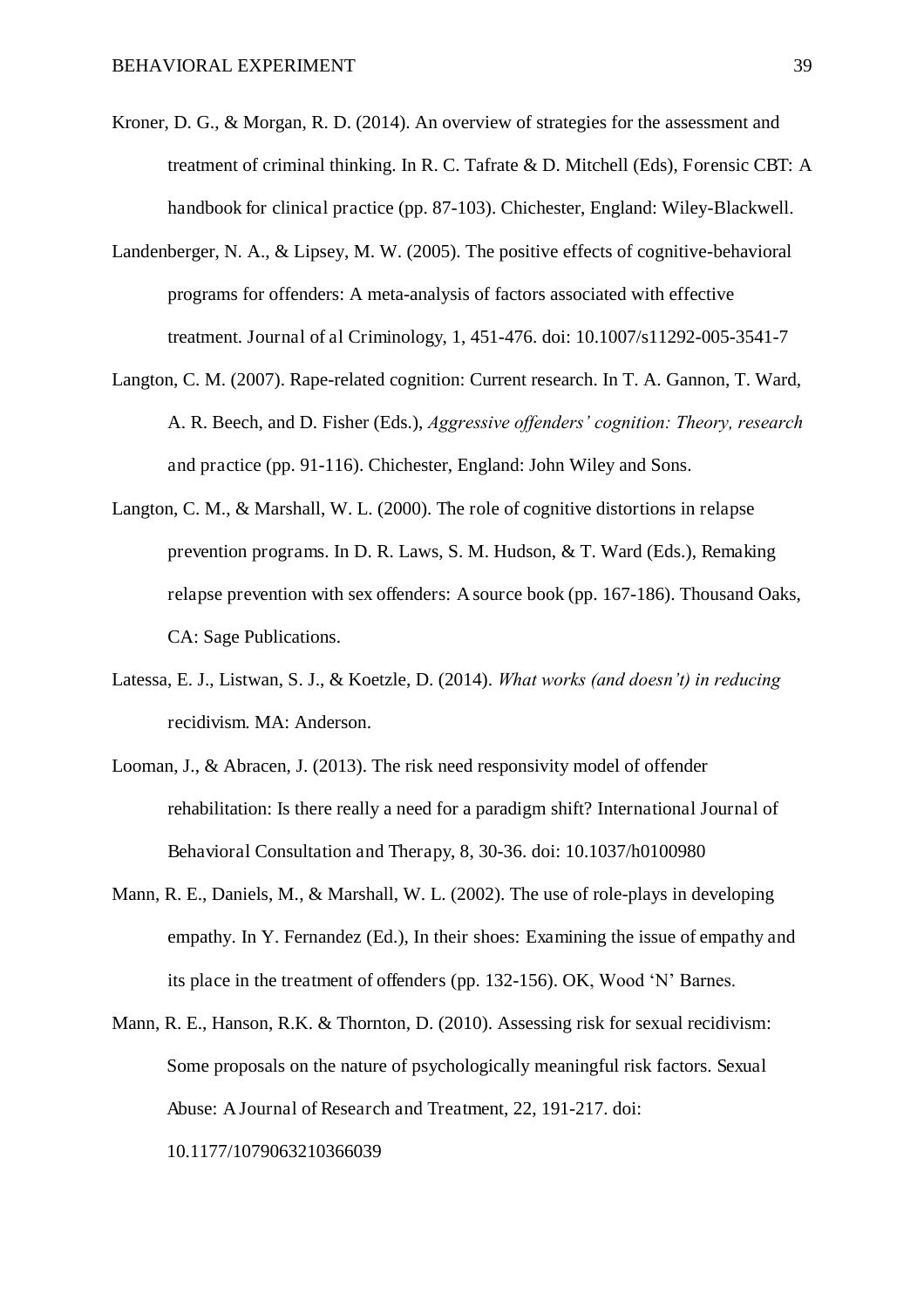- Mann, R. E., & Shingler, J. (2006). Schema driven cognition in sexual offenders: Theory, assessment, and treatment. In W. L. Marshall, Y. M. Fernandez, L. E. Marshall, & G. A. Serran (Eds.), Sexual offender treatment: Controversial issues (pp. 173-185). Chichester, England: Wiley-Blackwell.
- Marques, J. K., Nelson, C., Alarcon, J.-M., & Day, D. M. (2000). Preventing relapse in sex offenders: What we learned from SOTEP's experimental treatment program. In D. R. Laws, S. M. Hudson, & T. Ward (Eds.), Remaking relapse prevention with sex offenders: A sourcebook (pp. 321-340). CA: Sage.
- Marshall, W. L. (2009). Manualization: A blessing or a curse? Journal of Sexual Aggression, 15, 109-120.
- Marshall, W. L., & Burton, D. L. (2010). The importance of group processes in offender treatment. Aggression and Violent Behavior, 15, 141-149.
- Marshall, W. L., Marshall, L. E., Serran, G. A., & Fernandez, Y. M. (1999). Treating sexual offenders: An integrated approach. London: Routledge.
- Marshall, W. L., Marshall, L. E., Serran, G. A., & O'Brien, M. D. (2011). Rehabilitating sexual offenders: A strength-based approach. WA: APA.
- Marshall, W. L., & Serran, G. A. (2004). The role of the therapist in offender treatment. Psychology, Crime & Law, 10, 309-320.
- Maruna, S. (2001). Making good: How ex convicts reform and rebuild their lives. WA: APA.
- Maruna, S., & Copes, H. (2005). What have we learned in five decades of neutralization research? Crime and Justice, 32, 221-320.
- Maruna, S., & Mann, R. E. (2006). A fundamental attribution error? Rethinking cognitive distortions. Legal and Criminological Psychology, 11, 155-177. doi: 10.1348/135532506X114608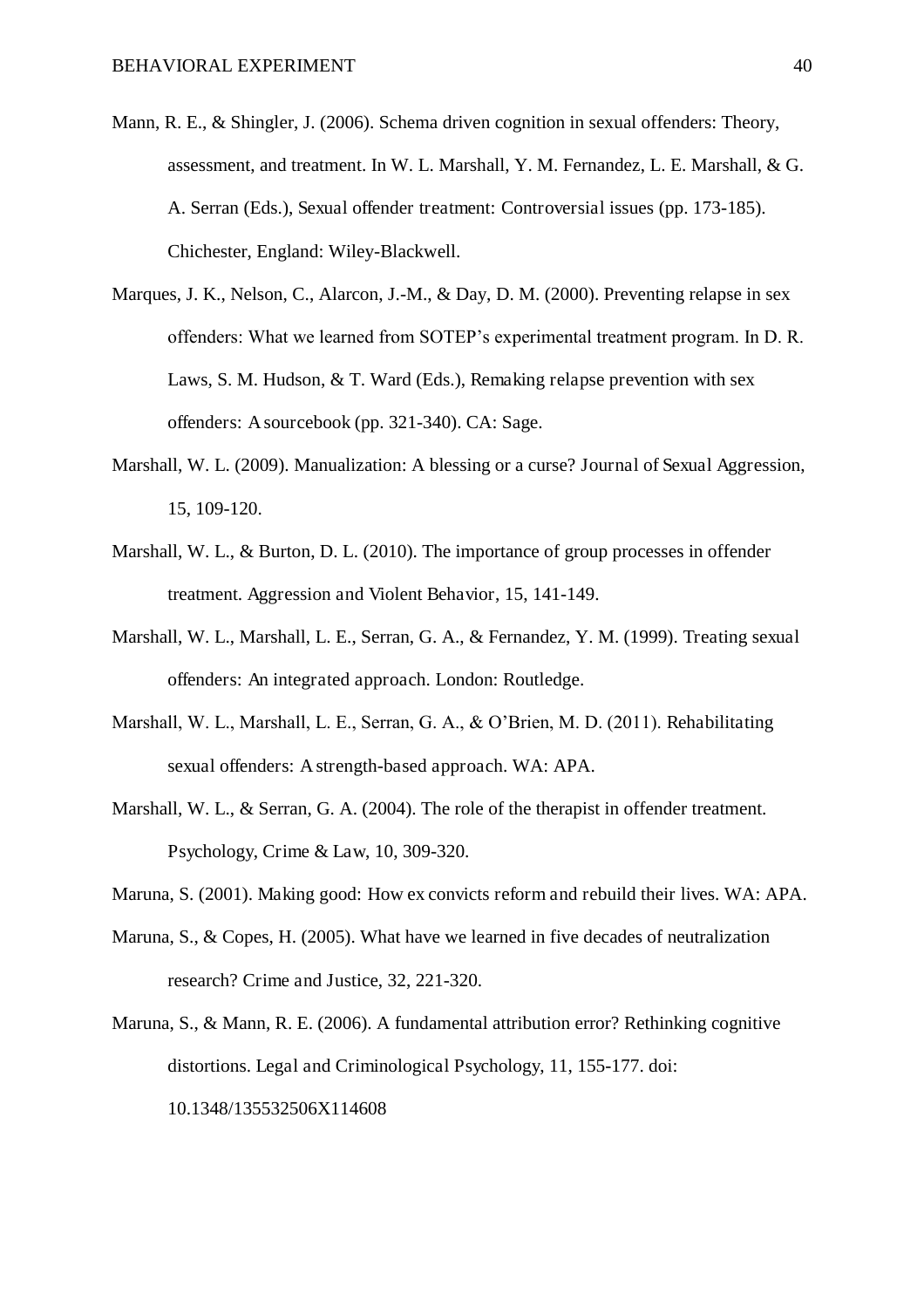- McGrath, R. J., Cumming, G. F., Burchard, B. L., Seoli, S. & Ellerby, L. (2009). Current practices and emerging trends in sexual abuser management: The Safer Society 2009 North American survey. VT: Safer Society. Retrieved from http://www.safersociety.org/downloadables/WP141- Current\_Practices\_Emerging\_Trends.pdapa
- McGrath, J., & King, N. (2004). Acquired brain injury. In J. Bennett-Levy, G. Butler, M. Fennell, A. Hackmann, M. Mueller, & D. Westbrook (Eds), Oxford guide to behavioral s in cognitive therapy (pp. 331-348). Oxford, England: Oxford University Press.
- McManus, F., Van Doon, K., & Yiend, J. (2012). Examining the effects of thought records and behavioral experiments in instigating belief change. Journal of Behavior Therapy and al Psychiatry, 43, 540-547. doi: 10.1016/j.jbtep.2011.07.003.
- McMillan, D., & Lee, R. (2010). A systematic review of behavioral s vs. exposure alone in the treatment of anxiety disorders: A case of exposure while wearing the emperor's new clothes? Clinical Psychology Review, 30, 467-478. doi: 10.1016/j.cpr.2010.01.003.
- Mills, J. F., Kroner, D. G., & Hemmati, T. (2004). The Measure of Criminal Attitudes and Associates (MCAA). The prediction of general and violent recidivism. Criminal Justice and Behavior, 31, 717-733. doi: 10.1177/0093854804268755
- Morin, J. W., & Levenson, J. S. (2002). Road to freedom: A comprehensive competencybased workbook for sexual offenders in treatment. OK: Wood 'N' Barnes.
- Mueller, M., Hackmann, A., & Croft, A. (2004). Post-traumatic stress disorder. In J. Bennett-Levy, G. Butler, M. Fennell, A. Hackmann, M. Mueller, & D. Westbrook (Eds), Oxford guide to behavioral s in cognitive therapy (pp. 183-201). Oxford, England: Oxford University Press.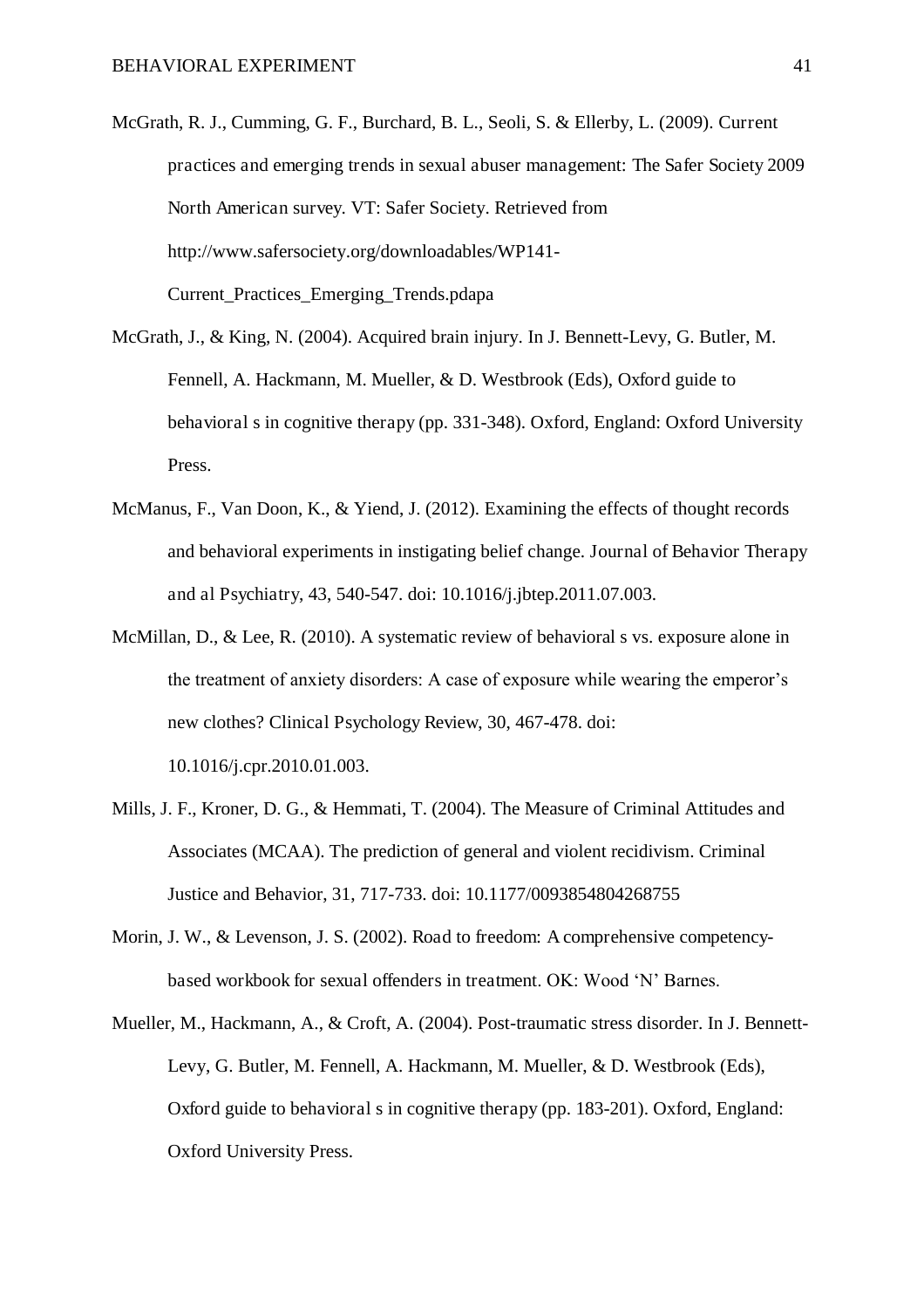- Murphy, W. D. (1990). Assessment and modification of cognitive distortions in sex offenders. In W. L. Marshall, D. R. Laws, & Barbaree (Eds.), Handbook of sexual assault: Issues, theories, and treatment of the offender (pp. 331-342). NY: Plenum.
- National Offender Management Service (2013). RESOLVE Programme. Unpublished manual. Ministry of Justice.
- Norcross, J. C. (2002). Empirically supported therapy relationships. In J. C. Norcross (Ed.), Psychotherapy relationships that work: Therapist contributions and responsiveness to patients (pp. 3-16). NY: Oxford University Press.
- Norcross, J. C. (2011). (Ed.), Psychotherapy relationships that work: Therapist contributions and responsiveness to patients. NY: Oxford University Press.
- Ó Ciardha, C., & Gannon, T. A. (2010). The cognitive distortions of child molesters are in need of treatment. Journal of Sexual Aggression, 17, 130-141. doi: 10.1080/13552600.2011.580573.
- Overholser, J. C. (1993). Elements of the Socratic method: 1. Systematic questioning. Psychotherapy, 30, 67-74.
- Pearson, F. S., Lipton, D. S., Cleland, C. M., & Yee, D. S. (2002). The effects of behavioral/cognitive-behavioral programs on recidivism. Crime and Delinquency, 48, 476-496. doi: 10.1177/001112870204800306
- Pfäfflin, F., Böhmer, M., Cornehl, S., & Mergenthaler, E. (2005). What happens in therapy with sexual offenders? A model of process research. Sexual Abuse: A Journal of Research and Treatment, 17, 141-151. doi: 10.1007/s11194-005-4601-2
- Polaschek, D. L. L., Calvert, S., & Gannon, T. A. (2009). Linking violent thinking. Implicit theory-based research with violent offenders. Journal of Interpersonal Violence, 24, 75-96. doi: 10.1177/0886260508315781.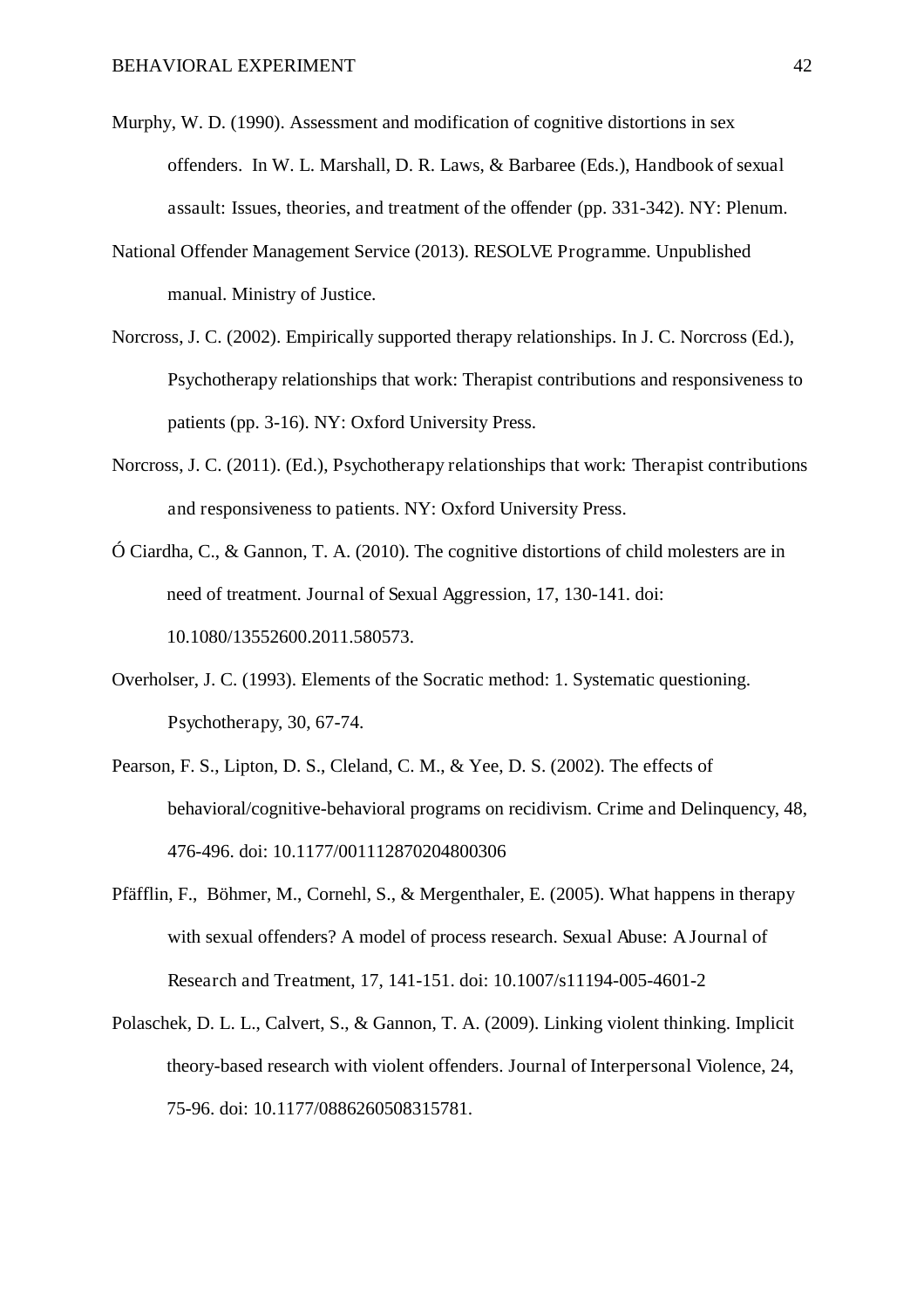- Polaschek, D. L. L., & Gannon, T. A. (2004). The implicit theories of rapists: What convicted offenders tell us. Sexual Abuse: A Journal of Research and Treatment, 16, 299-315. doi: 10.1023/B:SEBU.0000043325.94302.40.
- Porporino, F. J. (2010). Brining sense and sensitivity to corrections: From programmes to 'fix' offenders to services to support desistence. In J. Brayford, F. Cowe, & J. Deering (Eds.), What else works? Creative work with offenders. Devon: Willan.
- Rafaeli, E., Bernstein, D. P., & Young, J. E. (2011). Schema therapy. The CBT distinctive features series. NY: Routledge.
- Ree, M., & Harvey, A. (2004). Insomnia. In J. Bennett-Levy, G. Butler, M. Fennell, A. Hackmann, M. Mueller, & D. Westbrook (Eds), Oxford guide to behavioral s in cognitive therapy (pp. 287-305). Oxford, England: Oxford University Press.
- Ross, R. R., & Ross, R. D. (1995). The R&R programme. In R. R. Ross, & R. D. Ross (Eds.), Thinking straight: The reasoning and rehabilitation programme for delinquency prevention and offender rehabilitation (pp. 83- 20). Ottawa: AIR Training and Publications.
- Rouf, K., Fennell, M., Westbrook, D., Cooper, M., & Bennett-Levy, J. (2004). Devising effective behavioural s. In J. Bennett-Levy, G. Butler, M. Fennell, A. Hackmann, M. Mueller, & D. Westbrook (Eds), Oxford guide to behavioral s in cognitive therapy (pp. 21-58). Oxford, England: Oxford University Press.
- Salkovskis, P. M. (1985). Obsessional-compulsive problems: A cognitive behavioural analysis. Behaviour Research and Therapy, 23, 571-583.
- Seeler, L., Freeman, A., DiGiuseppe, R., & Mitchell, D. (2014). Traditional Cognitive-Behavioral Therapy models for antisocial patterns. In R. C. Tafrate & D. Mitchell (Eds), Forensic CBT: A handbook for clinical practice (pp. 15-42). Chichester, England: Wiley-Blackwell.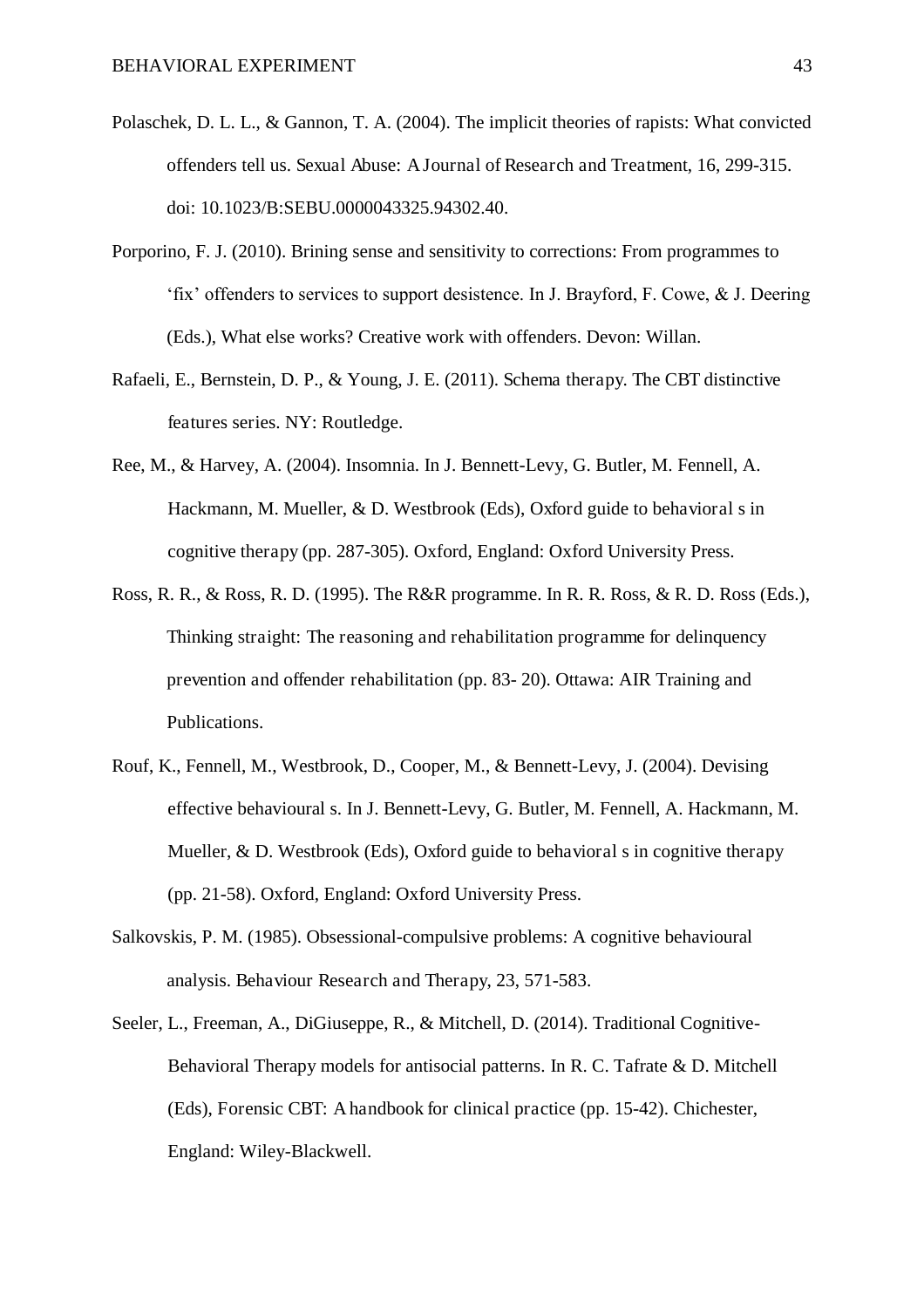- Segal, Z. V., Williams, J. M. G., & Teasdale, J. T. (2002). Mindfulness-based cognitive therapy for depression: A new approach to preventing relapse. NY: Guilford.
- Serran, G. A., Fernandez, Y. M., Marshall, W. L., & Mann, R. E. (2003). Process issues in treatment: Applications to sexual offender programs. Professional Psychology: Research and Practice, 34, 368-374.
- Simourd, D. J. (1997). The Criminal Sentiments Scale-Modified and Pride in Delinquency Scale: Psychometric properties and construct validity of two measures of criminal attitudes. Criminal Justice and Behavior, 24, 52-70. doi: 10.1177/0093854897024001004.
- Simourd, D. J., & Van De Ven, J. Assessment of criminal attitudes: Criterion-related validity of the Criminal Sentiments Scale-Modified and Pride in Delinquency Scale. Criminal Justice and Behavior, 26, 90-106. doi: 10.1177/0093854899026001005
- Simourd, D. J., & Olver, M. E. (2002). The future of criminal attitudes research and practice. Criminal Justice and Behavior, 29, 427-446. doi: 10.1177/0093854802029004005
- Stinson, J. D., & Becker, J. V. (2013). Treating sex offenders: An evidence-based manual. NY: Guilford.
- Sturmey, P., & McMurran, M. (2011). Forensic case formulation. Chichester, England: Wiley-Blackwell.
- Tafrate, R. C., & Mitchell, D. (Eds), Forensic CBT: A handbook for clinical practice. Chichester, England: Wiley-Blackwell.
- Tang, N. K. Y., & Harvey, A. G. (2004). Correcting distorted perception of sleep in insomnia: A novel behavioural ? Behaviour Research and Therapy, 42, 27-39. doi: 10.1016/S0005-7967(03)00068-8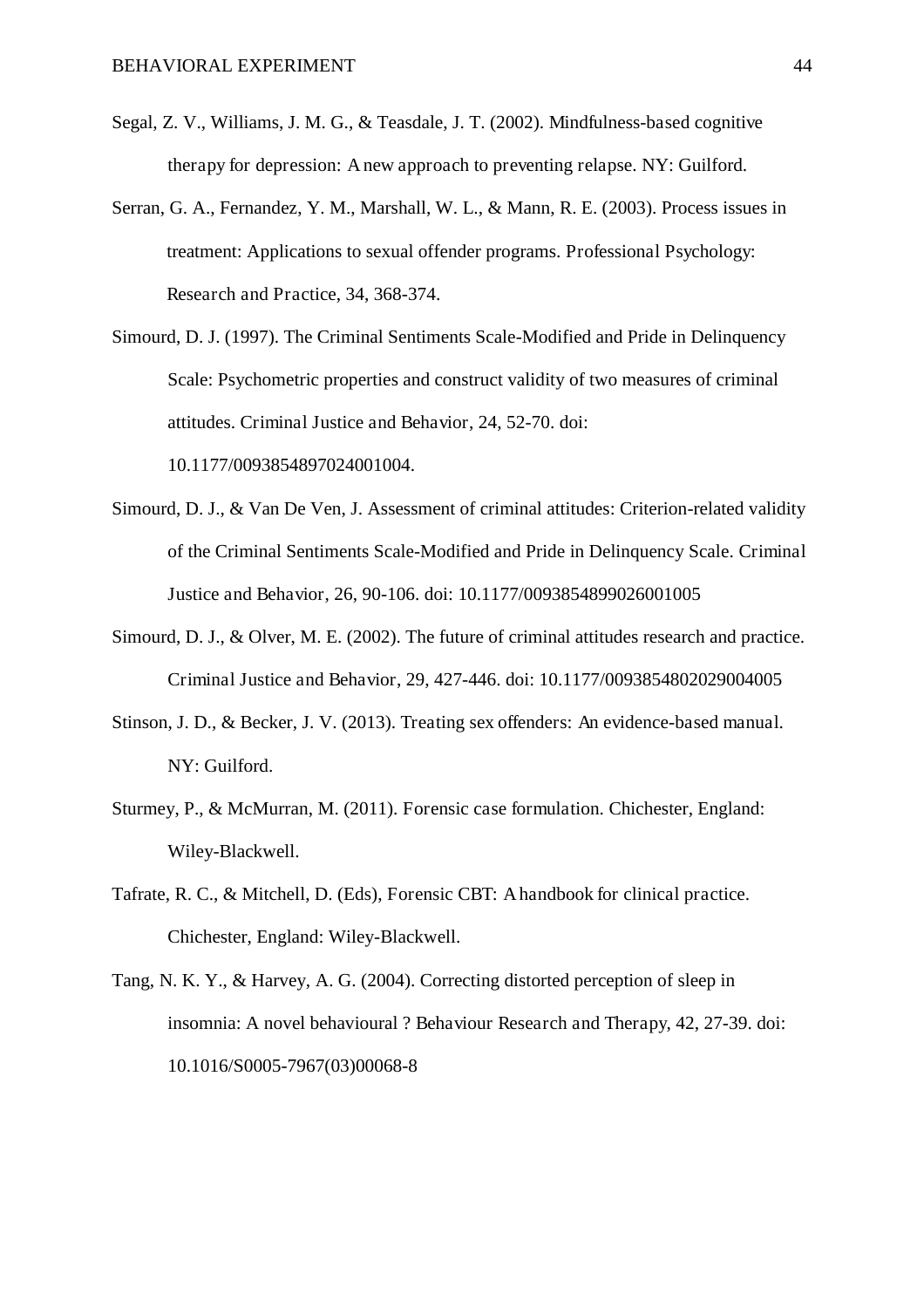- Teasdale, J. D. (1997). The relationship between cognition and emotion: The mind-in-place in mood disorders. In D. M. Clark & C. G. Fairburn (Eds.), The science and practice of cognitive behavior therapy (pp. 67-93). Oxford: Oxford University Press.
- Teasdale, J. D., & Barnard, P. J. (1993). Affect, cognition and change: Remodelling depressive thought. Hove: Lawrence Erlbaum.
- Thornton, D. (2002) Constructing and testing a framework for dynamic risk assessment. Sexual Abuse: A Journal of Research and Treatment, 14, 139–153. Doi: 10.1177/107906320201400205
- Tong, L. S. J., & Farrington, D. P. (2008). Effectiveness of reasoning and rehabilitation in reducing reoffending. Psicothema, 20, 20-28. doi: 10.1080/10683160512331316253
- Valliant, P. M., & Antonowicz, D. M. (1991). Cognitive behaviour therapy and social skills training improves personality and cognition in incarcerated offenders. Psychological Reports, 68, 27-33. doi: 10.2466/pr0.1991.68.1.27
- Waller, G. (2009). Evidence-based treatment and therapist drift. Behaviour Research and Therapy, 47, 119-127. doi: 10.1016/j.brat.2008.10.018
- Walters, G. D. (2014). Applying CBT to the criminal thought process. In R. C. Tafrate & D. Mitchell (Eds), Forensic CBT: A handbook for clinical practice (pp. 104-121). Chichester, England: Wiley-Blackwell.
- Ward, T. (2000). Sexual offenders' cognitive distortions as implicit theories. Aggression and Violent Behavior, 5, 491-507.
- Ward, T., Collie, R. M., & Bourke, P. (2009). Models of offender rehabilitation: The good lives model and the risk-need-responsivity model. In A. R. Beech, L. A. Craig, and K. D. Browne (Eds.), Assessment and treatment of sex offenders: A handbook (pp. 293- 310). Chichester, England: Wiley-Blackwell.
- Ward, T., & Gannon, T. A. (2006). Rehabilitation, etiology, and self-regulation: The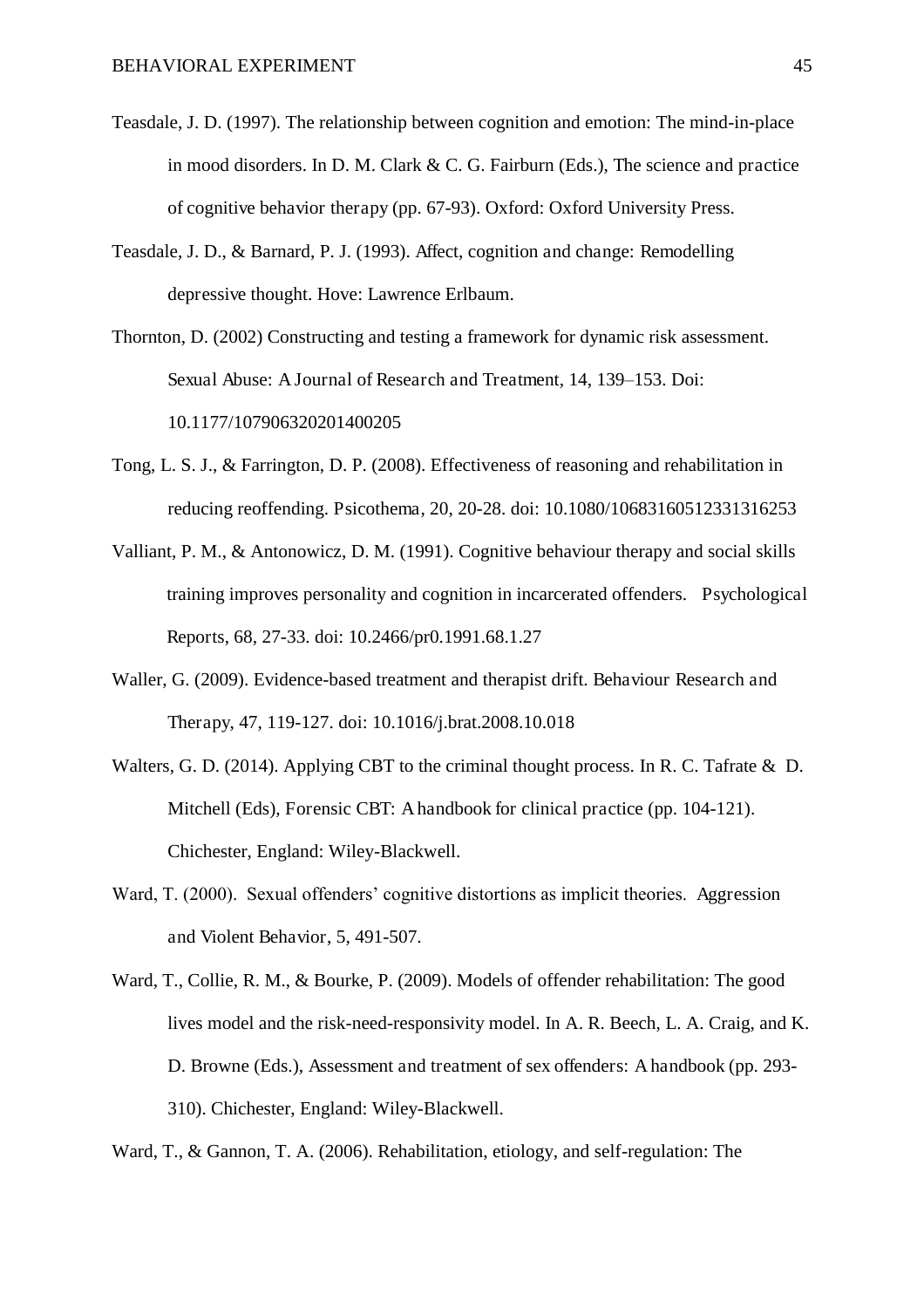comprehensive good lives model of treatment for sexual offenders. Aggression and Violent Behavior, 11, 77-94. doi:10.1016/j.avb.2005.06.001.

- Ward, T., & Keenan, T. (1999). Child molesters' implicit theories. Journal of Interpersonal Violence, 14, 821-838.
- Ware, J. & Bright, D. (2008). Evolution of a treatment program: Recent changes to NSW Custody Based Intensive Treatment (CUBIT). Psychiatry, Psychology, and Law.15, 340-349. doi: 10.1080/13218710802014543
- Watson, R. J., & Stermac, L. E. (1994). Cognitive group counselling for sexual offenders. International Journal of Offender Therapy and Comparative Criminology, 38 (3), 259-270. doi: 10.1177/0306624X9403800308
- Webster, S. D., Bowers, L. E., Mann, R. E., & Marhsall, W. L. (2005). Developing empathy in sex offenders: the value of offence re-enactments. Sexual Abuse: A Journal of Research and Treatment, 17, 63-77. Doi: 10.1177/107906320501700107
- Wells, A. (1995). Meta-cognition and worry: A cognitive model of generalized anxiety disorder. Behavioural and Cognitive Psychotherapy, 23, 301-320.
- Wells, A. (1997). Cognitive therapy of anxiety disorders: A practice manual and conceptual guide. Chichester, England: Wiley.
- Westbrook, D., Kennerley, H., & Kirk, J. (2007). An introduction to cognitive behavior therapy: Skills and applications. London: Sage.
- Willis, G., Yates, P., Gannon, T. A., & Ward, T. (2013). How to integrate the Good Lives Model into treatment programs for sexual offending: An introduction and overview. Sexual Abuse: A Journal of Research and Treatment, 25, 143-142. doi: 10. 1177/1079063212452618.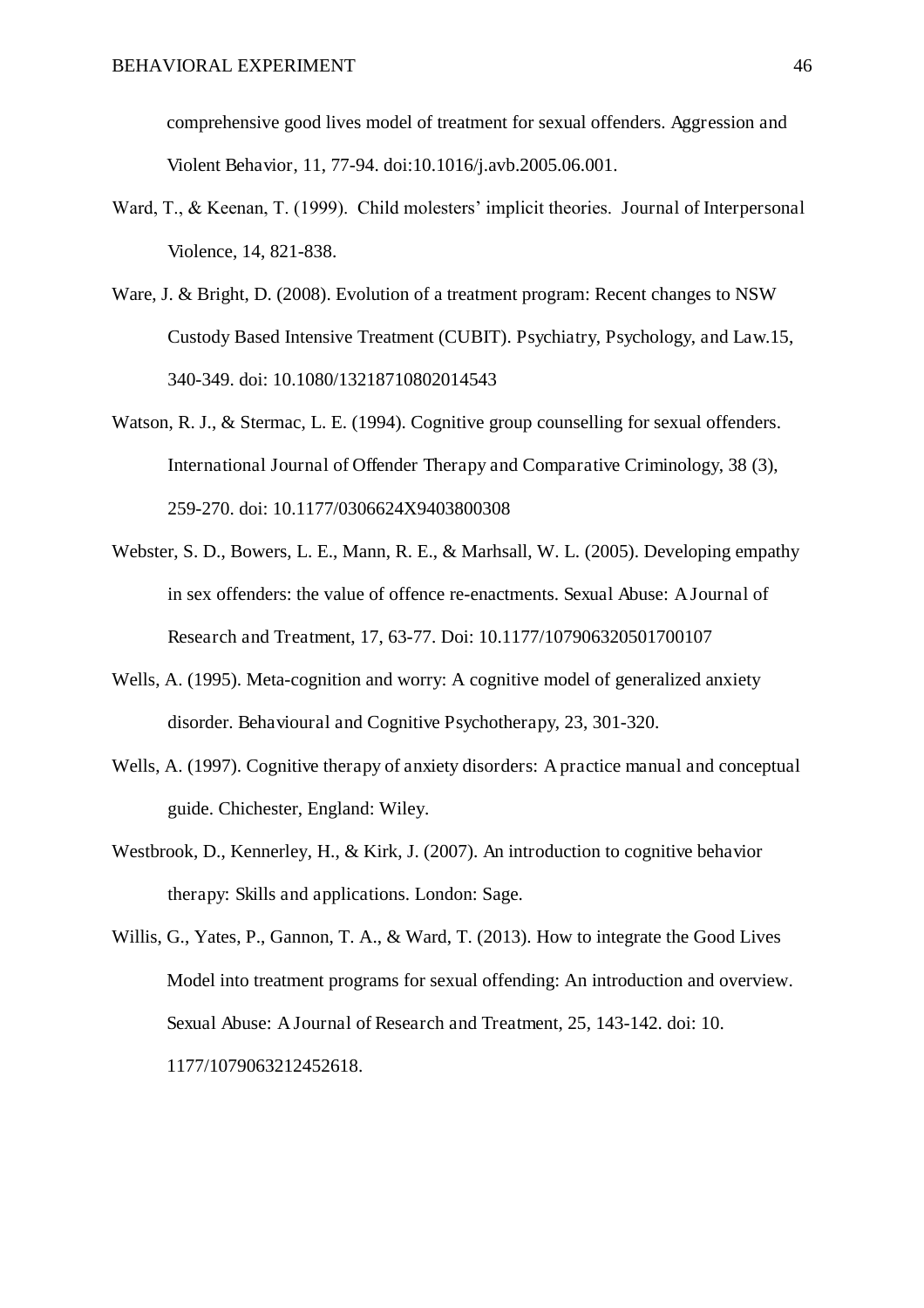- Yates, P. M. (2009). Is sexual offender denial related to sex offence risk and recidivism? A review and treatment implications. Psychology, Crime and Law, 15, 183-199. Doi: 10.1080/10683160802190905
- Yessine, A.K., & Kroner, D.G. (2004). Altering antisocial attitudes among federal male offenders on release: A preliminary analysis of the counter-point community program (R-152). Ottawa: Correctional Service of Canada.
- Young, J. E., Klosko, J. S., & Weishaar, M. E. (2003). *Schema therapy: A pracitioner's*  guide. NY: Guilford.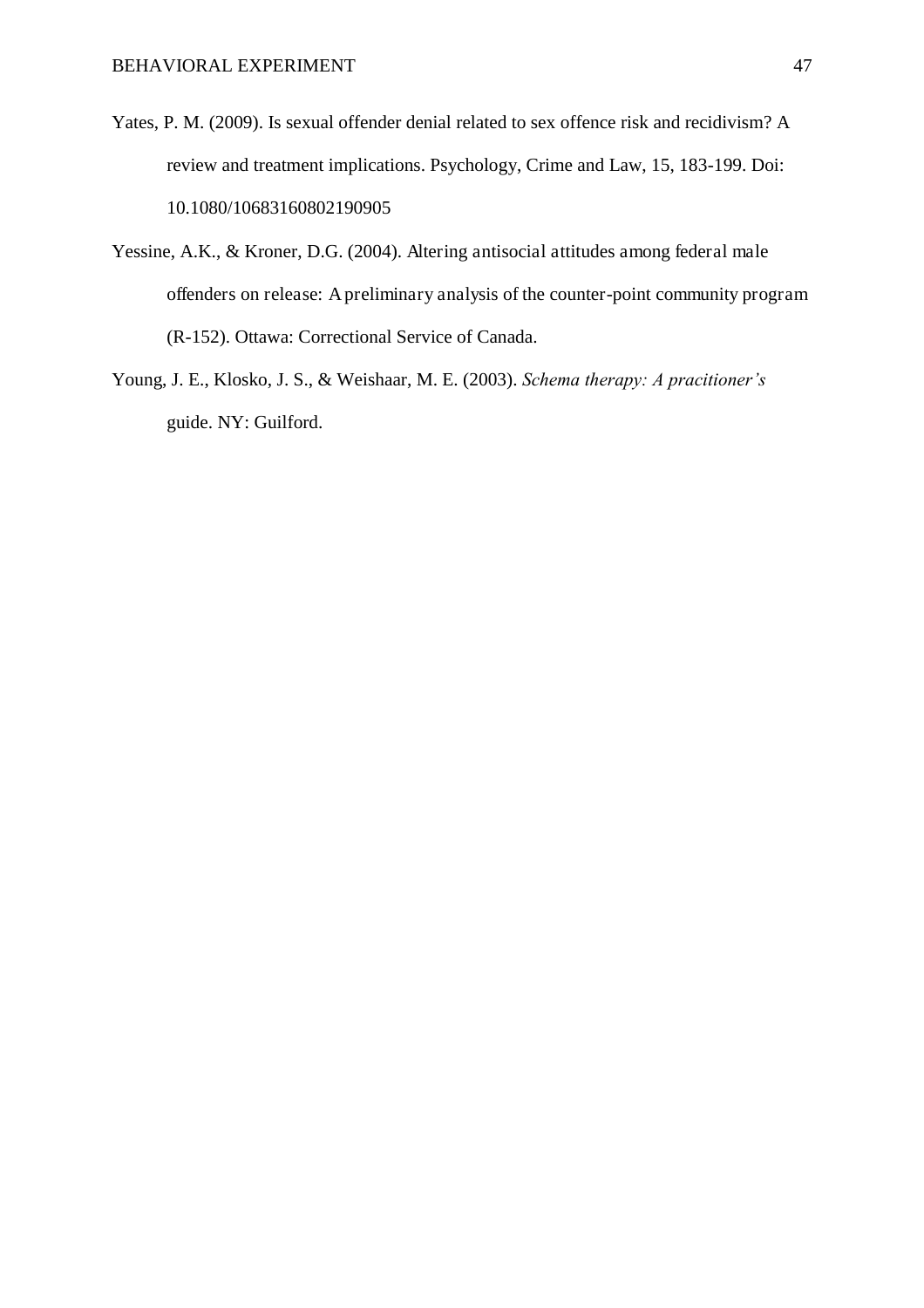#### Table 1.

Examples of Good Life/Responsivity Cognition Categories to be Targeted in Treatment

#### **Self Esteem**

"I am a failure at everything",

"I am not worthy of being loved",

"I am disliked by other people",

"There is something wrong with my physical appearance"

#### **Trust**

"Psychologists twist and exploit everything I say"

"Professionals always let you down"

#### **Trauma**

"I will lose control if I talk about my distressing experience"

"I will go mad if I experience a flashback"

#### **Mental Health**

Social Anxiety (e.g., "Others will ridicule me if I blush")

Depression (e.g., "I can't see any point to life")

Believing thoughts direct actions (e.g., "Thinking about offending makes me

offend")

Psychosis (e.g., My thoughts are being broadcast to others, "Other

People are putting thoughts into my head", "I can read other people's minds, "I

must obey the voices that I hear")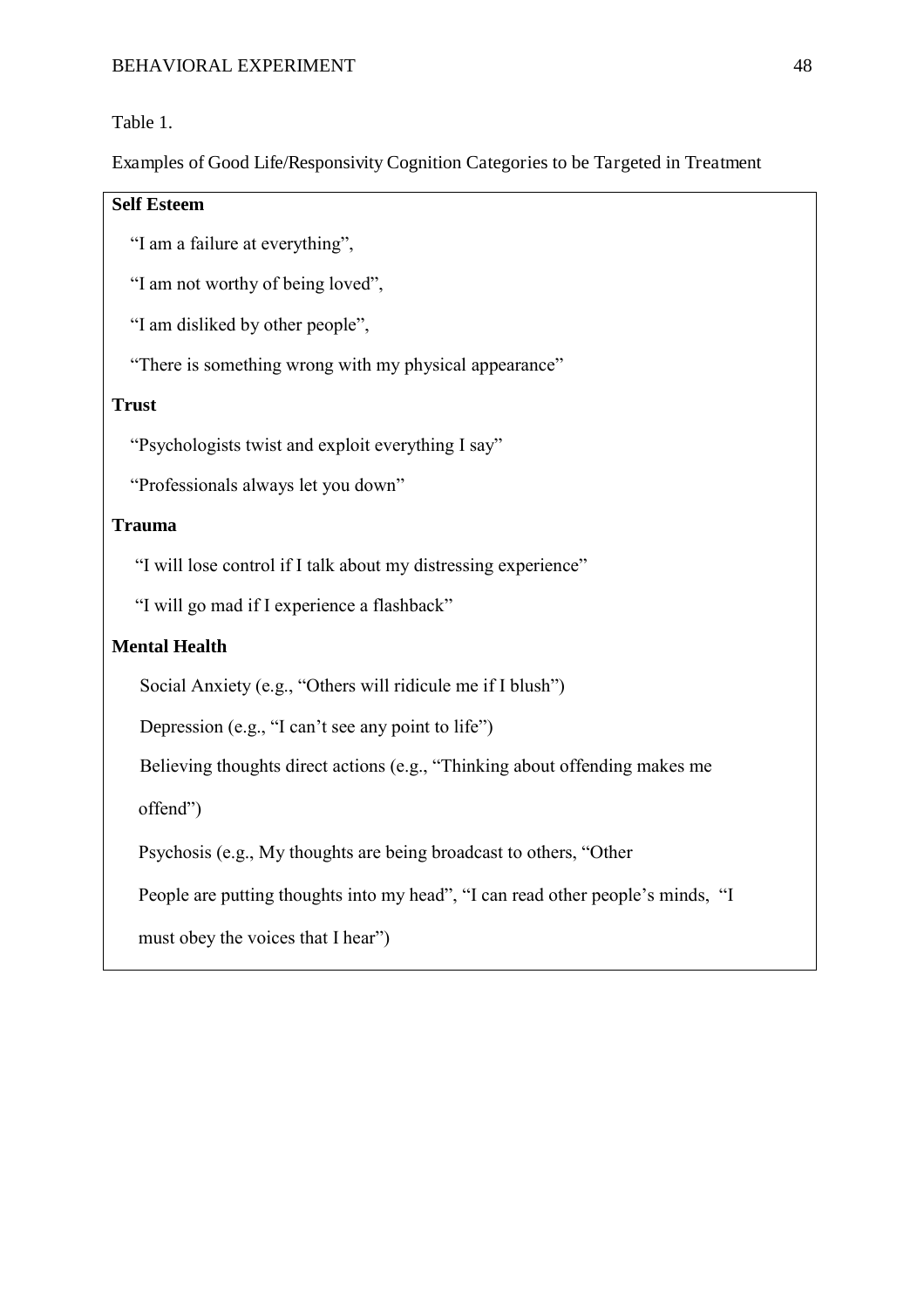#### Table 2

Examples of BEs Applied to Forensic Cognition

#### **Case 1: Cognitions Supporting Child Sexual Abuse**

**Background:** Adrian was a 38-year-old detained in hospital with a diagnosis of Schizoaffective disorder. His index offense involved him sexually assaulting a prepubescent child acquaintance in public toilets. During his sexual offender treatment group he consistently stated that young children "knew enough about sex to make their own decisions" and became angry when this perspective was challenged by other group members.

**Offense Supportive Cognition:** Young children are knowledgeable and well informed about sex (belief conviction  $= 100\%$ ).

**Alternative Cognition(s):** Adrian was unable to generate or consider any alternative cognitions.

**Experiment:** Adrian's facilitator set up an exploratory survey. She found an optical illusion (Message d'Amour des Dauphins, Sandro Del Prete, 1987; pictured below) depicting both dolphins and a couple posing erotically.



Adrian's facilitator prepared him for the experiment by showing him the optical illusion. At first, Adrian could only see the erotic pose and his facilitator had to point out the dolphins in the picture. Adrian predicted that prepubescent children would also see the sexual pose first due to their sexual awareness. His facilitator asked five of her colleague's prepubescent children to look at the picture and audio recorded their responses.

**Outcome:** All five of the children saw dolphins in the picture first. Only one child also noticed the couple posing erotically. Adrian was visibly surprised by the outcome. He stated that it had made him think further about how children view their

world. This enabled Adrian to collaborate with his facilitator on more experiments to test the validity of his belief about children's sexual knowledge. Adrian reduced his original belief rating to 75%

#### **Case 2: Cognitions Supporting Sexual Assault of Adults**

**Background:** Geoffrey was a 50-year-old male detained in hospital with a diagnosis of Schizophrenia. His index offenses consisted of two counts of sexual assault: one against an acquaintance and one against a hospital staff member. During individualized treatment for his offending he angrily stated that he could "never trust a woman" enough to have an intimate relationship. He recalled one particularly painful experience during his early 20s when without warning—a woman he had been living with left him for another man and cleared out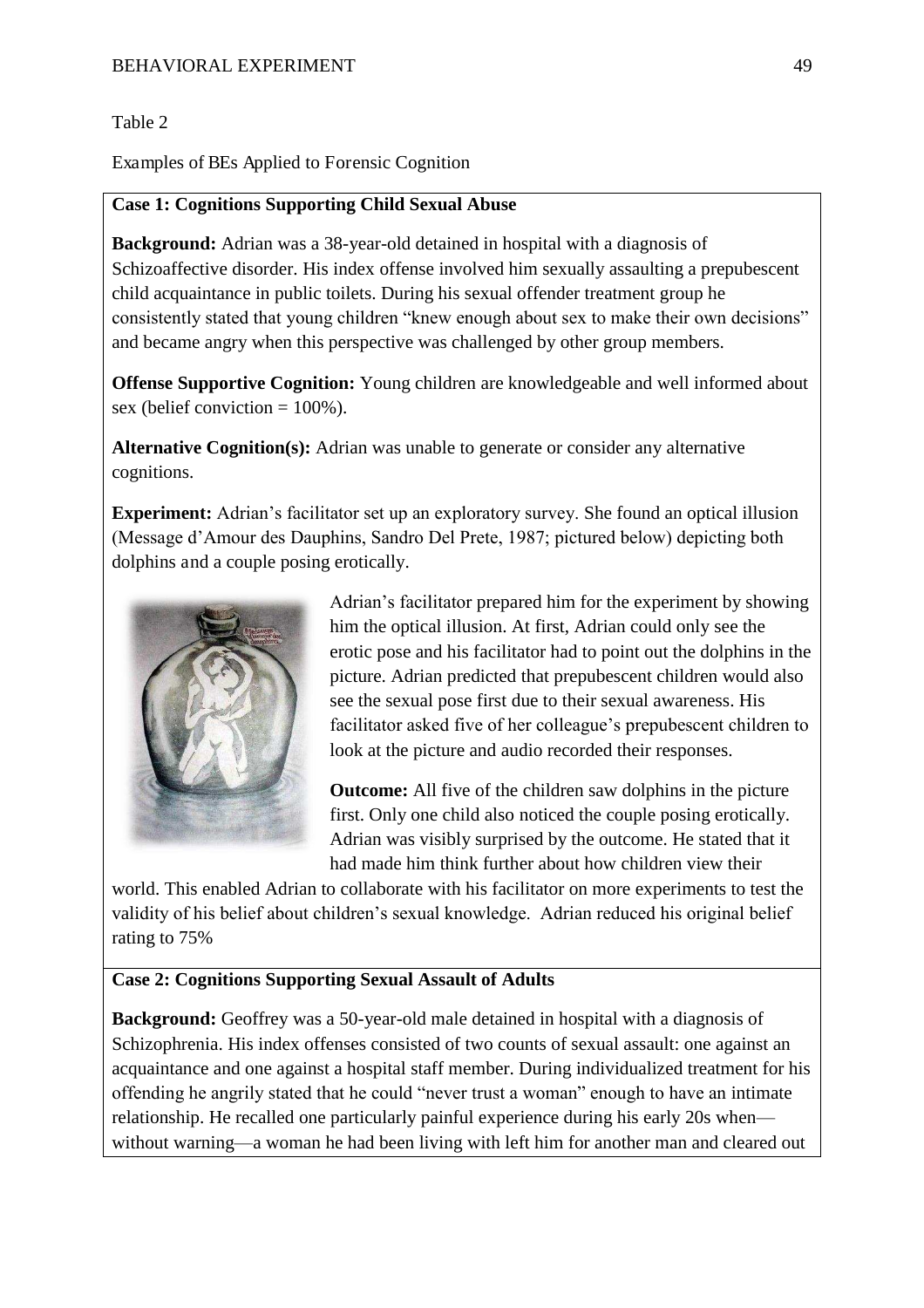their joint bank account.

**Offense Supportive Cognition:** Women cannot ever be trusted. They will always let you down (belief conviction  $= 95\%$ ).

**Alternative Cognition(s):** Geoffrey was able to generate an alternative perspective (i.e., "There might be some women you can trust") but rated this belief with little conviction (15%).

**Experiment:** Geoffrey predicted that anyone who had been badly treated by a woman in the past would also believe women to be untrustworthy. Geoffrey's facilitator collaborated with Geoffrey and devised a short exploratory survey that could be given to five of Geoffrey's male heterosexual friends in the community and five male heterosexual hospital staff. The survey asked respondents whether they had ever been significantly 'let down' by a woman, how this had affected them, whether they were currently in a relationship with a woman, and how they currently viewed women.

**Outcome:** The results were varied illustrating that men had very different experiences and thoughts about women. Importantly, however, a sizeable proportion of men could recall a negative experience of having been significantly 'let down' by a woman but had viewed this as a 'one off' and had gone on to develop trusting and respectful relationships with women. Geoffrey appeared to think deeply about how other people had 'moved on' from damaging experiences with women. He stated that he believed he had not coped well with the situation and had allowed this one experience to taint his view of all other women. Geoffrey re-rated his original belief as 60% and his alternative belief as 40%.

#### **Case 3: Cognitions Supporting General Offending**

l

**Background:** Jim was a 27-year-old serving a short term prison sentence for theft. Jim had been convicted of numerous theft offenses previously. Jim held firm beliefs about the antisocial nature of the world around him. He stated that he saw no point in changing his own criminal lifestyle or beliefs since those around him were "all the same".

**Offense Supportive Cognition:** Everyone is 'up to no good'. If you turn your back and leave anything unguarded people will steal – it's human nature (belief conviction  $= 90\%$ ).

**Alternative Cognition:** It is possible that there are some people out there who will not take advantage of me leaving something unguarded (belief conviction = 10%).

**Experiment:** Over a period of two weeks, Jim and his therapist set up a series of experiments on his prison wing in which items that looked appealing but were innocuous<sup>1</sup>—such as an empty leather pouch—were left unattended at various places on the wing.

**Outcome:** Interestingly, over a period of two weeks, the majority of items left on the wing were either handed into the Wing office by prisoners or prison staff, or went unnoticed. A

 $1$  In this case, it was important to ensure items that could breech security were not left lying around on the Wing.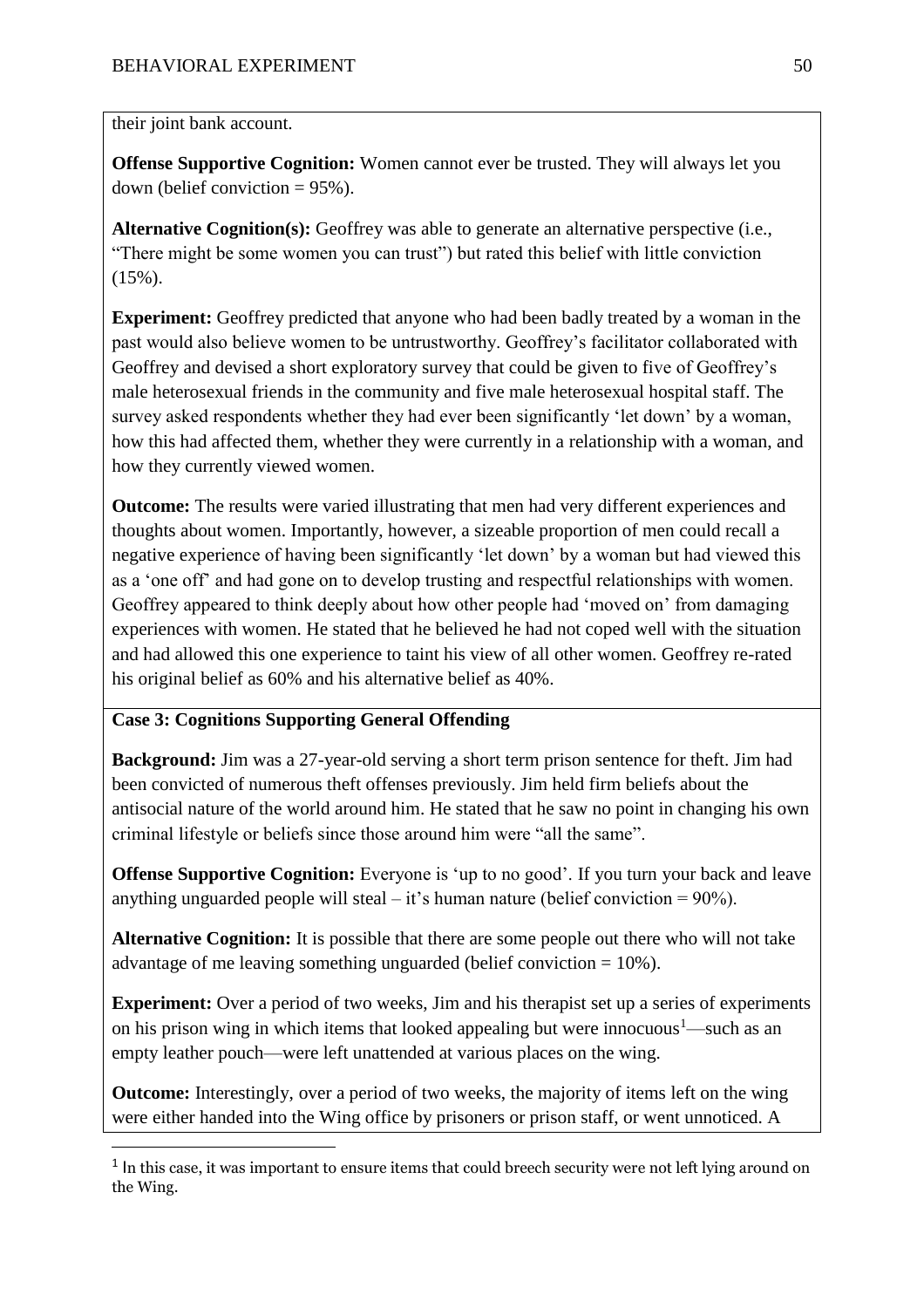small percentage 'went missing'. On one occasion, a fellow prisoner went up to Jim with his 'leather pouch' warning him to be 'more careful' as he had left it on the pool table. Jim stated that he was surprised that such a small amount of items had seemingly been taken. He reflected that even in prison, people were less antisocial than he had originally thought. Jim re-rated his original belief as 40% and his alternative belief as 60%.

#### **Case 4: Cognitions Blocking a Good Life/Treatment Responsivity**

**Background:** Phil was a 38-year-old serving a short-term sentence for assault. Phil had never received a prison sentence before and was attending a general cognitive skills group. He valued intimacy with females in the community highly and began to become preoccupied with beliefs that his sexual potency was diminishing in prison since he was not experiencing regular erections in his 'shared cell'.Phil was so preoccupied with these beliefs that they dominated any conversation that he had with his facilitator and he appeared distracted in group sessions.

**Cognition Blocking Good Life/Treatment Responsivity:** Being in prison is affecting my sexual potency. If this carries on I will be totally impotent by the time I am released (belief conviction  $= 85\%$ ).

**Alternative Cognition:** Perhaps there is nothing wrong with my sexual potency and I am just feeling more anxious than usual as I am in prison and sharing a cell (belief conviction = 15%).

**Experiment:** Phil was due to be moving to his own cell in the near future. Before and after the cell move, Phil was encouraged to keep a log of spontaneous erections experienced. Phil predicted that if his potency had been irretrievably affected by prison then he would experience no difference in erections experienced after moving to his own cell. Once alone in a cell, Phil was also asked to conduct a masturbatory experiment. As part of this experiment, Phil was asked to masturbate every day over the period of a week and to rate his erection strength ( $0 =$  flaccid,  $10 =$  extremely hard) and time to climax. Phil predicted that if his potency was damaged for good then he would not be able to achieve a firm erection or masturbate effectively.

**Outcome:** Once Phil moved cells, he reported that his spontaneous erections did not increase. Both Phil and his facilitator examined the possible reasons for this (i.e., anxiety or a long term decrease in sexual potency) and then instigated the masturbatory experiment. Phil reported very satisfactory erections and time to masturbation once he had been directed to engage in masturbatory homework. From this, Phil concluded that his anxiety at being in prison had dampened his spontaneous erections but that once he put his mind to it his potency was still very much present. Jim re-rated his original belief as 30% and his alternative belief as 70%.

#### **Case 5: Cognitions Blocking a Good Life/Treatment Responsivity**

**Background:** Tim was a 57-year-old serving a medium term prison sentence for arson. He